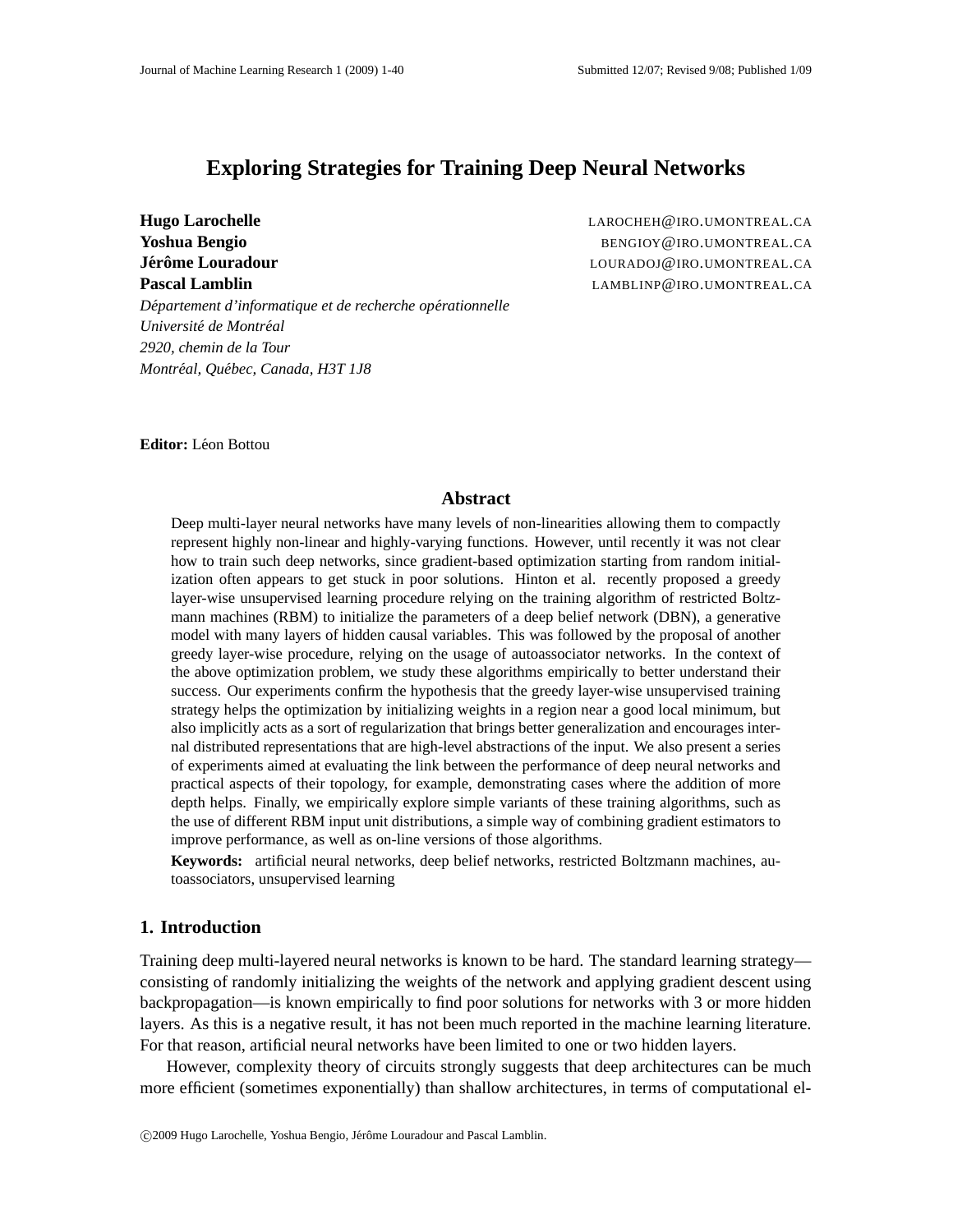ements and parameters required to represent some functions (Bengio and Le Cun, 2007; Bengio, 2007). Whereas it cannot be claimed that deep architectures are better than shallow ones on every problem (Salakhutdinov and Murray, 2008; Larochelle and Bengio, 2008), there has been evidence of a benefit when the task is complex enough, and there is enough data to capture that complexity (Larochelle et al., 2007). Hence finding better learning algorithms for such deep networks could be beneficial.

An approach that has been explored with some success in the past is based on constructively adding layers. Each layer in a multi-layer neural network can be seen as a representation of the input obtained through a learned transformation. What makes a good internal representation of the data? We believe that it should disentangle the factors of variation that inherently explain the structure of the distribution. When such a representation is going to be used for unsupervised learning, we would like it to preserve information about the input while being easier to model than the input itself. When a representation is going to be used in a supervised prediction or classification task, we would like it to be such that there exists a "simple" (i.e., somehow easy to learn) mapping from the representation to a good prediction. To constructively build such a representation, it has been proposed to use a *supervised* criterion at each stage (Fahlman and Lebiere, 1990; Lengellé and Denoeux, 1996). However, as we discuss here, the use of a supervised criterion at each stage may be too greedy and does not yield as good generalization as using an unsupervised criterion. Aspects of the input may be ignored in a representation tuned to be immediately useful (with a linear classifier) but these aspects might turn out to be important when more layers are available. Combining unsupervised (e.g., learning about  $p(x)$ ) and supervised components (e.g., learning about  $p(y|x)$ ) can be be helpful when both functions  $p(x)$  and  $p(y|x)$  share some structure.

The idea of using unsupervised learning at each stage of a deep network was recently put forward by Hinton et al. (2006), as part of a training procedure for the deep belief network (DBN), a generative model with many layers of hidden stochastic variables. Upper layers of a DBN are supposed to represent more "abstract" concepts that explain the input observation **x**, whereas lower layers extract "low-level features" from **x**. In other words, this model first learns simple concepts, on which it builds more abstract concepts.

This training strategy has inspired a more general approach to help address the problem of training deep networks. Hinton (2006) showed that stacking restricted Boltzmann machines (RBMs) that is, training upper RBMs on the distribution of activities computed by lower RBMs—provides a good initialization strategy for the weights of a deep artificial neural network. This approach can be extended to non-linear autoencoders or autoassociators (Saund, 1989), as shown by Bengio et al. (2007), and is found in stacked autoassociators network (Larochelle et al., 2007), and in the deep convolutional neural network (Ranzato et al., 2007b) derived from the convolutional neural network (LeCun et al., 1998). Since then, deep networks have been applied with success not only in classification tasks (Bengio et al., 2007; Ranzato et al., 2007b; Larochelle et al., 2007; Ranzato et al., 2008), but also in regression (Salakhutdinov and Hinton, 2008), dimensionality reduction (Hinton and Salakhutdinov, 2006; Salakhutdinov and Hinton, 2007b), modeling textures (Osindero and Hinton, 2008), information retrieval (Salakhutdinov and Hinton, 2007a), robotics (Hadsell et al., 2008), natural language processing (Collobert and Weston, 2008; Weston et al., 2008), and collaborative filtering (Salakhutdinov et al., 2007).

In this paper, we discuss in detail three principles for training deep neural networks and present experimental evidence that highlight the role of each in successfully training deep networks:

1. Pre-training one layer at a time in a greedy way;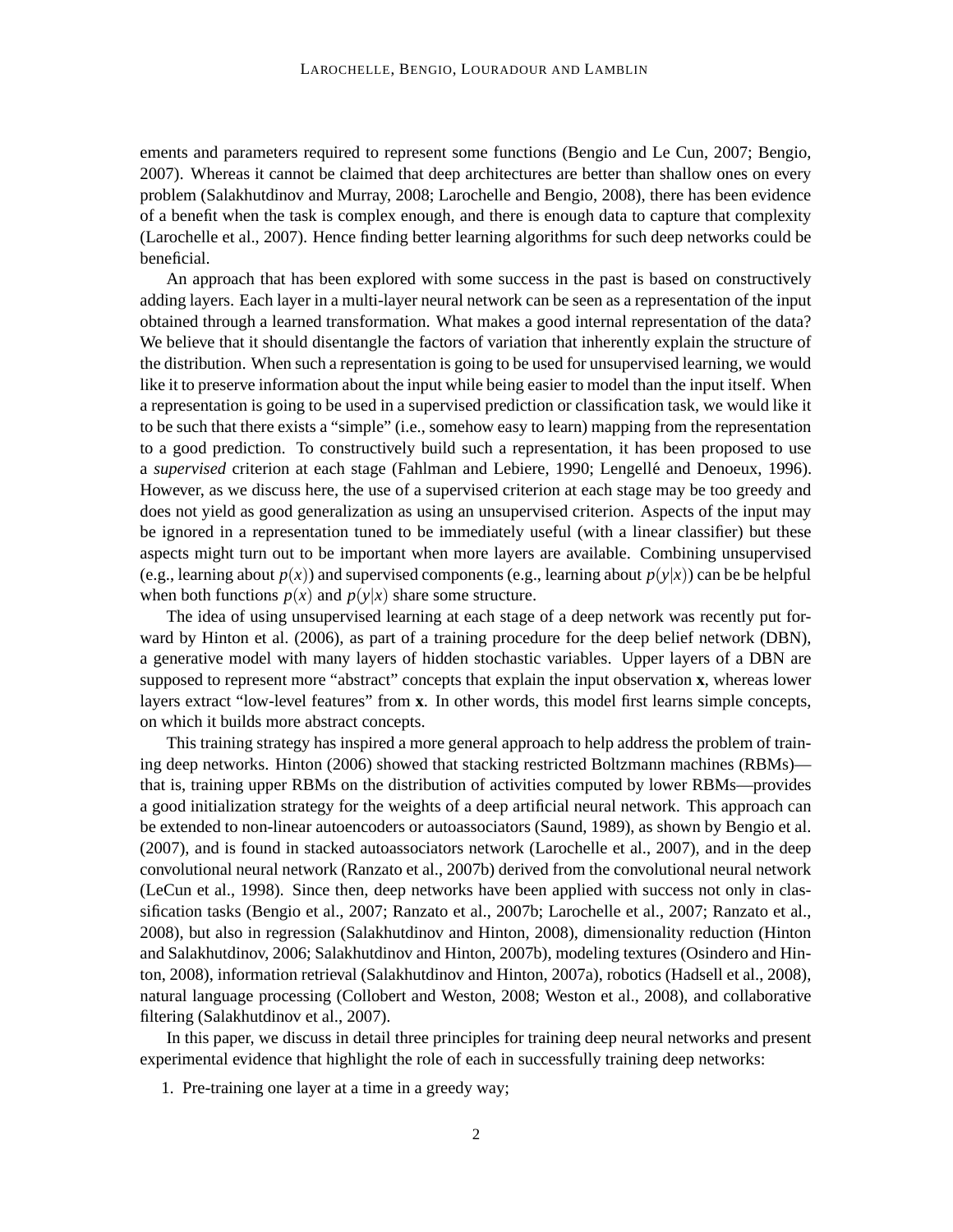- 2. using unsupervised learning at each layer in a way that preserves information from the input and disentangles factors of variation;
- 3. fine-tuning the whole network with respect to the ultimate criterion of interest.

The experiments reported here suggest that this strategy improves on the traditional random initialization of supervised multi-layer networks by providing "hints" to each intermediate layer about the kinds of representations that it should learn, and thus initializing the supervised finetuning optimization in a region of parameter space from which a better local minimum (or plateau) can be reached. We also present a series of experiments aimed at evaluating the link between the performance of deep neural networks and aspects of their topology such as depth and the size of the layers. In particular, we demonstrate cases where the addition of depth helps classification error, but too much depth hurts. Finally, we explore simple variants of the aforementioned training algorithms, such as a simple way of combining them to improve their performance, RBM variants for continuous-valued inputs, as well as on-line versions of those algorithms.

## **2. Notations and Conventions**

Before describing the learning algorithms that we will study and experiment with in this paper, we first present the mathematical notation we will use for deep networks.

A deep neural network contains an input layer and an output layer, separated by *l* layers of hidden units. Given an input sample clamped to the input layer, the other units of the network compute their values according to the activity of the units that they are connected to in the layers below. We will consider a particular sort of topology here, where the input layer is fully connected to the first hidden layer, which is fully connected to the second layer and so on up to the output layer.

Given an input **x**, the value of the *j*-th unit in the *i*-th layer is denoted  $\hat{h}^i_j(\mathbf{x})$ , with  $i = 0$  referring to the input layer,  $i = l + 1$  referring to the output layer (the use of "<sup>o</sup>" will become clearer in Section 4). We refer to the size of a layer as  $|\hat{\mathbf{h}}^i(\mathbf{x})|$ . The default activation level is determined by the internal bias  $b_j^i$  of that unit. The set of weights  $W_{jk}^i$  between  $\hat{h}_k^{i-1}(\mathbf{x})$  in layer  $i-1$  and unit  $\hat{h}_j^i(\mathbf{x})$ in layer *i* determines the activation of unit  $\hat{h}^i_j(\mathbf{x})$  as follows:

$$
\widehat{h}_j^i(\mathbf{x}) = \text{sign}(a_j^i) \text{ where } a_j^i(\mathbf{x}) = b_j^i + \sum_k W_{jk}^i \widehat{h}_k^{i-1}(\mathbf{x}) \ \forall i \in \{1, ..., l\}, \text{ with } \widehat{h}^0(\mathbf{x}) = \mathbf{x} \tag{1}
$$

where sigm( $\cdot$ ) is the sigmoid squashing function: sigm(*a*) =  $\frac{1}{1+e^{-a}}$  (alternatively, the sigmoid could be replaced by the hyperbolic tangent). Given the last hidden layer, the output layer is computed similarly by

$$
\mathbf{o}(\mathbf{x}) = \hat{\mathbf{h}}^{l+1}(\mathbf{x}) = f\left(\mathbf{a}^{l+1}(\mathbf{x})\right) \text{ where } \mathbf{a}^{l+1}(\mathbf{x}) = \mathbf{b}^{l+1} + \mathbf{W}^{l+1} \hat{\mathbf{h}}^{l}(\mathbf{x})
$$

where the activation function  $f(.)$  depends on the (supervised) task the network must achieve. Typically, it will be the identity function for a regression problem and the softmax function

$$
f_j(\mathbf{a}) = \text{softmax}_j(\mathbf{a}) = \frac{e^{a_j}}{\sum_{k=1}^{K} e^{a_k}}
$$
 (2)

for a classification problem, in order to obtain a distribution over the *K* classes.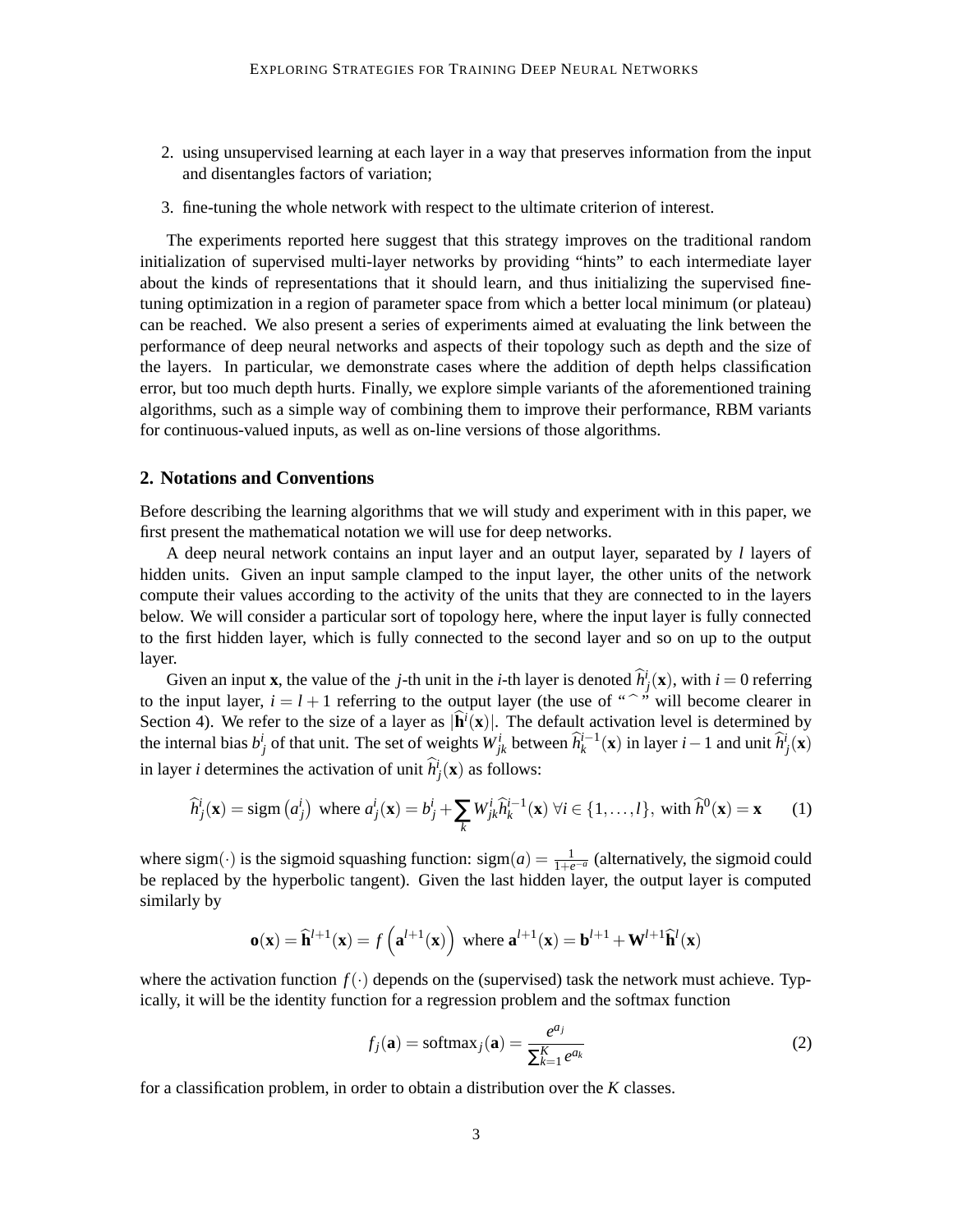

Figure 1: Illustration of a deep network and its parameters.

When an input sample **x** is presented to the network, the application of Equation 1 at each layer will generate a pattern of activity in the different layers of the neural network. Intuitively, we would like the activity of the first layer neurons to correspond to low-level features of the input (e.g., edge orientations for natural images) and to higher level abstractions (e.g., detection of geometrical shapes) in the last hidden layers.

### **3. Deep Neural Networks**

It has been shown that a "shallow" neural network with only one arbitrarily large hidden layer could approximate a function to any level of precision (Hornik et al., 1989). Similarly, any Boolean function can be represented by a two-layer circuit of logic gates. However, most Boolean functions require an exponential number of logic gates (with respect to the input size) to be represented by a two-layer circuit (Wegener, 1987). For example, the parity function, which can be efficiently represented by a circuit of depth  $O(\log n)$  (for *n* input bits) needs  $O(2^n)$  gates to be represented by a depth two circuit (Yao, 1985). What about deeper circuits? Some families of functions which can be represented with a depth *k* circuit are such that they require an exponential number of logic gates to be represented by a depth  $k - 1$  circuit (Håstad, 1986). Interestingly, an equivalent result has been proved for architectures whose computational elements are not logic gates but linear threshold units (i.e., formal neurons) (Hastad and Goldmann, 1991). The machine learning literature also suggests that shallow architectures can be very inefficient in terms of the number of computational units (e.g., bases, hidden units), and thus in terms of required examples (Bengio and Le Cun, 2007; Bengio et al., 2006). On the other hand, a highly-varying function can sometimes be represented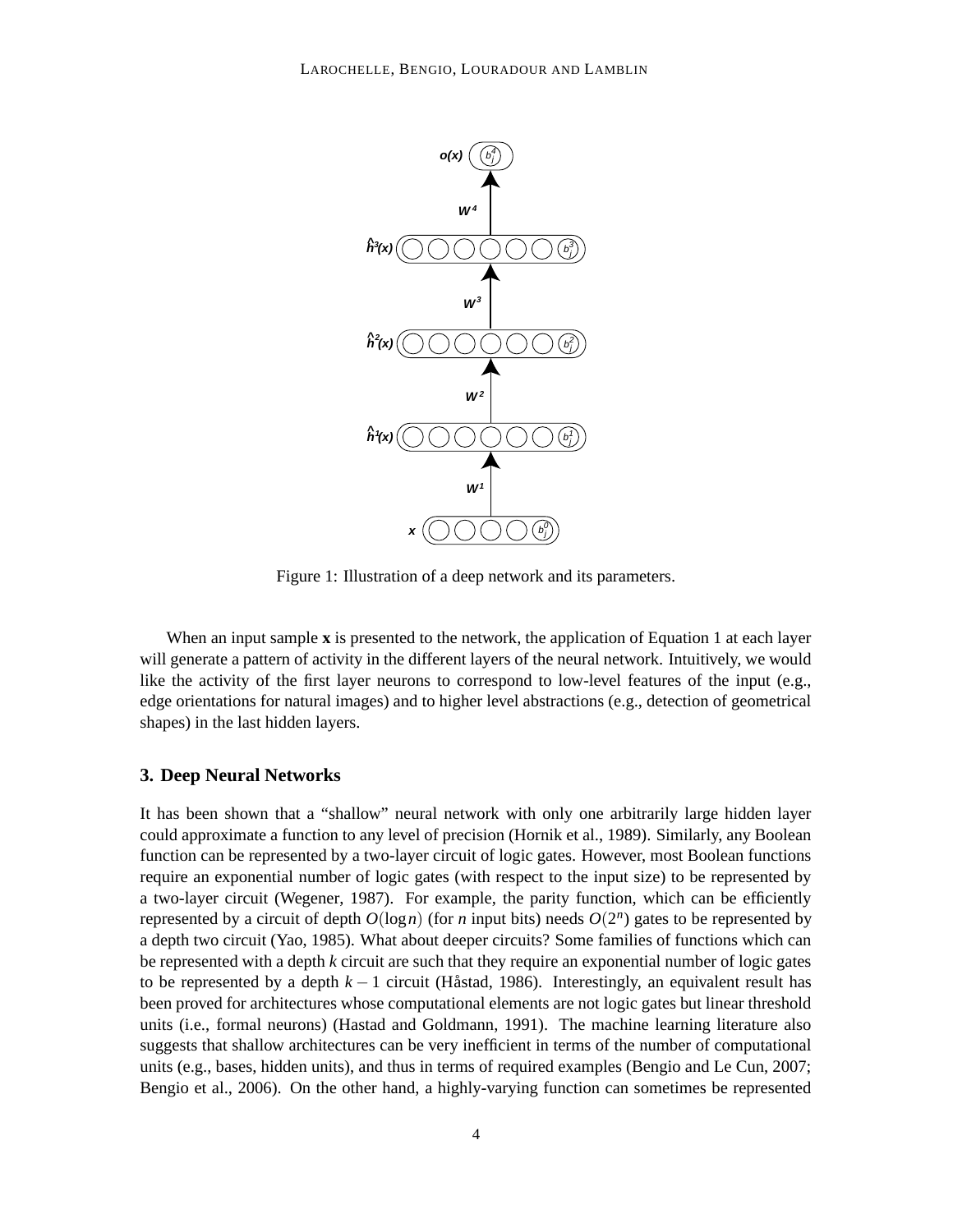compactly (with fewer parameters) through the composition of many non-linearities, that is, with a deep architecture. When the representation of a concept requires an exponential number of elements (more generally exponential capacity), for example, with a shallow circuit, the number of training examples required to learn the concept may also be impractical. Smoothing the learned function by regularization would not solve the problem here because in these cases the target function itself is complicated and requires exponential capacity just to be represented.

#### **3.1 Difficulty of Training Deep Architectures**

Given a particular task, a natural way to train a deep network is to frame it as an optimization problem by specifying a supervised cost function on the output layer with respect to the desired target and use a gradient-based optimization algorithm in order to adjust the weights and biases of the network so that its output has low cost on samples in the training set. Unfortunately, deep networks trained in that manner have generally been found to perform worse than neural networks with one or two hidden layers.

We discuss two hypotheses that may explain this difficulty. The first one is that gradient descent can easily get stuck in poor local minima (Auer et al., 1996) or plateaus of the non-convex training criterion. The number and quality of these local minima and plateaus (Fukumizu and Amari, 2000) clearly also influence the chances for random initialization to be in the basin of attraction (via gradient descent) of a poor solution. It may be that with more layers, the number or the width of such poor basins increases. To reduce the difficulty, it has been suggested to train a neural network in a constructive manner in order to divide the hard optimization problem into several greedy but simpler ones, either by adding one neuron (e.g., see Fahlman and Lebiere, 1990) or one layer (e.g., see Lengellé and Denoeux, 1996) at a time. These two approaches have demonstrated to be very effective for learning particularly complex functions, such as a very non-linear classification problem in 2 dimensions. However, these are exceptionally hard problems, and for learning tasks usually found in practice, this approach commonly overfits.

This observation leads to a second hypothesis. For high capacity and highly flexible deep networks, there actually exists many basins of attraction in its parameter space (i.e., yielding different solutions with gradient descent) that can give low training error but that can have very different generalization errors. So even when gradient descent is able to find a (possibly local) good minimum in terms of training error, there are no guarantees that the associated parameter configuration will provide good generalization. Of course, model selection (e.g., by cross-validation) will partly correct this issue, but if the number of good generalization configurations is very small in comparison to good training configurations, as seems to be the case in practice, then it is likely that the training procedure will not find any of them. But, as we will see in this paper, it appears that the type of unsupervised initialization discussed here can help to select basins of attraction (for the supervised fine-tuning optimization phase) from which learning good solutions is easier both from the point of view of the training set and of a test set.

### **3.2 Unsupervised Learning as a Promising Paradigm for Greedy Layer-Wise Training**

A common approach to improve the generalization performance of a learning algorithm which is motivated by the Occam's razor principle is the use of regularization (such as weight decay) that will favor "simpler" models over more complicated ones. However, using generic priors such as the  $\ell^2$  norm of the parameters conveys limited information about what the solution to a particular learn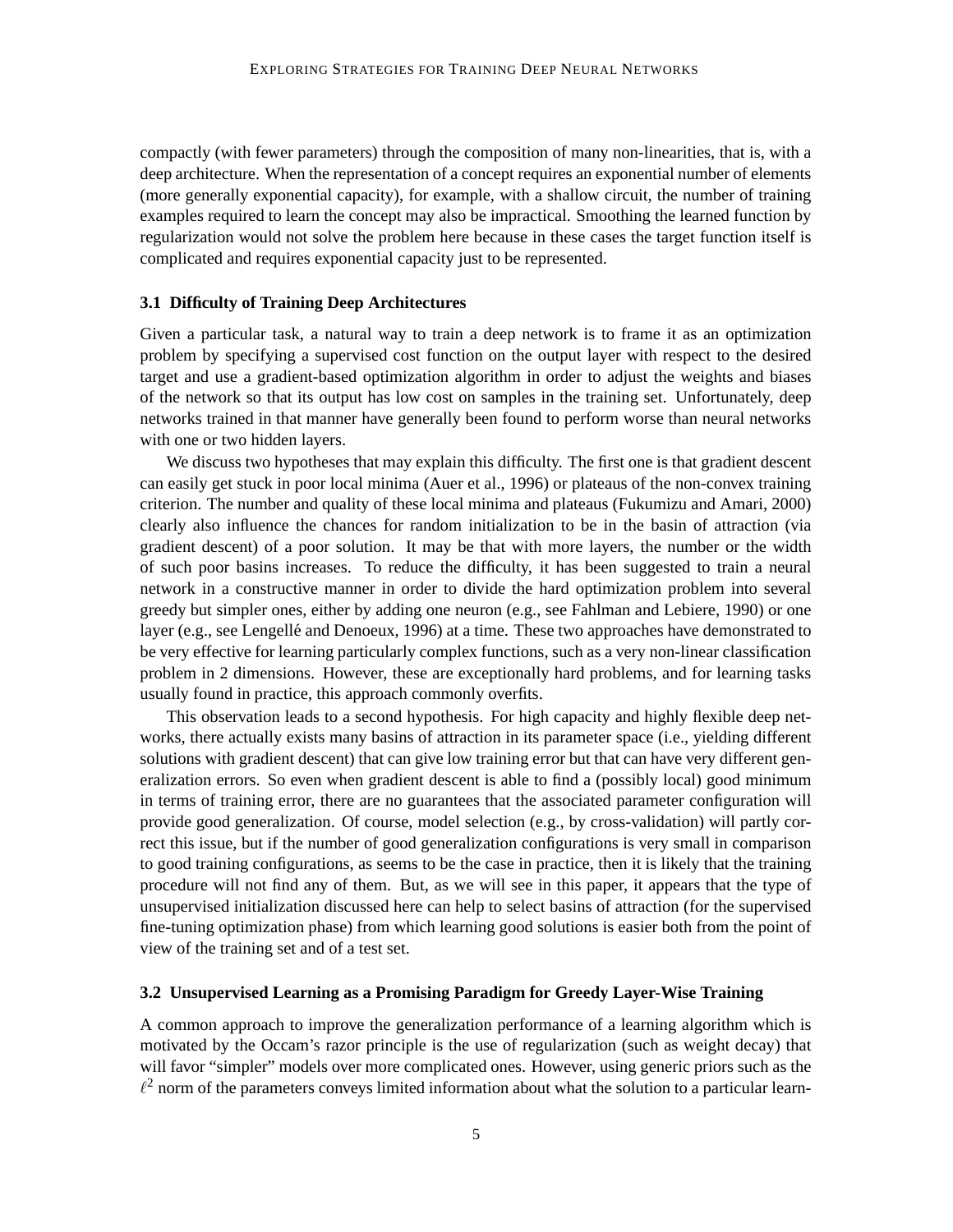ing task should be. This has motivated researchers to discover more meaningful, data-dependent regularization procedures, which are usually based on unsupervised learning and normally adapted to specific models.

For example, Ando and Zhang (2005) use "auxiliary tasks" designed from unlabelled data and that are appropriate for a particular learning problem, to learn a better regularization term for linear classifiers. Partial least squares (Frank and Friedman, 1993) can also be seen as combining unsupervised and supervised learning in order to learn a better linear regression model when few training data are available or when the input space is very high dimensional.

Many semi-supervised learning algorithms also involve a combination of unsupervised and supervised learning, where the unsupervised component can be applied to additional unlabelled data. This is the case for Fisher-kernels (Jaakkola and Haussler, 1999) which are based on a generative model trained on unlabelled input data and that can be used to solve a supervised problem defined for that input space. In all these cases, unsupervised learning can be seen as adding more constraints on acceptable configurations for the parameters of a model, by asking that it not only describes well the relationship between the input and the target but also contains relevant statistical information about the structure of the input or how it was generated.

Moreover, there is a growing literature on the distinct advantages of generative and discriminative learning. Ng and Jordan (2001) argue that generative versions of discriminative models can be expected to reach their usually higher asymptotic out-of-sample classification error faster (i.e., with less training data), making them preferable in certain situations. Moreover, successful attempts at exploring the space between discriminative and generative learning have been studied (Lasserre et al., 2006; Jebara, 2003; Bouchard and Triggs, 2004; Holub and Perona, 2005).

The deep network learning algorithms that have been proposed recently and that we study in this paper can be seen as combining the ideas of *greedily learning the network* to break down the learning problem into easier steps, *using unsupervised learning* to provide an *effective hint* about what hidden units should learn, bringing along the way a form of regularization that prevents overfitting even in deep networks with many degrees of freedom (which could otherwise overfit). In addition, one should consider the supervised task the network has to solve. The greedy layerwise unsupervised strategy provides an initialization procedure, after which the neural network is *fine-tuned to the global supervised objective*. The general paradigm followed by these algorithms (illustrated in Figure 2 and detailed in Appendix A) can be decomposed in two phases:

1. In the first phase, greedily train subsets of the parameters of the network using a layerwise and unsupervised learning criterion, by repeating the following steps for each layer  $(i \in \{1, \ldots, l\})$ 

Until a stopping criteria is met, iterate through training database by

- (a) mapping input training sample  $\mathbf{x}_t$  to representation  $\hat{\mathbf{h}}^{i-1}(\mathbf{x}_t)$  (if  $i > 1$ ) and hidden representation  $\widehat{\mathbf{h}}^i(\mathbf{x}_t)$ ,
- (b) updating parameters  $\mathbf{b}^{i-1}$ ,  $\mathbf{b}^i$  and  $\mathbf{W}^i$  of layer *i* using some unsupervised learning algorithm.

Also, initialize (e.g., randomly) the output layer parameters  $\mathbf{b}^{l+1}, \mathbf{W}^{l+1}$ .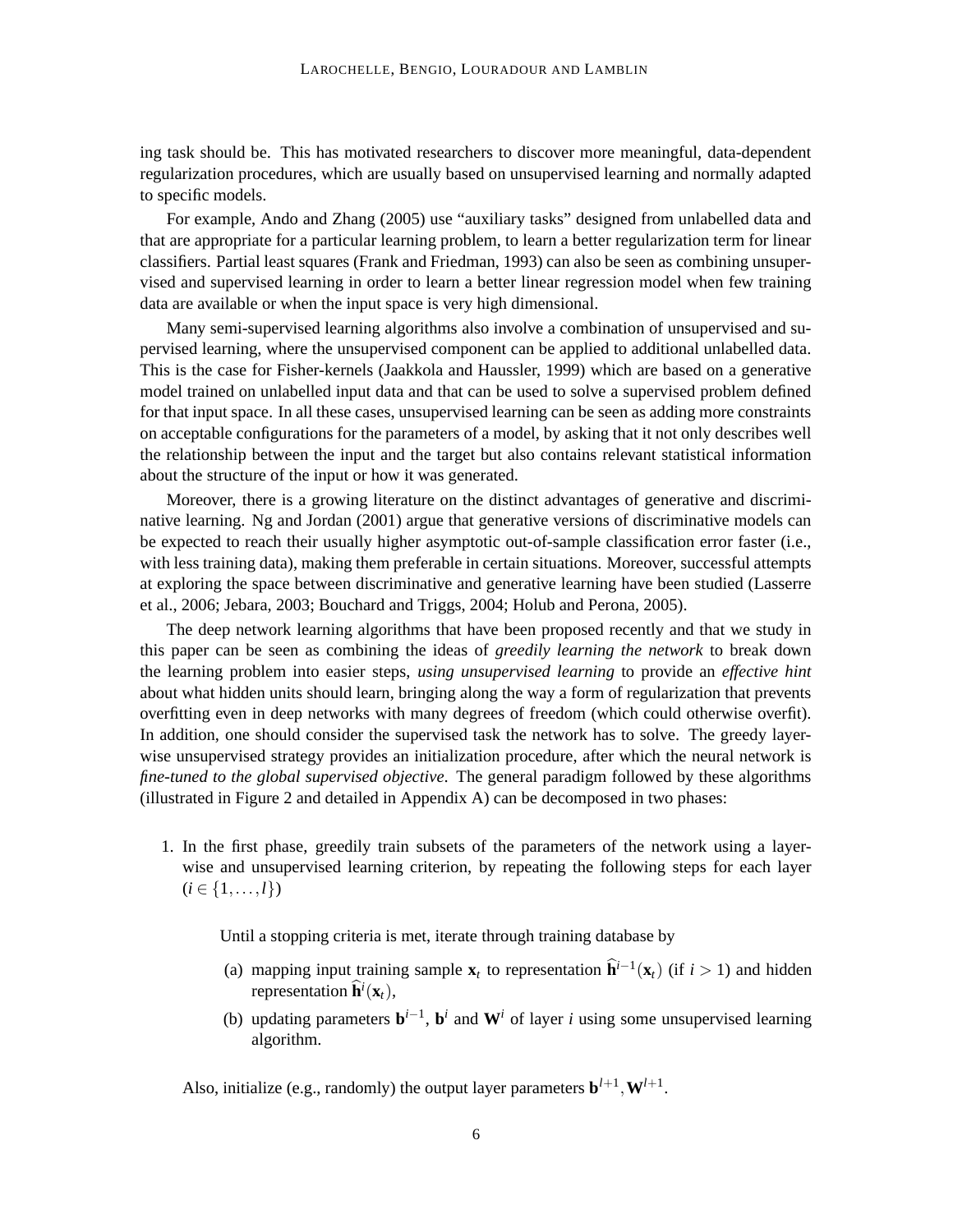

Figure 2: Unsupervised greedy layer-wise training procedure.

2. In the second and final phase, fine-tune all the parameters  $\theta$  of the network using backpropagation and gradient descent on a global supervised cost function  $C(\mathbf{x}_t, y_t, \theta)$ , with input  $\mathbf{x}_t$  and label *y<sub>t</sub>*, that is, trying to make steps in the direction  $E\left[\frac{\partial C(\mathbf{x}_t, y_t, \theta)}{\partial \theta}\right]$ .

Regularization is not explicit in this procedure, as it does not come from a weighted term that depends on the complexity of the network and that is added to the global supervised objective. Instead, it is implicit, as the first phase that initializes the parameters of the whole network will ultimately have an impact on the solution found in the second phase (the fine-tuning phase). Indeed, by using an iterative gradual optimization algorithm such as stochastic gradient descent with earlystopping (i.e., training until the error on a validation set reaches a clear minimum), the extent to which the configuration of the network's parameters can be different from the initial configuration given by the first phase is limited. Hence, similarly to using a regularization term on the parameters of the model that constrains them to be close to a particular value (e.g., 0 for weight decay), the first phase here will ensure that the parameter solution for each layer found by fine-tuning will not be far from the solution found by the unsupervised learning algorithm. In addition, the non-convexity of the supervised training criterion means that the choice of initial parameter values can greatly influence the quality of the solution obtained by gradient descent.

In the next two sections, we present a review of the two training algorithms that fall in paradigm presented above and which are empirically studied in this paper, in Section 6.

## **4. Stacked Restricted Boltzmann Machine Network**

Intuitively, a successful learning algorithm for deep networks should be one that discovers a meaningful and possibly complex hidden representation of the data at its top hidden layer. However, learning such non-linear representations is a hard problem. A solution, proposed by Hinton (2006), is based on the learning algorithm of the restricted Boltzmann machine (RBM) (Smolensky, 1986), a generative model that uses a layer of binary variables to explain its input data. In an RBM (see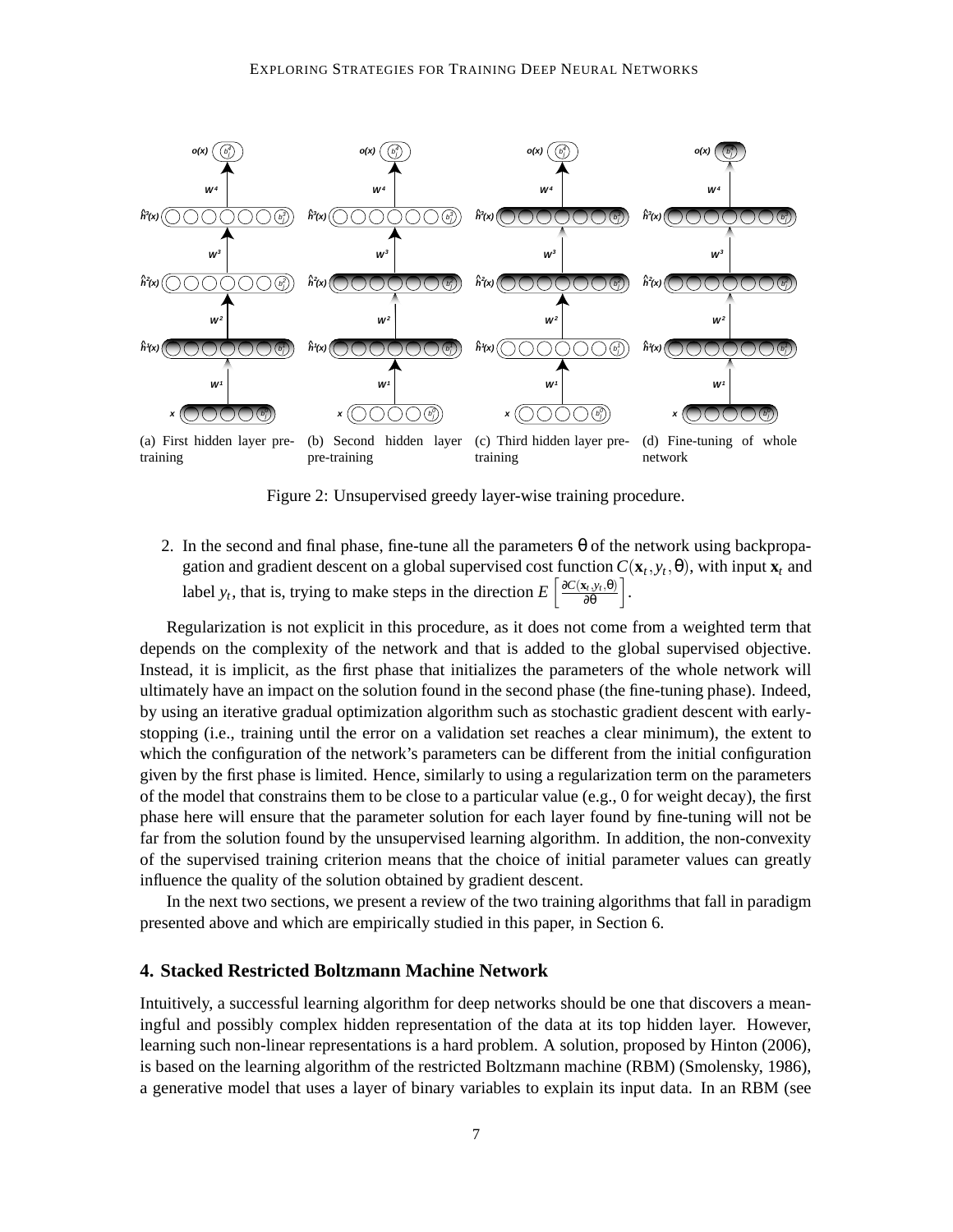

Figure 3: Illustration of a restricted Boltzmann machine and its parameters. **W** is a weight matrix, **b** is a vector of hidden unit biases, and **c** a vector of visible unit biases.

Figure 3 for an illustration), given an input **x**, it is easy to obtain a hidden representation for that input by computing the posterior  $h(x)$  over the layer of binary hidden variables **h** (we use the "<sup>one</sup>"") symbol to emphasize that  $\mathbf{h}(\mathbf{x})$  is not a random variable but a deterministic representation of **x**).

Hinton (2006) argues that this representation can be improved by giving it as input to another RBM, whose posterior over its hidden layer will then provide a more complex representation of the input. This process can be repeated an arbitrary number of times in order to obtain ever more non-linear representations of the input. Finally, the parameters of the RBMs that compute these representations can be used to initialize the parameters of a deep network, which can then be fine-tuned to a particular supervised task. This learning algorithm clearly falls in the paradigm of Section 3.2, where the unsupervised part of the learning algorithm is that of an RBM. We will refer to deep networks trained using this algorithm as stacked restricted Boltzmann machine (SRBM) networks. For more technical details about the SRBM network, and how to train an RBM using the contrastive divergence algorithm (CD-*k*), see Appendix B.

## **5. Stacked Autoassociators Network**

There are theoretical results about the advantage of stacking many RBMs into a DBN: Hinton et al. (2006) show that this procedure optimizes a bound on the likelihood of the input data when all layers have the same size. An additional hypothesis to explain why this process provides a good initialization for the network is that it makes each hidden layer compute a different, possibly more abstract representation of the input. This is done implicitly, by asking that each layer captures features of the input that help characterize the distribution of values at the layer below. By transitivity, each layer contains some information about the input. However, stacking any unsupervised learning model does not guarantee that the representations learned get increasingly complex or appropriate as we stack more layers. For instance, many layers of linear PCA models could be summarized by only one layer. However, there may be other non-linear, unsupervised learning models that, when stacked, are able to improve the learned representation at the last layer added.

An example of such a non-linear unsupervised learning model is the autoassociator or autoencoder network (Cottrell et al., 1987; Saund, 1989; Hinton, 1989; Baldi and Hornik, 1989; DeMers and Cottrell, 1993). Autoassociators are neural networks that are trained to compute a representation of the input from which it can be reconstructed with as much accuracy as possible. In this paper, we will consider autoassociator networks of only one hidden layer, meaning that the hidden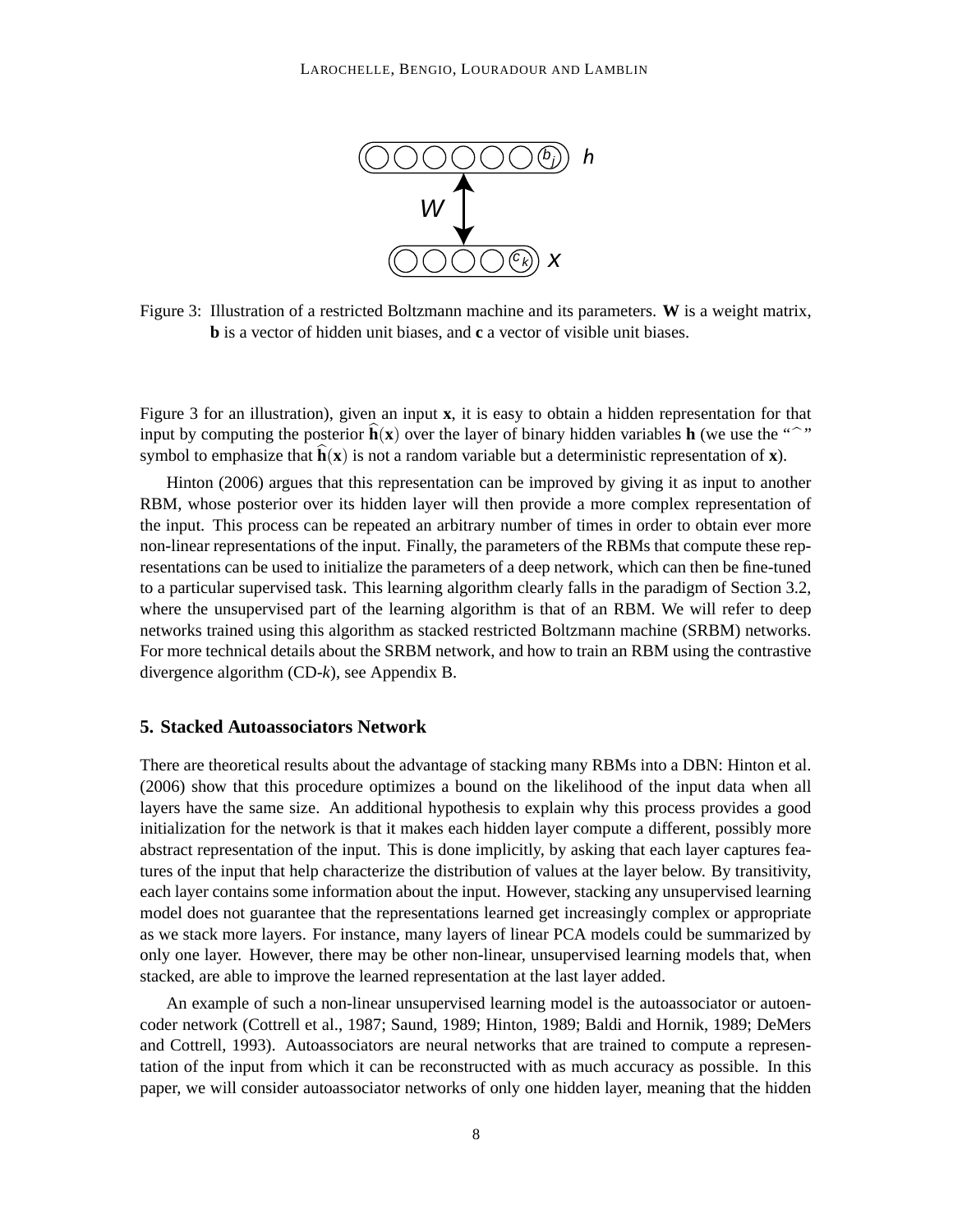

Figure 4: Illustration of an autoassociator and its parameters. **W** is the matrix of encoder weights and  $W^*$  the matrix of decoder weights.  $\hat{h}(x)$  is the code or representation of **x**.

representation of **x** is a code  $\hat{\mathbf{h}}(x)$  obtained from the encoding function

$$
\widehat{h}_j(\mathbf{x}) = f(a_j) \text{ where } a_j(\mathbf{x}) = b_j + \sum_k W_{jk} x_k.
$$
 (3)

The input's reconstruction is obtained from a decoding function, here a linear transformation of the hidden representation with weight matrix **W**<sup>∗</sup> , possibly followed by a non-linear activation function:

$$
\widehat{x}_k = g(\widehat{a}_k) \text{ where } \widehat{a}_k = c_k + \sum_j W_{jk}^* \widehat{h}_j(\mathbf{x}) .
$$

In this work, we used the sigmoid activation function for both  $f(\cdot)$  and  $g(\cdot)$ . Figure 4 shows an illustration of this model.

By noticing the similarity between Equations 3 and 1, we are then able to use the training algorithm for autoassociators as the unsupervised learning algorithm for the greedy layer-wise initialization phase of deep networks. In this paper, stacked autoassociators (SAA) networks will refer to deep networks trained using the procedure of Section 3.2 and the learning algorithm of an autoassociator for each layer, as described in Section 5.1.

Though these neural networks were designed with the goal of dimensionality reduction in mind, the new representation's dimensionality does not necessarily need to be lower than the input's in practice. However, in that particular case, some care must be taken so that the network does not learn a trivial identity function, that is, finds weights that simply "copy" the whole input vector in the hidden layer and then copy it again at the output. For example, a network with small weights *Wjk* between the input and hidden layers (maintaining activations in the linear regime of the activation function *f*) and large weights  $W_{jk}^*$  between the hidden and output layers could encode such an uninteresting identity function. An easy way to avoid such a pathological behavior in the case of continuous inputs is to set the weight matrices **W**<sup>T</sup> and **W**<sup>∗</sup> to be the same. This adjustment is motivated by its similarity with the parametrization of the RBM model and by an empirical observation that **W**<sup>T</sup> and **W**<sup>∗</sup> tend to be similar up to a multiplicative factor after training. In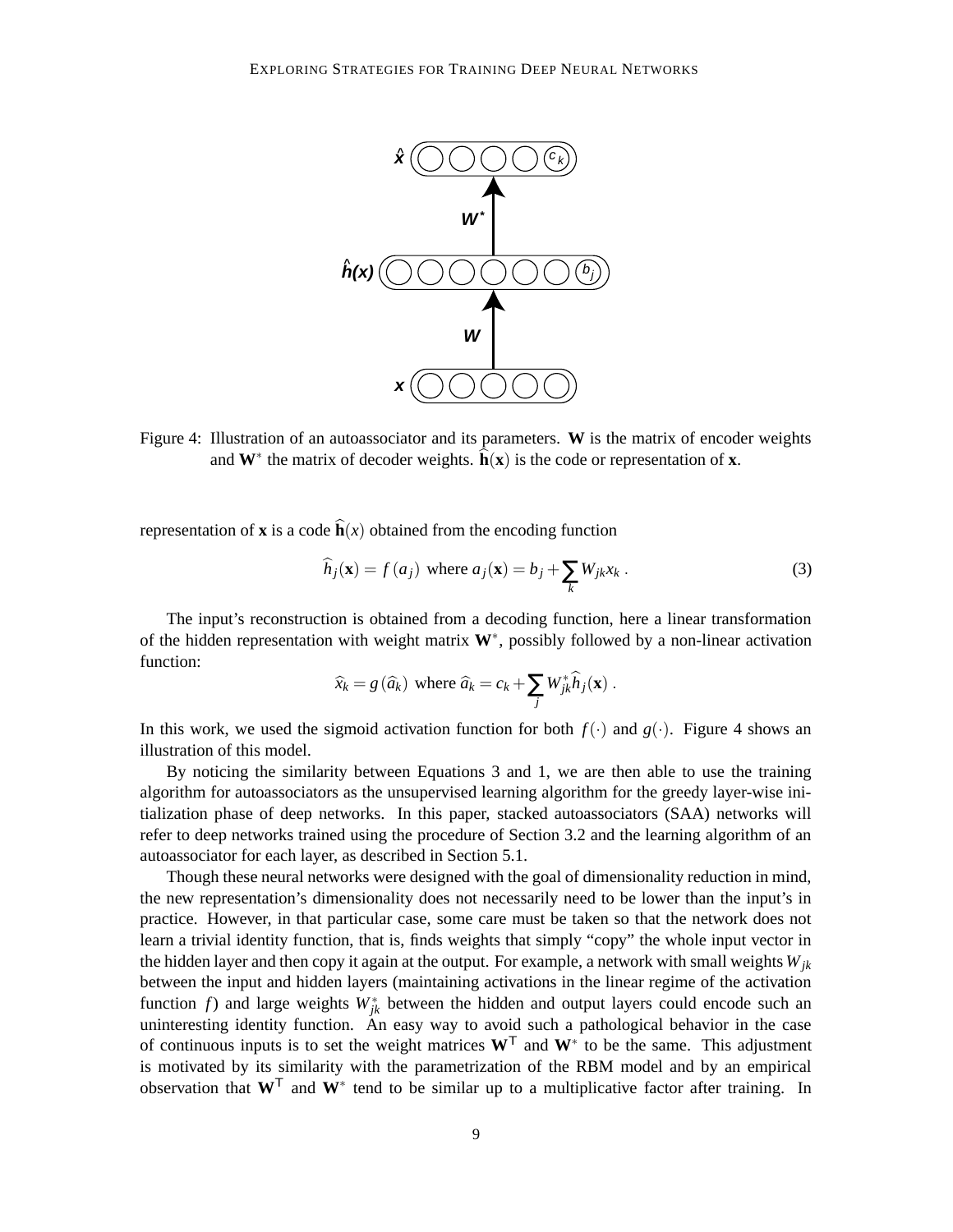the case of binary inputs, if the weights are large, the input vector can still be copied (up to a permutation of the elements) to the hidden units, and in turn these used to perfectly reconstruct the input. Weight decay can be useful to prevent such a trivial and uninteresting mapping to be learned, when the inputs are binary. We set  $\hat{W}^T = W^*$  in all of our experiments. Vincent et al. (2008) have an improved way of training autoassociators in order to produce interesting, non-trivial features in the hidden layer, by partially corrupting the network's inputs.

The reconstruction error of an autoassociator can be connected to the log-likelihood of an RBM in several ways. Ranzato et al. (2008) connect the log of the numerator of the input likelihood with a form of reconstruction error (where one replaces the sum over hidden unit configurations by a maximization). The denominator is the normalization constant summing over all input configurations the same expression as in the numerator. So whereas maximizing the numerator is similar to minimizing reconstruction error for the training examples, minimizing the denominator means that most input configurations should not be reconstructed well. This can be achieved if the autoassociator is constrained in such a way that it cannot compute the identity function, but only minimizes the reconstruction for training examples.

Another connection between reconstruction error and log-likelihood of the RBM was made in Bengio and Delalleau (2007). They consider a converging series expansion of the log-likelihood gradient and show that whereas CD-*k* truncates the series by keeping the first 2*k* terms and then approximates expectations by a single sample, reconstruction error is a mean-field approximation of the first term in that series.

#### **5.1 Learning in an Autoassociator Network**

Training an autoassociator network is almost identical to training a standard artificial neural network. Given a cost function, backpropagation is used to compute gradients and perform gradient descent. However, autoassociators are "self-supervised", meaning that the target to which the output of the autoassociator is compared is the input that it was fed.

Previous work on autoassociators minimized the squared reconstruction error:

$$
C(\widehat{\mathbf{x}}, \mathbf{x}) = \sum_{k} (\widehat{x}_{k} - x_{k})^{2}.
$$

However, with squared reconstruction error and linear decoder, the "optimal codes" (the implicit target for the encoder, irrespective of the encoder) are in the span of the principal eigenvectors of the input covariance matrix. When we introduce a saturating non-linearity such as the sigmoid, and we want to reconstruct values  $[0,1]$ , the binomial KL divergence (also known as cross-entropy) seems more appropriate:

$$
C(\widehat{\mathbf{x}}, \mathbf{x}) = -\sum_{k} \left( x_k \log(\widehat{x}_k) + (1 - x_k) \log(1 - \widehat{x}_k) \right) . \tag{4}
$$

It corresponds to the assumption that  $\hat{\mathbf{x}}$  and  $\mathbf{x}$  can be interpreted as factorized distributions over binary units. It is well known that the cross-entropy  $-p \log(q) - (1-p) \log(1-q)$  between two binary distributions parametrized by *p* and *q* is minimized when  $q = p$  (for a fixed *p*), making it an appropriate cost function to evaluate the quality of a reconstruction. We used this cost function in all the experiments with SAA networks. Appendix C details the corresponding autoassociator training update.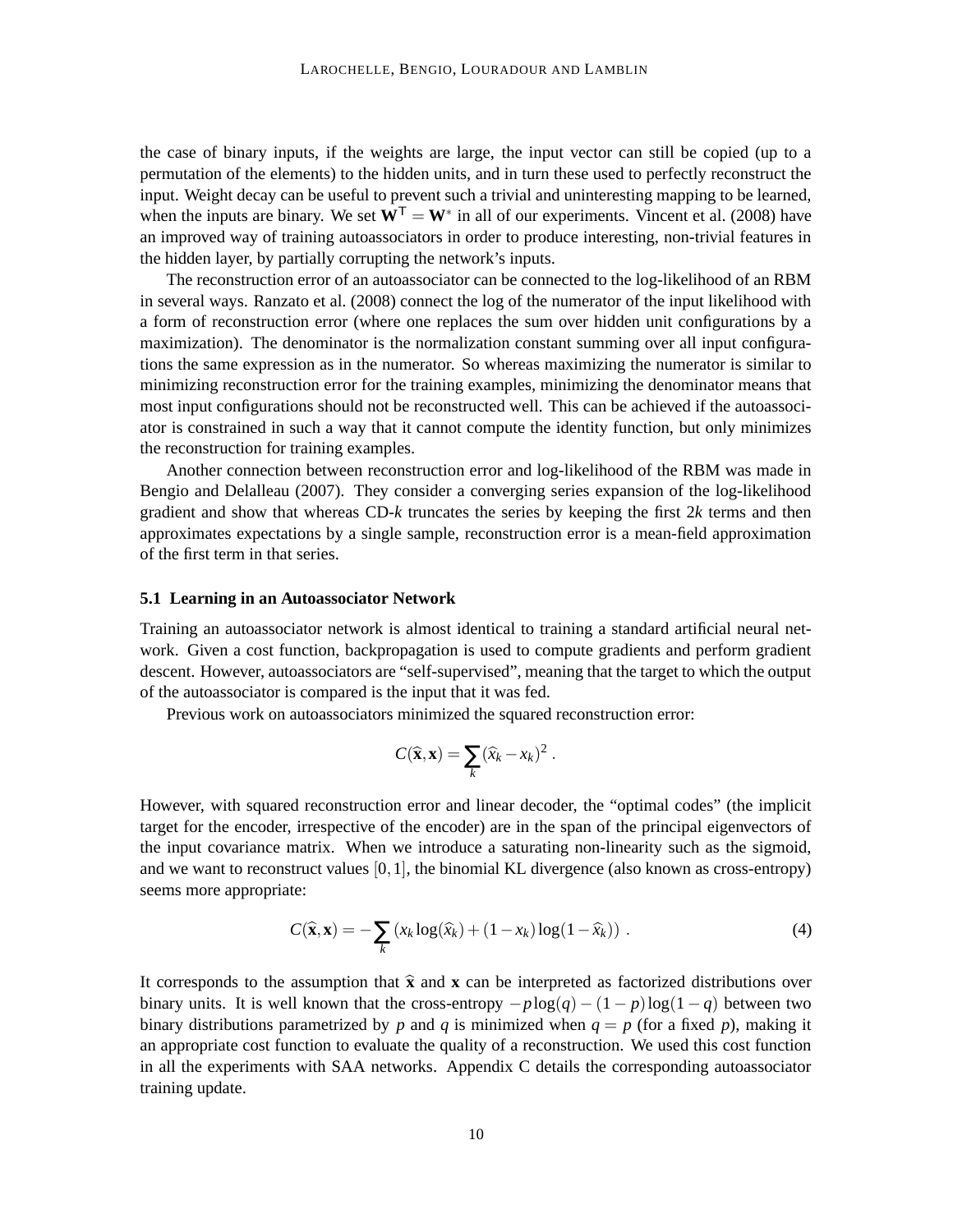## **6. Experiments**

In this section, we present several experiments set up to evaluate the deep network learning algorithms that fall in the paradigm presented in the Section 3.2 and highlight some of their properties. Unless otherwise stated, stochastic gradient descent was used for layer-wise unsupervised learning (first phase of the algorithm) and global supervised fine-tuning (second phase of the algorithm). The data sets were separated in disjoint training, validation and testing subsets. Model selection consisted of finding the best values for the learning rates of layer-wise unsupervised and global supervised learning as well as the number of unsupervised updates preceding the fine-tuning phase. The number of epochs of fine-tuning was chosen using early-stopping based on the progression of classification error on the validation set. All experiments correspond to classification problems. Hence, to fine-tune the deep networks, we optimized the negative conditional log-likelihood of the training samples' target class (as given by the softmax output of the neural network).

The experiments are based on the MNIST data set<sup>1</sup> (see Figure 5), a benchmark for handwritten digit recognition, as well as variants of this problem where the input distribution has been made more complex by inserting additional factors of variations, such as rotations and background images. The input images are made of  $28 \times 28$  pixels giving an input dimensionality of 784, the number of classes is 10 (corresponding to the digits from 0 to 9) and the inputs were scaled between 0 and 1.

Successful applications of deep networks have already been presented on a large variety of data, such as images of faces (Salakhutdinov and Hinton, 2008), real-world objects (Ranzato et al., 2007a) as well as text data (Hinton and Salakhutdinov, 2006; Salakhutdinov and Hinton, 2007a; Collobert and Weston, 2008; Weston et al., 2008), and on different types of problems such as regression (Salakhutdinov and Hinton, 2008), information retrieval (Salakhutdinov and Hinton, 2007a), robotics Hadsell et al. (2008), and collaborative filtering (Salakhutdinov et al., 2007).

In Bengio et al. (2007), we performed experiments on two regression data sets, with non-image continuous inputs (UCI Abalone, and a financial data set), demonstrating the use of unsupervised (or partially supervised) pre-training of deep networks on these tasks. In Larochelle et al. (2007), we studied the performance of several architectures on various data sets, including variations of MNIST (with rotations, random background, and image background), and discrimination tasks between wide and tall rectangles, and between convex and non-convex images. On these tasks, deep networks compared favorably to shallow architectures.

Our focus is hence not on demonstrating their usefulness on a wide range of tasks, but on exploring their properties empirically. Such experimental work required several weeks of cumulative CPU time, which restricted the number of data sets we could explore. However, by concentrating on the original MNIST data set and harder versions of it, we were able not only to confirm the good performance of deep networks, but also to study practical variations, to help understand the algorithms, and to discuss the impact on a deep network's performance of stepping to a more complicated problem.

### **6.1 Validating the Unsupervised Layer-Wise Strategy for Deep Networks**

In this section, we evaluate the advantages brought by the unsupervised layer-wise strategy of Section 3.2. We want to separate the different algorithmic concepts behind it, in order to understand their contribution to the whole strategy. In particular, we pursue the following two questions:

<sup>1.</sup> This data set can be downloaded from http://yann.lecun.com/expdb/mnist/.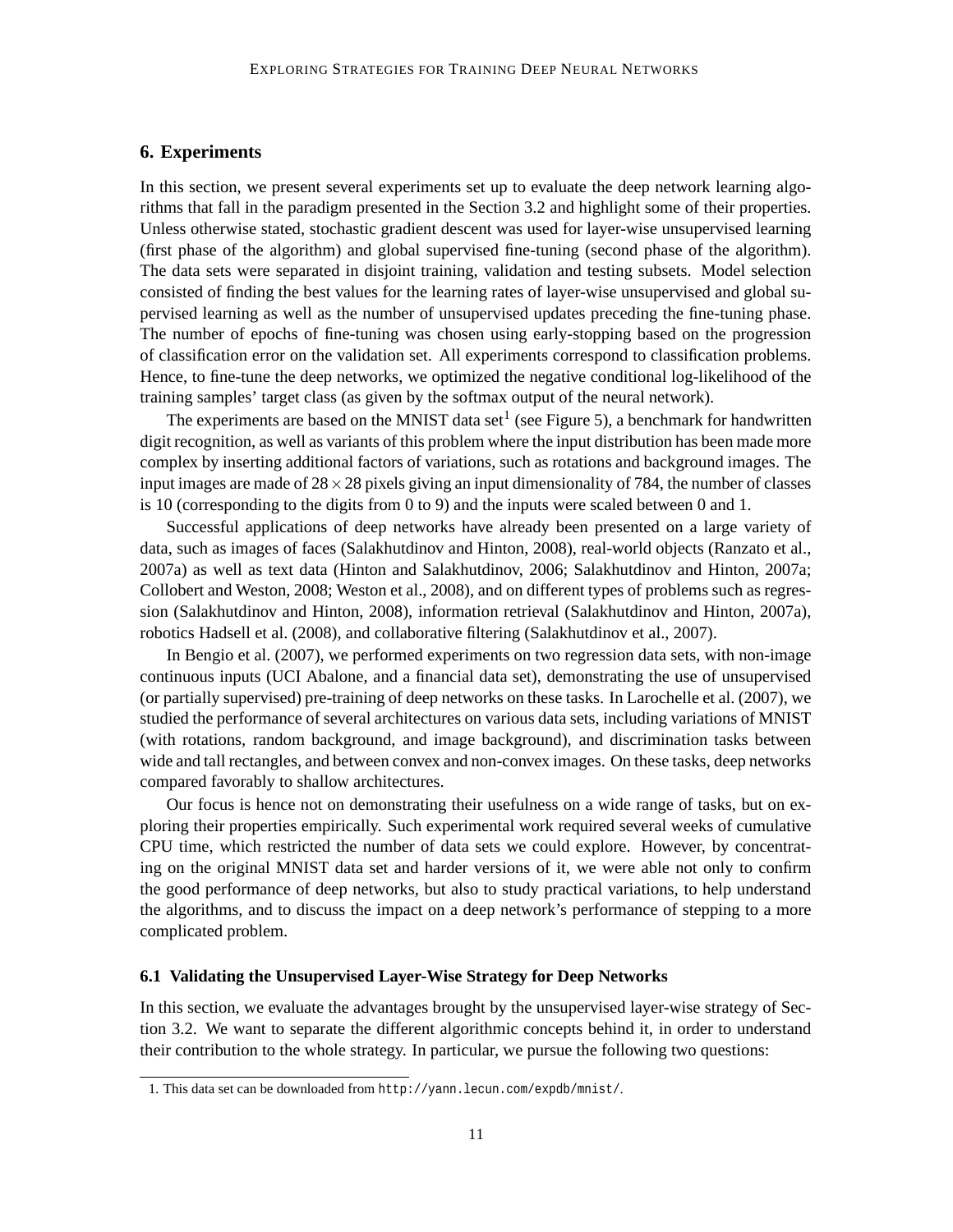

Figure 5: Samples from the MNIST digit recognition data set. Here, a black pixel corresponds to an input value of 0 and a white pixel corresponds to 1 (the inputs are scaled between 0 and 1).

- 1. To what extent does initializing greedily the parameters of the different layers help?
- 2. How important is unsupervised learning for this procedure?

To address these two questions, we will compare the learning algorithms for deep networks of Sections 4 and 5 with the following algorithms.

### 6.1.1 DEEP NETWORK WITHOUT PRE-TRAINING

To address the first question above, we compare the greedy layer-wise algorithm with a more standard way to train neural networks: using standard backpropagation and stochastic gradient descent, and starting at a randomly initialized configuration of the parameters. In other words, this variant simply puts away the pre-training phase of the other deep network learning algorithms.

## 6.1.2 DEEP NETWORK WITH SUPERVISED PRE-TRAINING

To address the second question, we run an experiment with the following algorithm. We greedily pre-train the layers using a *supervised criterion* (instead of the unsupervised one), before performing as before a final supervised fine-tuning phase. Specifically, when greedily pre-training the parameters  $W<sup>i</sup>$  and  $b<sup>i</sup>$ , we also train another set of weights  $V<sup>i</sup>$  and biases  $c<sup>i</sup>$  which connect hidden layer  $\hat{\mathbf{h}}^i(\mathbf{x})$  to a temporary output layer as follows:

$$
o^i(\mathbf{x}) = f\left(\mathbf{c}^i + \mathbf{V}^i\hat{\mathbf{h}}^i(\mathbf{x})\right)
$$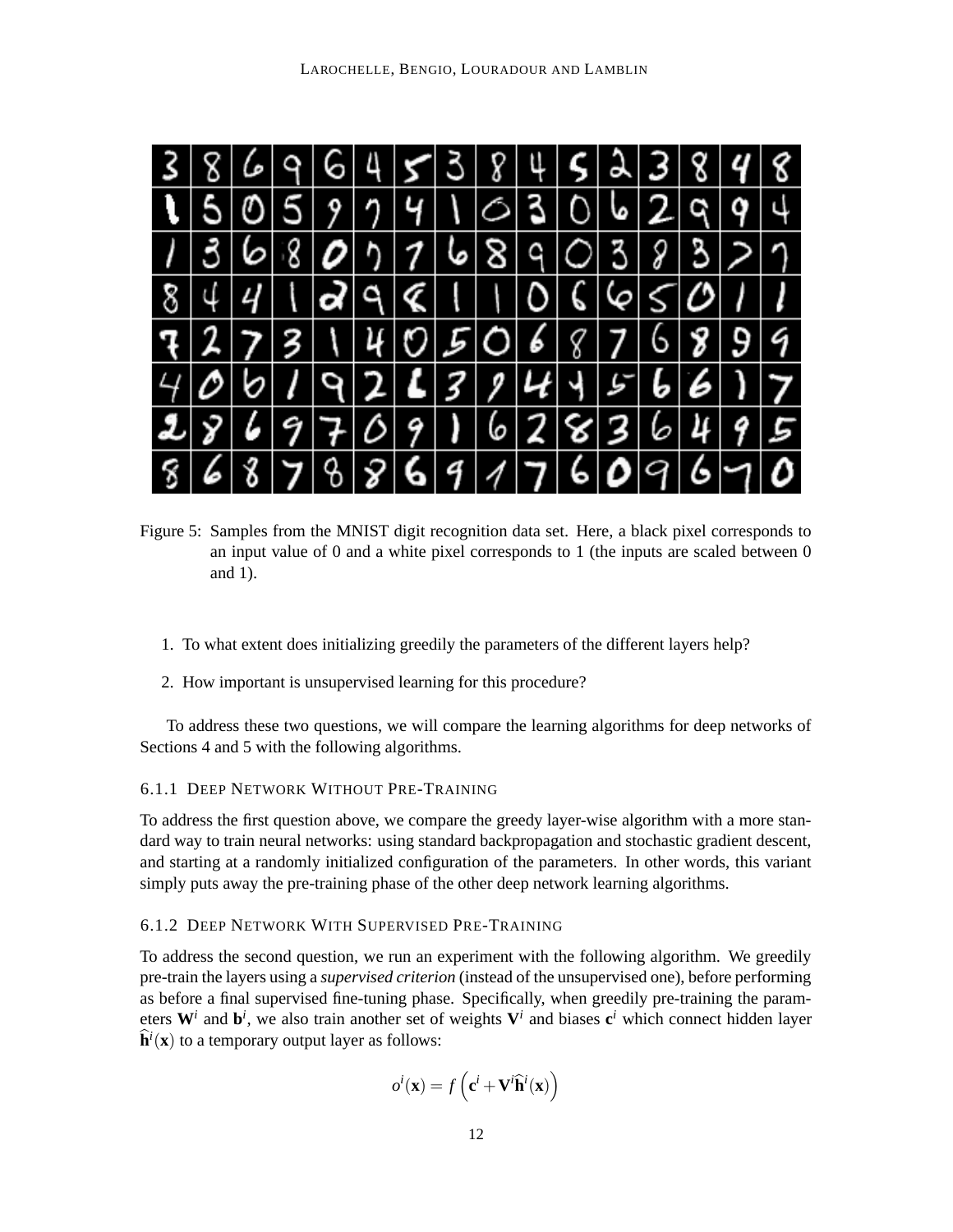where  $f(\cdot)$  is the softmax function of Equation 2. This output layer can be trained using the same cost as the global supervised cost. However, as this is a greedy procedure, only the parameters  $W^i$ ,  $\mathbf{b}^i$ ,  $V^i$  and  $\mathbf{c}^i$  are updated, that is, the gradient is not propagated to the layers below. When the training of a layer is finished, we can simply discard the parameters  $V^i$  and  $c^i$  and move to pre-training the next hidden layer, having initialized  $W<sup>i</sup>$  and  $b<sup>i</sup>$ .

#### 6.1.3 STACKED LOGISTIC AUTOREGRESSION NETWORK

The second question aims at evaluating to what extent any unsupervised learning can help. We already know that stacking linear PCA models is not expected to help improve generalization. A slightly more complex yet very simple unsupervised model for data in  $[0,1]$  is the logistic autoregression model (see also Frey, 1998)

$$
\widehat{x}_k = \text{sigm}\left(b_k + \sum_{j \neq k} W_{kj} x_j\right) \tag{5}
$$

where the reconstruction  $\hat{\mathbf{x}}$  is log-linear in the input **x**. The parameters **W** and **b** can be trained using the same cost used for the autoassociators in Equation 4. This model can be used to initialize the weights **W***<sup>i</sup>* and biases **b** *<sup>i</sup>* of the *i*-th hidden layer of a deep network. However, because **W** in Equation 5 is square, the deep network will need to have hidden layers with the same size as the input layer. Also, the weights on the diagonal of **W** are not trained in this model, so we initialize them to zero. The stacked logistic autoregression network will refer to deep networks using this unsupervised layer-wise learning algorithm.

#### 6.1.4 RESULTS

The results for all these deep networks are given in Table 1. We also give results for a "shallow", one hidden layer neural network, to validate the utility of deep architectures. Instead of the sigmoid, this network uses hyperbolic tangent squashing functions, which are usually found to work better for one hidden layer neural networks. The MNIST training set was separated into training (50,000) and validation (10,000) sets. The test set has size 10,000. In addition to the hyperparameters mentioned at the beginning of this section, the validation set was used also to select appropriate decrease constants<sup>2</sup> for the learning rates of the greedy and fine-tuning phases. The SRBM and SAA networks had 500, 500 and 2000 hidden units in the first, second and third layers respectively, as in Hinton et al. (2006) and Hinton (2006). In the pre-training phase of the SRBM and SAA networks, when training the parameters of the *i*-th layer, the down-biases *c<sup>k</sup>* where set to be equal to  $b_k^{i-1}$  (although similar results were obtained by using a separate set of biases  $c_k^{i-1}$  when the *i*−1-th layer is the down-layer). For the deep networks with supervised or no pre-training, different sizes of hidden layers were compared, including sizes similar to the stacked logistic autoregression network, and to the SRBM and SAA networks. All deep networks had 3 hidden layers.

Overall, the models that use the unsupervised layer-wise procedure of Section 3.2 outperform those that do not. We also observe a slight advantage in the performance of the SRBM network over that of the SAA network (on the MNIST test set, differences of more than 0.1% are statistically significant). The performance difference between the stacked logistic autoregressions network and

<sup>2.</sup> When using a decrease constant β, the learning rate for the  $t<sup>th</sup>$  update becomes  $\frac{\varepsilon_0}{1+t\beta}$ , where  $\varepsilon_0$  is the initial learning rate.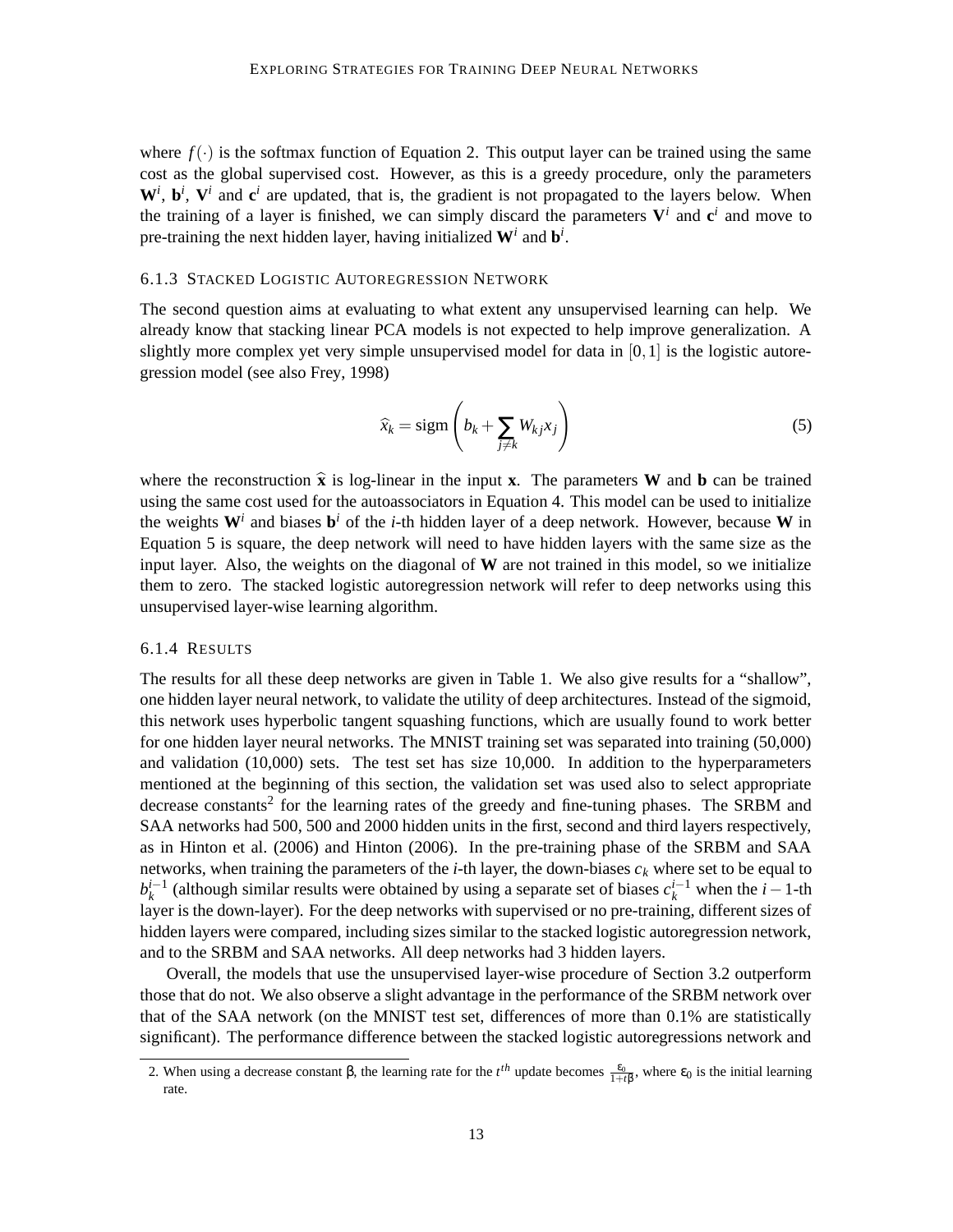| <b>Models</b>                                        | Train.    | Valid. | Test  |
|------------------------------------------------------|-----------|--------|-------|
| SRBM (stacked restricted Boltzmann machines) network | 0%        | 1.20%  | 1.20% |
| SAA (stacked autoassociators) network                | 0%        | 1.31%  | 1.41% |
| Stacked logistic autoregressions network             | 0%        | 1.65%  | 1.85% |
| Deep network with supervised pre-training            | 0%        | 1.74%  | 2.04% |
| Deep network, no pre-training                        | $0.004\%$ | 2.07%  | 2.40% |
| Shallow network, no pre-training                     | 0%        | 1.91%  | 1.93% |

Table 1: Classification error on MNIST training, validation, and test sets, with the best hyperparameters according to validation error.

the deep network with supervised layer-wise pre-training particularly highlights the importance of unsupervised learning. Indeed, even though supervised layer-wise pre-training explicitly trains the hidden layers to capture non-linear information about the input, the overall procedure seems to be too greedy with respect to the supervised task to be learned. On the other hand, even though logistic autoregressions are simple log-linear models and their optimization is blind with respect to the future usage of the weights **W** as connections into non-linear hidden layers, the unsupervised nature of training makes them still useful for improving generalization. As a point of comparison, besides the deep networks, the best result on this data set reported for a learning algorithm that does not use any prior knowledge about the task (e.g., image pre-processing like deskewing or subsampling) is that of a support vector machine with a Gaussian kernel,<sup>3</sup> with 1.4% classification error on the test set.

At this point, it is clear that unsupervised layer-wise pre-training improves generalization. However, we could wonder whether it also facilitates the optimization problem of the global fine-tuning. The results of Table 1 do not shed any light on this aspect. Indeed, all the networks, even those without greedy layer-wise pre-training, perform almost perfectly on the training set. The explanatory hypothesis we evaluate here is that, without pre-training, the lower layers are initialized poorly, but still allow the top two layers to learn the training set almost perfectly because the output layer and the last hidden layer form a standard shallow but fat neural network. Consider the top two layers of the deep network *with pre-training*: it presumably takes as input a *better representation*, one that allows for better generalization. Instead, the network *without pre-training* sees a "random" transformation of the input, one that preserves enough information about the input to fit the training set, but that does not help to generalize. To test this hypothesis, we performed a second series of experiments in which we constrain the top hidden layer to be small (20 hidden units).

The results (Table 2) clearly suggest that optimization of the global supervised objective is made easier by greedy layer-wise pre-training. This result for supervised greedy pre-training is also coherent with past experiments on similar greedy strategies (Fahlman and Lebiere, 1990; Lengelle´ and Denoeux, 1996). Here, we have thus confirmed that it also applies to unsupervised greedy pre-training. With no pre-training, training error degrades significantly when there are only 20 hidden units in the top hidden layer. In addition, the results obtained without pre-training were found to have much larger variance than those with pre-training, indicating high sensitivity to initial

<sup>3.</sup> See http://yann.lecun.com/exdb/mnist/ for more details.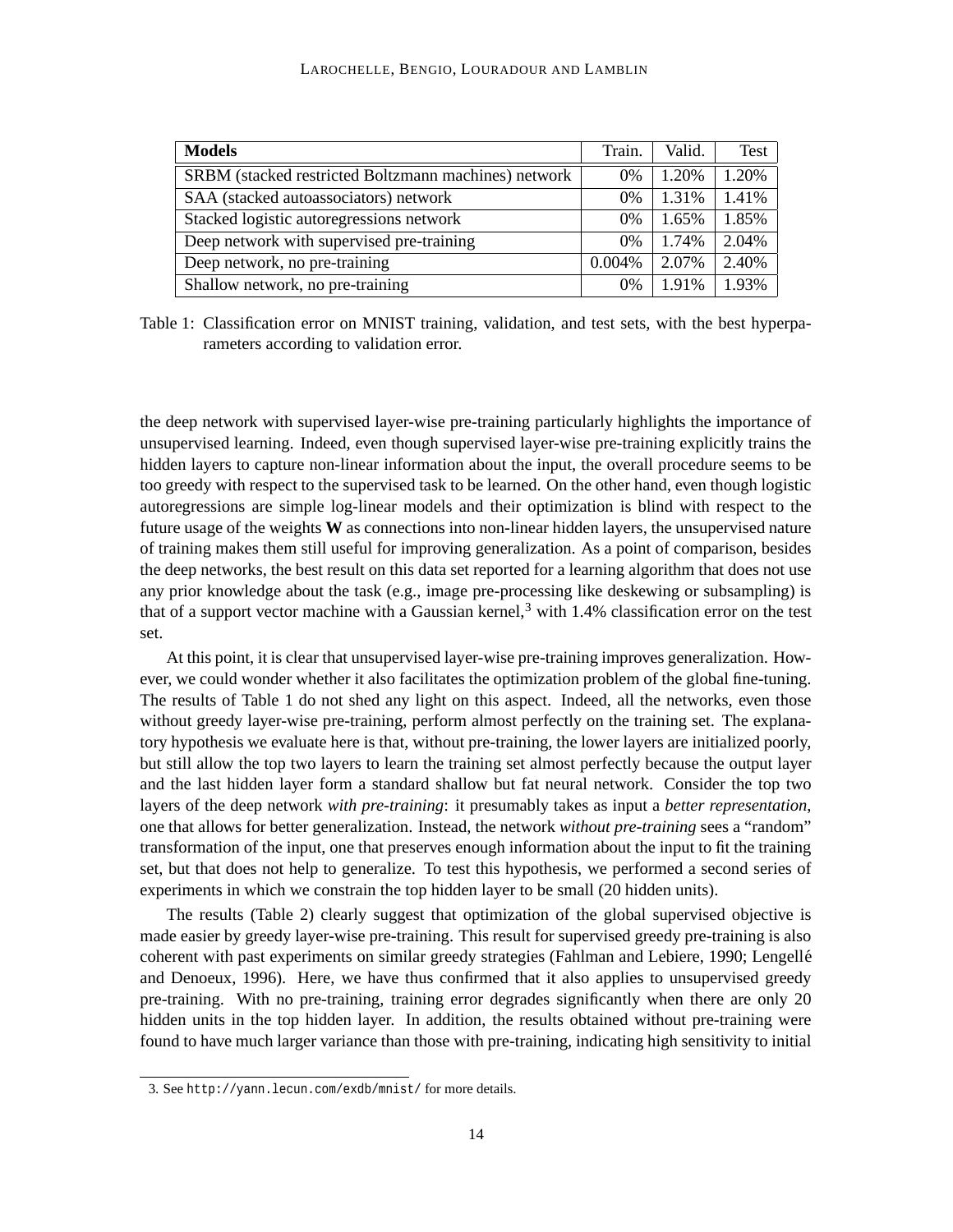#### EXPLORING STRATEGIES FOR TRAINING DEEP NEURAL NETWORKS

| <b>Models</b>                             | Train. | Valid. | <b>Test</b> |
|-------------------------------------------|--------|--------|-------------|
| SRBM network                              | $0\%$  | 1.5%   | 1.5%        |
| SAA network                               | $0\%$  | 1.38%  | 1.65%       |
| Deep network with supervised pre-training | $0\%$  | 1.77%  | 1.89%       |
| Deep network, no pre-training             | 0.59%  | 2.10%  | 2.20%       |
| Shallow network, no pre-training          | 3.6%   | 4.77%  | 5.00%       |

Table 2: Classification error on MNIST training, validation, and test sets, with the best hyperparameters according to validation error, when the last hidden layer only contains 20 hidden units

conditions: the unsupervised pre-training more consistently puts the parameters in a "good" basin of attraction for the supervised gradient descent procedure.

Figures 6 and 7 show the sorts of first hidden layer features (weights going into different hidden neurons) that are learned by the first (bottom) RBM and autoassociator respectively, before finetuning. Both models were trained on the MNIST training set of Section 6.1 for 40 epochs, with 250 hidden units and a learning rate of 0.005. We see that they both learn visual features characterized by local receptive fields, which ought to be useful to recognize more global shapes (though the autoassociator also learns high frequency receptive fields that are spread over the whole image). This is another account of how unsupervised greedy pre-training is able to help the optimization of the network. Even if the supervised fine-tuning gradient at the first hidden layer is weak, we can see that the first hidden layer appears to learn a relevant representation.

### **6.2 Exploring the Space of Network Architectures**

An important practical aspect in using deep network is the choice the architecture or topology of the network. Once we allow ourselves to consider an arbitrary number of hidden layers of arbitrary sizes, some questions naturally arise. First, we would like to know how deep a neural network can be made while still obtaining generalization gains, given a strategy for initializing its parameters (randomly or with unsupervised greedy pre-training). We would also like to know, for a determined depth, what type of architecture is more appropriate. Should the hidden layer's size increase, decrease or stay the same from the first to the last? In this section, we explore those two questions with experiments on the MNIST data set as well as a variant, taken from Larochelle et al. (2007), where the digit images have been randomly rotated. This last data set, noted MNIST-rotation<sup>4</sup> (see Figure 8), contains much more intraclass variability, is much less well described by relatively well separated class-specific clusters and corresponds to a much harder classification problem. The training, validation and test sets contain 10 000, 2 000 and 50 000 examples each. We also generated sets of the same size for the MNIST data set. We refer to this version with a smaller training set by MNIST-small.

<sup>4.</sup> This data set has been regenerated since Larochelle et al. (2007) and is available here: http://www.iro.umontreal. ca/˜lisa/icml2007.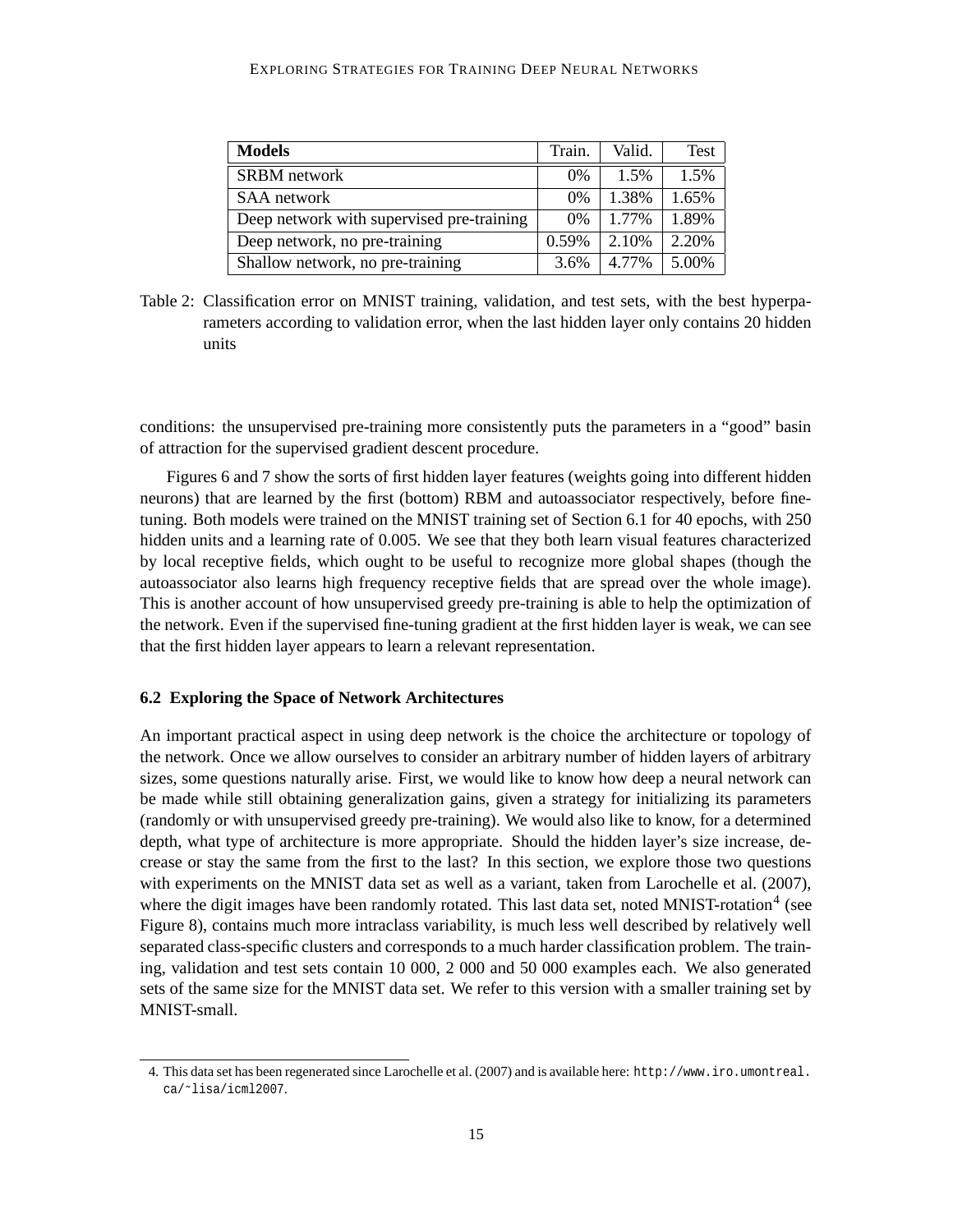

Figure 6: Display of the input weights of a random subset of the hidden units, learned by an RBM when trained on samples from the MNIST data set. The activation of units of the first hidden layer is obtained by a dot product of such a weight "image" with the input image. In these images, a black pixel corresponds to a weight smaller than −3 and a white pixel to a weight larger than 3, with the different shades of gray corresponding to different weight values uniformly between −3 and 3.

|  |  | ٠<br>$\bullet$ |  |  |  |  |  |  |
|--|--|----------------|--|--|--|--|--|--|

Figure 7: Input weights of a random subset of the hidden units, learned by an autoassociator when trained on samples from the MNIST data set. The display setting is the same as for Figure 6.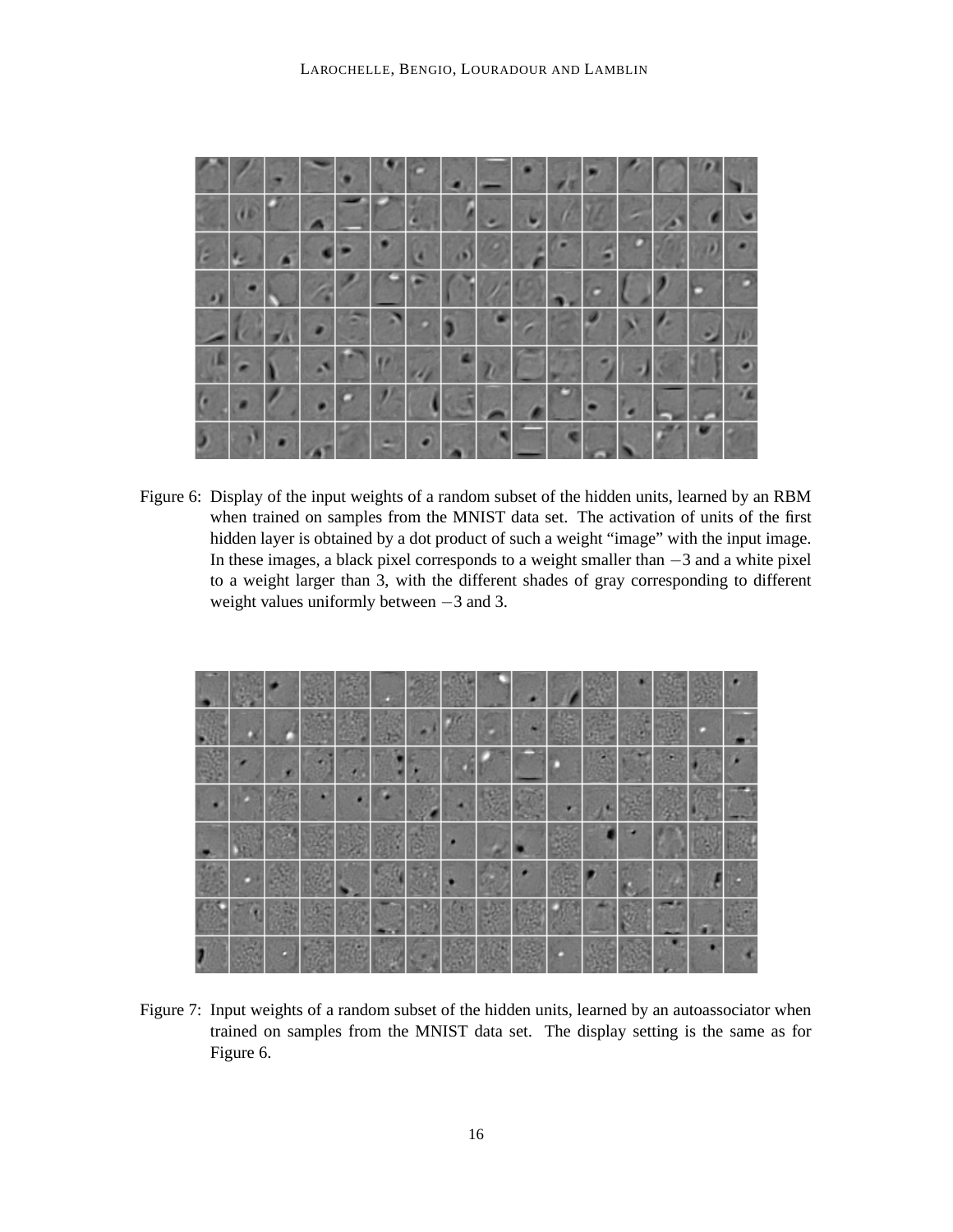

Figure 8: Samples from the MNIST-rotation data set. Here, a black pixel corresponds to an input value of 0 and a white pixel corresponds to 1 (the inputs are scaled between 0 and 1).

### 6.2.1 NETWORK DEPTH

One can wonder whether a neural network can be made too deep, that is, whether having too many hidden layers can worsen the generalization performance. Of course there are many reasons why this may happen. When a neuron is added, more parameters are inserted in the mathematical formulation of the model, giving it more degrees of freedom to fit the model and hence possibly making it able to overfit. On the other hand, it is less clear to what extent the performance can worsen, since a neuron added at the top layer of a neural network does not increase the capacity the same way a neuron added "in parallel" in a given hidden layer. Also, in the case of an SRBM network, we can imagine that as we stack RBMs, the representation at a hidden layer contains units that correspond to more and more disentangled concepts of the input. Now, consider a hypothetical deep network where the top-level stacked RBM has learned a representation made of units that are mostly independent. An additional RBM stacked on this representation would have no statistical structure to learn. This would initialize the weights of that new RBM to zero, which is particularly troublesome as the representation at this level would then contain no information about the input. It is not clear if this scenario is plausible, unlike in the case of independent component analysis, but if it were approached the result would be detrimental to supervised classification performance. This particular situation is not expected with stacked autoassociators, as it will always learn a representation from which the previous layer can be reconstructed. Another reason why a deeper architecture could produce worse results is simply that our algorithms for training a deep architecture can probably be improved. In particular, note that the only joint training of all layers that we have done in our experiments, if any, is at the supervised fine-tuning stage.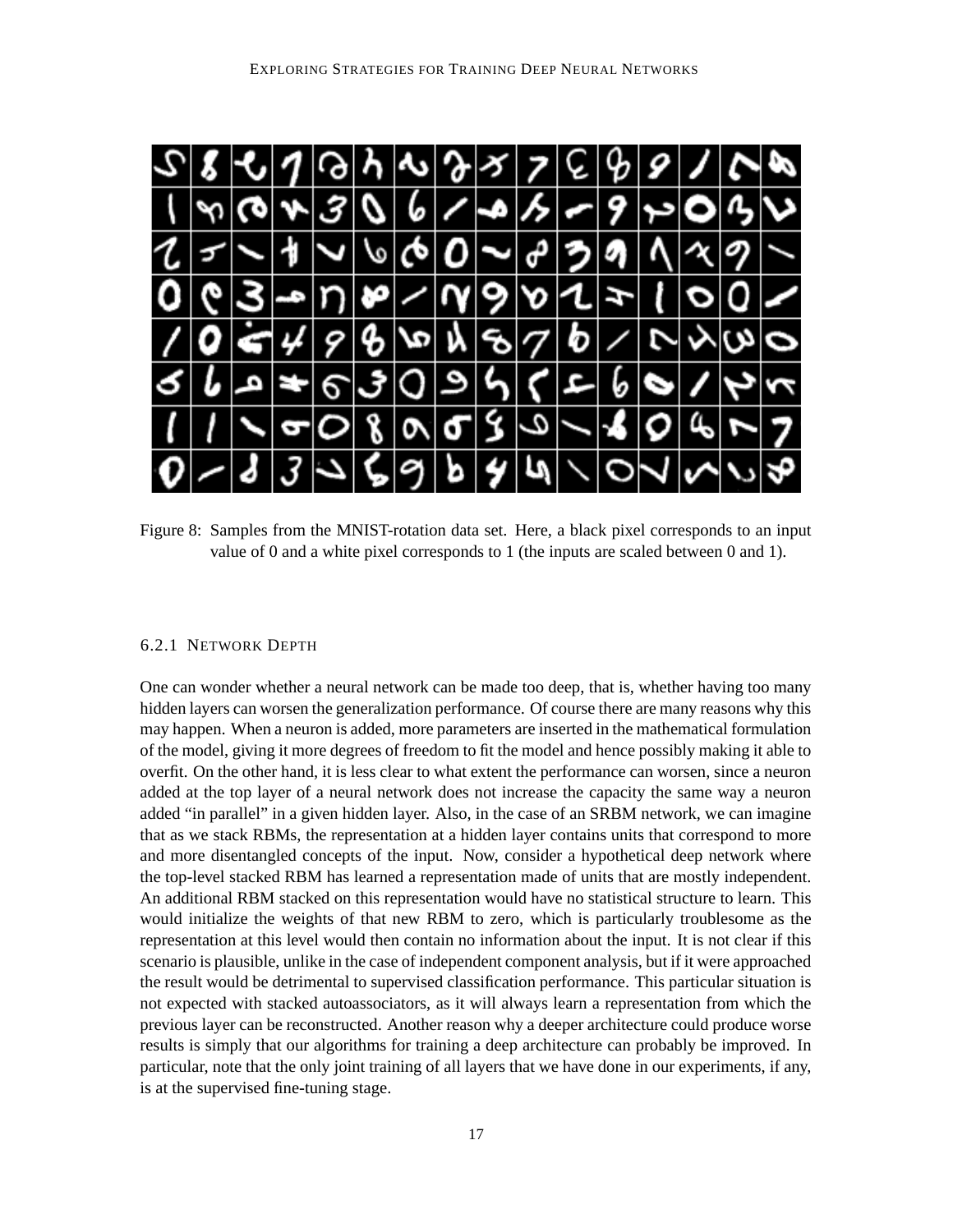| <b>Network</b>            |                          | <b>MNIST-small</b>  | <b>MNIST-rotation</b>    |
|---------------------------|--------------------------|---------------------|--------------------------|
| <b>Type</b>               | Depth                    | classif. test error | classif. test error      |
| <b>Neural network</b>     |                          | 4.14 % $+$ 0.17     | $15.22 \% \pm 0.31$      |
| (random initialization,   | 2                        | 4.03 % $\pm$ 0.17   | 10.63 % $\pm$ 0.27       |
| $+$ fine-tuning)          | 3                        | 4.24 % $+0.18$      | $11.98\% \pm 0.28$       |
|                           | $\overline{\mathcal{A}}$ | $4.47\% + 0.18$     | $11.73\% + 0.29$         |
| <b>SAA</b> network        | $\mathbf{1}$             | $3.87\% \pm 0.17$   | $11.43\% + 0.28$         |
| (autoassociator learning) | $\overline{2}$           | 3.38 % $\pm$ 0.16   | $9.88\% \pm 0.26$        |
| $+$ fine-tuning)          | 3                        | $3.37 \% + 0.16$    | <b>9.22</b> % $\pm$ 0.25 |
|                           | $\overline{4}$           | 3.39 % $+0.16$      | 9.20 % + 0.25            |
| <b>SRBM</b> network       |                          | $3.17 \% \pm 0.15$  | $10.47 \% \pm 0.27$      |
| (CD-1 learning)           | 2                        | $2.74\% + 0.14$     | $9.54\% \pm 0.26$        |
| $+$ fine-tuning)          | 3                        | 2.71 % $\pm$ 0.14   | 8.80 % $\pm$ 0.25        |
|                           | $\overline{4}$           | 2.72 % $\pm$ 0.14   | 8.83 % $\pm$ 0.24        |

Table 3: Classification performance on MNIST-small and MNIST-rotation of different networks for different strategies to initialize parameters, and different depths (number of layers).

Table 3 presents the classification performance obtained by the different deep networks with up to 4 hidden layers on MNIST-small and MNIST-rotation. The hyperparameters of each layer were *separately* selected with the validation set for all hidden layers, using the following greedy strategy: for a network with *l* hidden layers, only the hyperparameters for the top layer were optimized, the hyperparameters for the layers below being set to those of the best *l* − 1 layers deep network according to the validation performance. We settled for this strategy because of the exponential number of possible configurations of hyperparameters. For standard neural networks, we also tested several random initializations of the weights. For SRBM as well as SAA networks, we tuned the unsupervised learning rates and the number of updates. For MNIST-small, we used hidden layers of 500 neurons, since the experiments by Hinton (2006) suggest that it is an appropriate choice. As for MNIST-rotation, the size of each hidden layer had to be validated separately for each layer, and we tested values among 500, 1000, 2000 and 4000.

Table 3 show that there is indeed an optimal number of hidden layers for the deep networks, and that this optimum tends to be larger when unsupervised greedy layer-wise learning is used. For the MNIST-small data set (Table 3), the gain in performance between 2 and 3 hidden layers for SRBM and SAA networks is not statistically significant. However, for the MNIST-rotation data set, the improvement from 2 to 3 hidden layers is clear. This observation is consistent with the increased complexity of the input distribution and classification problem of MNIST-rotation, which should require a more complex model. The improvement remains significant when fixing the network's hidden layers to the same size as in the experiments on MNIST-small, as showed in the results of Table 4 where the number of units per hidden layer was set to 1000. We also compared the performance of shallow and deep SRBM networks with roughly the same number of parameters. With a shallow SRBM network, the best classification error achieved was 10.47%, with 4000 hidden units (around  $3.2 \times 10^6$  free parameters). With a 3-layers deep SRBM network, we reached 9.38%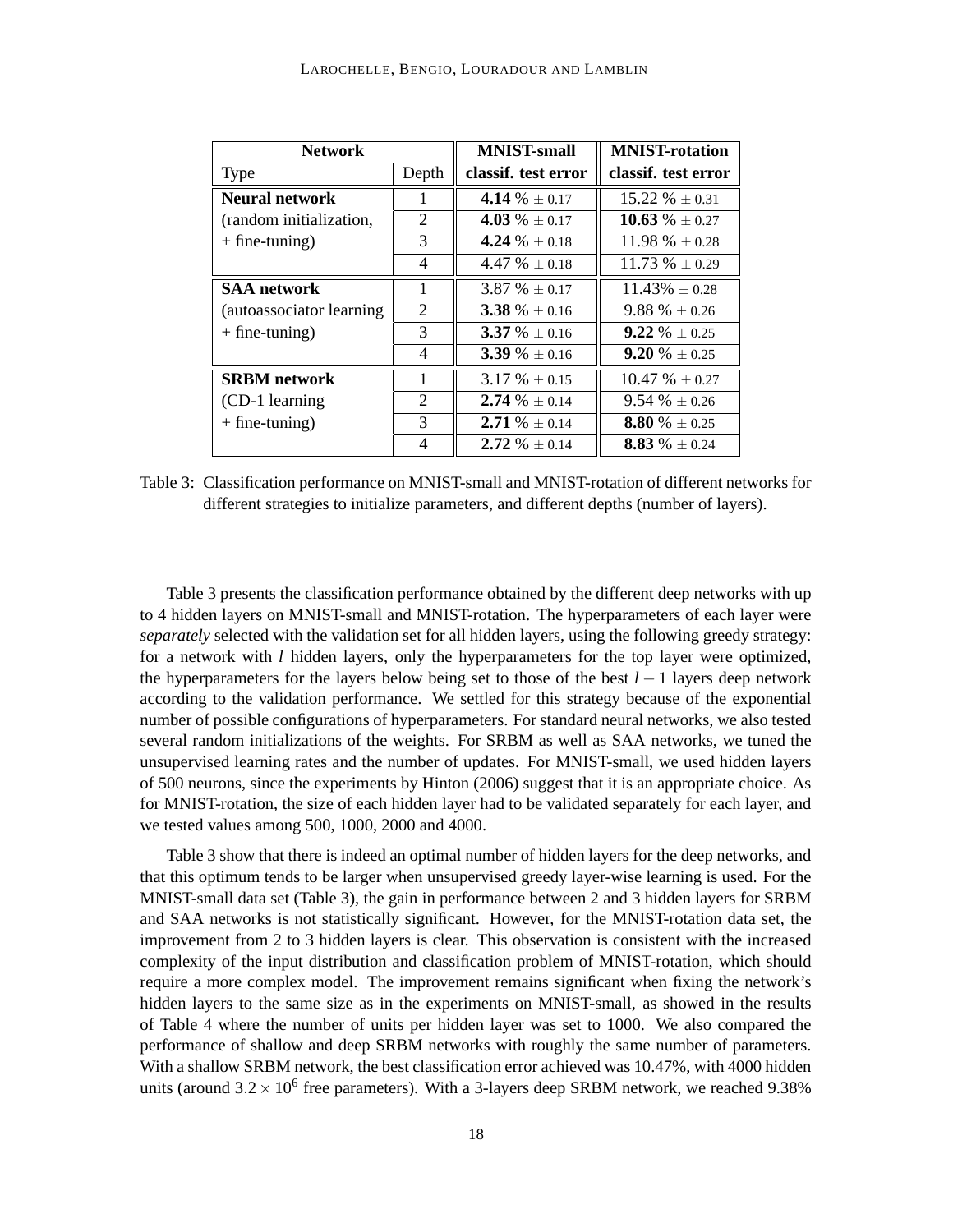| <b>Network</b>      | <b>MNIST-rotation</b> |              |                     |
|---------------------|-----------------------|--------------|---------------------|
| Type                | Depth                 | Layers width | classif. test error |
| <b>SRBM</b> network |                       | 1k           | $12.44\% + 0.29$    |
| (CD-1 learning)     | $\mathcal{D}$         | $1k$ , $1k$  | $9.98\% + 0.26$     |
| $+$ fine-tuning)    |                       | 1k, 1k, 1k   | 9.38 % + 0.25       |

Table 4: Classification performance on MNIST-rotation of different networks for different strategies to initialize parameters, and different depths (number of layers). All hidden layers have 1000 units.

classification error with 1000 units in each layer (around  $2.8 \times 10^6$  parameters): better generalization was achieved with deeper nets having less parameters.

### 6.2.2 TYPE OF NETWORK ARCHITECTURE

The model selection procedure of Section 6.2.1 works well, but is rather expensive. Every time one wants to train a 4 hidden layer network, networks with 1, 2 and 3 hidden layers effectively have to be trained as well, in order to determine appropriate hyperparameters for the lower hidden layers. These networks can't even be trained in parallel, adding to the computational burden of this model selection procedure. Moreover, the optimal hidden layer size for a 1-hidden layer network could be much bigger than necessary for a 4 hidden layer network, since a shallow network cannot rely on other upper layers to increase its capacity.

Let us consider the situation where the number of hidden layers of a deep network has already been chosen and good sizes of the different layers must be found. Because the space of such possible choices is exponential in the number of layers, we consider here only three general cases where, as the layer index increases, their sizes either increases (doubles), decreases (halves) or does not change. We conducted experiments for all three cases and varied the total number of hidden neurons in the network. The same hyperparameters as in the experiment of Table 3 had to be selected for each network topologies, however a single unsupervised learning rate and number of updates were chosen for all layers.<sup>5</sup>

We observe in Figures 9 and 10 that the architecture that most often is among the best performing ones across the different sizes of network is the one with equal sizes of hidden layers. It should be noted that this might be a consequence of using the same unsupervised learning hyperparameters for each layer. It might be that the size of a hidden layer has a significant influence on the optimum value for these hyperparameters, and that tying them for all hidden layers induces a bias towards networks with equally-sized hidden layers. However, having untied hyperparameters would make model selection too computationally demanding. Actually, even with tied unsupervised learning hyperparameters, the model selection problem is already complex enough (and prone to overfitting with small data sets), as is indicated by the differences in the validation and test classification errors of Table 3.

<sup>5.</sup> We imposed this restriction because of the large number of experiments that would otherwise had been required.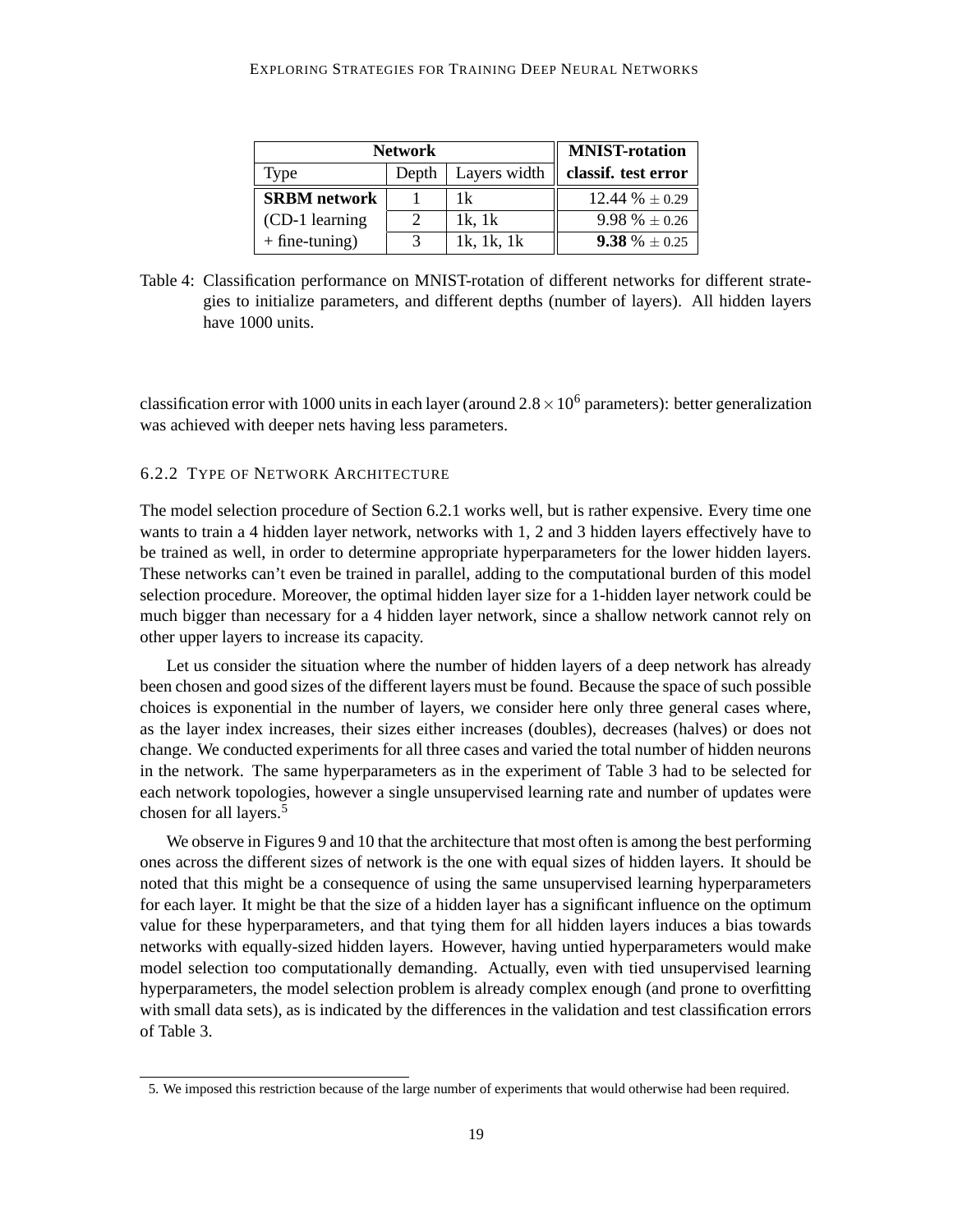

Figure 9: Classification performance on MNIST-small of 3-layer deep networks for three kinds of architectures, as a function of the total number of hidden units. The three architectures have increasing / constant / decreasing layer sizes from the bottom to the top layers. Error-bars represent 95% confidence intervals.



Figure 10: Classification performance on MNIST-rotation of 3-layer deep networks for three kinds of architectures. Same conventions as in Figure 9.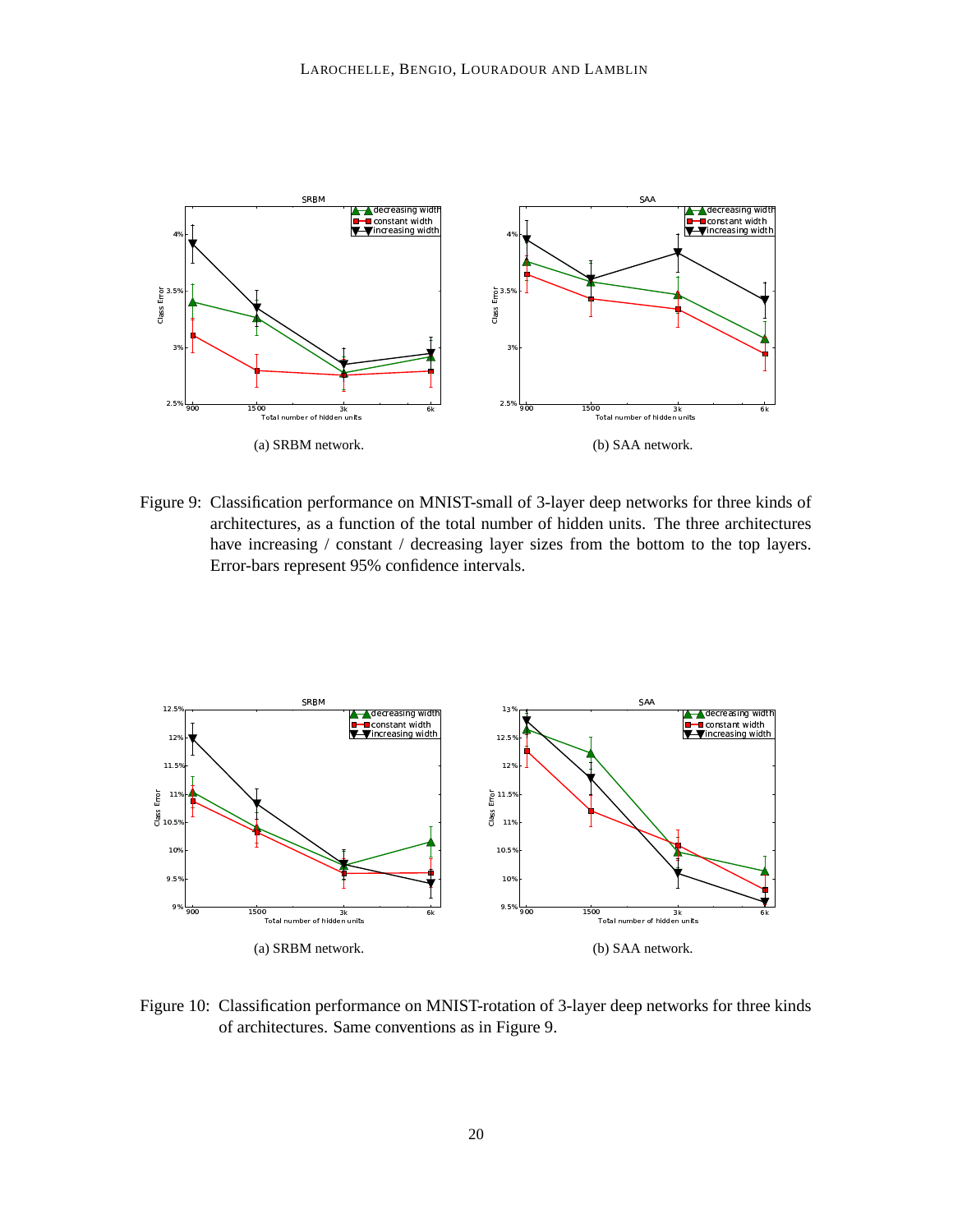## **7. Continuous-Valued Inputs**

In this section, we wish to emphasize the importance of adapting the unsupervised learning algorithms to the nature of the inputs. We will focus on the SRBM network because they rely on RBMs, which are less simple to work with and adapt to the sorts of visible data we want to model. With the binary units introduced for RBMs and DBNs in Hinton et al. (2006) one can "cheat" and handle continuous-valued inputs by scaling them to the  $[0,1]$  interval and considering each input continuous value as the probability for a binary random variable to take the value 1. This has worked well for pixel gray levels, but it may be inappropriate for other kinds of input variables. Previous work on continuous-valued input in RBMs include Chen and Murray (2003), in which noise is added to sigmoidal units, and the RBM forms a special form of diffusion network (Movellan et al., 2002). Welling et al. (2005) also show how to derive RBMs from arbitrary choices of exponential distributions for the visible and hidden layers of an RBM. We show here simple extensions of the RBM framework in which only the energy function and the allowed range of values are changed. As can be seen in Figures 11 and 12 and in the experiment of Section 7.3, such extensions have a very significant impact on nature of the solution learned for the RBM's weights and hence on the initialization of a deep network and its performance.

#### **7.1 Linear Energy: Exponential or Truncated Exponential**

Consider a unit with value  $x_k$  in an RBM, connected to units **h** of the layer above.  $p(x_k|\mathbf{h})$  can be obtained by considering the terms in the energy function that contain  $x_k$ . These terms can be grouped in  $x_k(\mathbf{W}_{k}^{\mathsf{T}}\mathbf{h}+c_k)$  when the energy function is linear in  $x_k$  (as in Equation 7, appendix B), where  $W_{\cdot k}$  is the *k*-th column of W. If we allow  $x_k$  to take any value in interval *I*, the conditional density of *x<sup>k</sup>* becomes

$$
p(x_k|\mathbf{h}) = \frac{e^{x_k(\mathbf{W}\mathbf{U})\mathbf{h} + c_k)} \mathbf{1}_{x_k \in I}}{\int_{\mathcal{V}} e^{\nu(\mathbf{W}\mathbf{U})\mathbf{h} + c_k)} \mathbf{1}_{\nu \in I} d\nu}.
$$

When  $I = [0, \infty)$ , this is an exponential density with parameter  $a(\mathbf{h}) = \mathbf{W}^{\top} \mathbf{h} + c_k$ , and the normalizing integral, equal to  $\frac{-1}{a(\mathbf{h})}$ , only exists if  $a(\mathbf{h}) < 0$   $\forall \mathbf{h}$ . Computing the density, the expected value  $\left(\frac{-1}{a(\mathbf{h})}\right)$  $\frac{-1}{a(\mathbf{h})}$  and sampling would all be easy, but since the density does not always exist it seems more appropriate to let *I* be a closed interval, yielding a *truncated exponential* density. For simplicity we consider the case  $I = [0, 1]$  here, for which the normalizing integral, which always exists, is

$$
\frac{e^{-a(\mathbf{h})}-1}{a(\mathbf{h})}.
$$

The conditional expectation of  $x_k$  given **h** is interesting because it has a sigmoidal-like saturating and monotone non-linearity:

$$
E\left[x_k|\mathbf{h}\right] = \frac{1}{1 - e^{-a(\mathbf{h})}} - \frac{1}{a(\mathbf{h})}.
$$

Note that  $E[x_k]$ **h** does not explode for  $a(\mathbf{h})$  near 0, but is instead smooth and in the interval [0,1]. A sample from the truncated exponential is easily obtained from a uniform sample *U*, using the inverse cumulative  $F^{-1}$  of the conditional density  $p(x_k|\mathbf{h})$ :

$$
F^{-1}(U) = \frac{\log(1 - U \times (1 - e^{a(\mathbf{h})}))}{a(\mathbf{h})}.
$$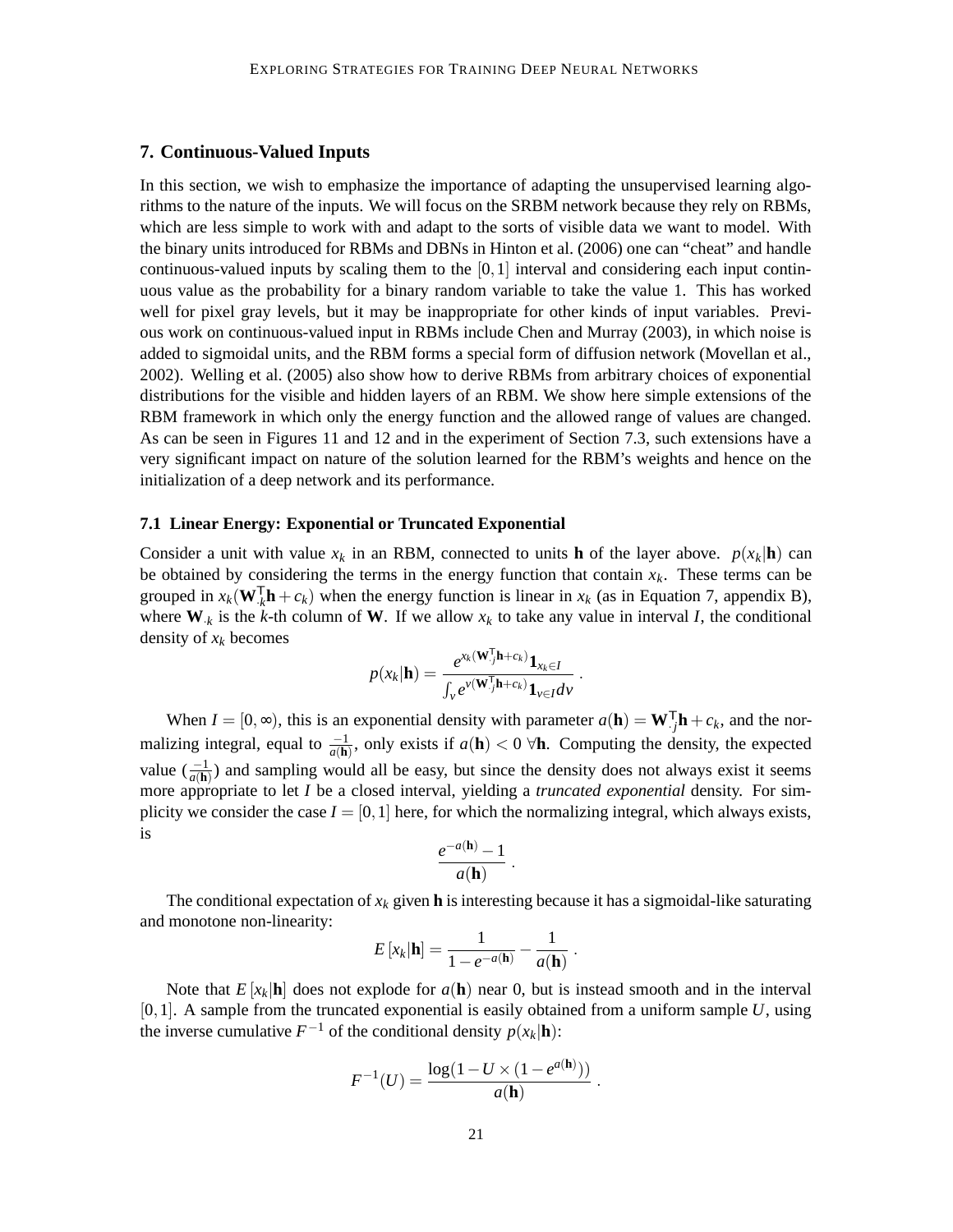

Figure 11: Input weights of a random subset of the hidden units, learned by an RBM with truncated exponential visible units, when trained on samples from the MNIST data set. The top and bottom images correspond to the same filters but with different color scale. On the top, the display setup is the same as for Figures 6 and 7 and, on the bottom, a black and white pixel correspond to weights smaller than −30 and larger than 30 respectively.

The contrastive divergence updates have the same form as for binary units of Equation 11, since the updates only depend on the derivative of the energy with respect to the parameters. Only sampling is changed, according to the unit's conditional density. Figure 11 shows the filters learned by an RBM with truncated exponential visible units, when trained on MNIST samples. Note how these are strikingly different from those obtained with binomial units.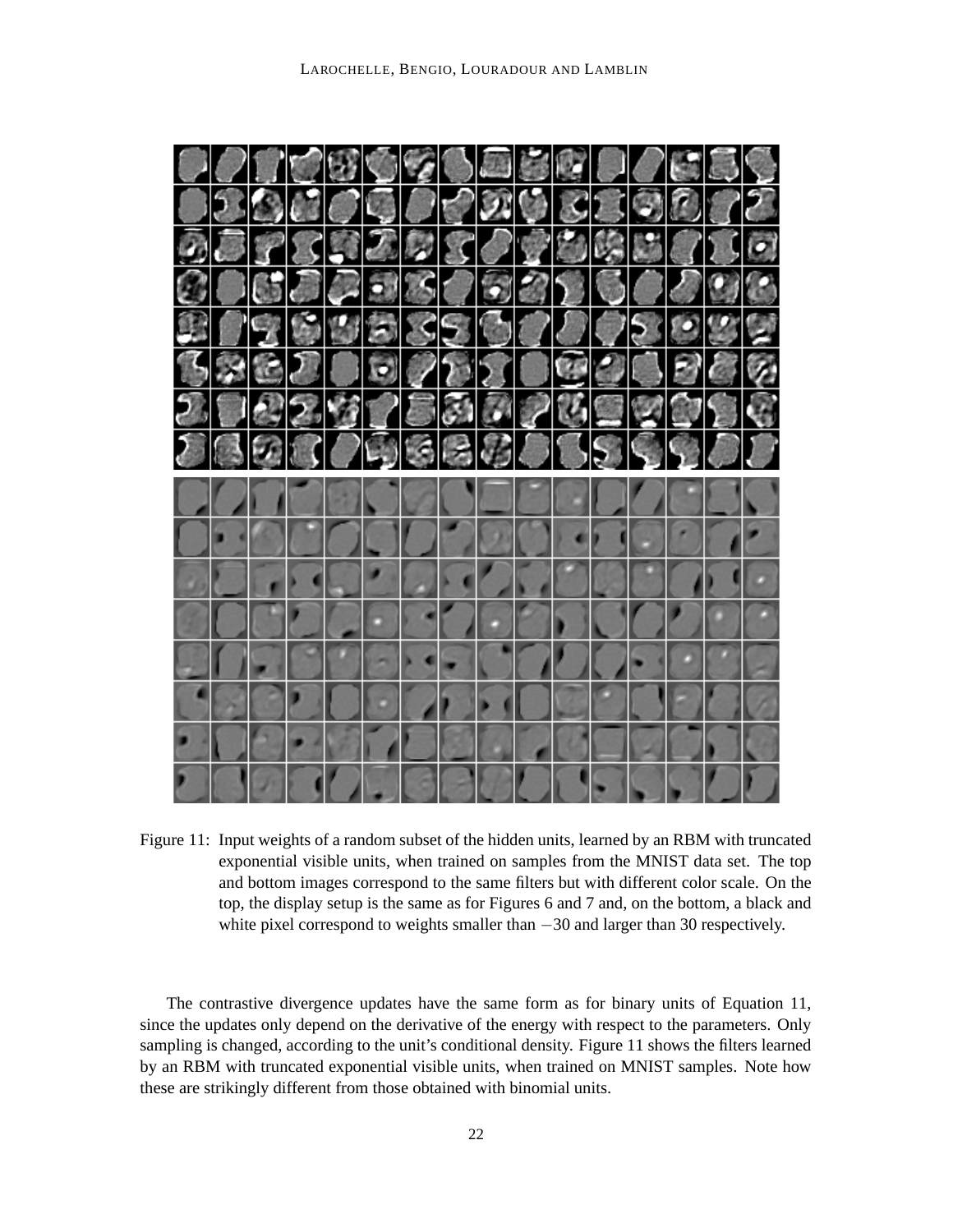### **7.2 Quadratic Energy: Gaussian Units**

To obtain Gaussian-distributed units, one only needs to add quadratic terms to the energy. Adding  $\sum_k d_k^2 x_k^2$  gives rise to a diagonal covariance matrix between units of the same layer, where  $x_k$  is the continuous value of a Gaussian unit and  $d_k^2$  is a positive parameter that is equal to the inverse of the variance of  $x_k$ . In this case the variance is unconditional, whereas the mean depends on the inputs of the unit: for a visible unit  $x_k$  with hidden layer **h** and inverse variance  $d_k^2$ ,

$$
E\left[x_k|\mathbf{h}\right] = \frac{a(\mathbf{h})}{2d_k^2} \ .
$$

The contrastive divergence updates are easily obtained by computing the derivative of the energy with respect to the parameters. For the parameters in the linear terms of the energy function **b**, **c** and **W**, the derivatives have the same form as for the case of binary units. For quadratic parameter  $d_k > 0$ , the derivative is simply  $2d_k x_k^2$ . Figure 12 shows the filters learned by an RBM with Gaussian visible units, when trained on MNIST samples.

Gaussian units were previously used as hidden units of an RBM (with multinomial inputs) applied to an information retrieval task (Welling et al., 2005). That same paper also shows how to generalize RBMs to units whose marginal distribution is from any member of the exponential family.

### **7.3 Impact on Classification Performance**

In order to assess the impact of the choice for the visible layer distribution on the ultimate performance of an SRBM network, we trained and compared different deep networks whose first level RBM had binary, truncated exponential or Gaussian input units. These networks all had 3 hidden layers, with 2000 hidden units for each of these layers. The hyperparameters that were optimized are the unsupervised learning rates and number of updates as well as the fine-tuning learning rate. Because the assumption of binary inputs is not unreasonable for the MNIST images, we conducted this experiment on a modified and more challenging version of the data set where the background contains patches of images downloaded from the Internet. Samples from this data set are shown in Figure 13. This data set is part of a benchmark<sup>6</sup> designed by Larochelle et al. (2007). The results are given in Table 5, where we can see that the choice of the input distribution has a significant impact on the classification performance of the deep network. As a comparison, a support vector machine with Gaussian kernel achieves 22.61% error on this data set (Larochelle et al., 2007). Other experimental results with truncated exponential and Gaussian input units are found in Bengio et al. (2007).

### **8. Generating vs Encoding**

Though the SRBM and SAA networks are similar in their motivation, there is a fundamental difference in the type of unsupervised learning used during training. Indeed, the RBM is based on the learning algorithm of a *generative model*, which is trained to be able to generate data similar to those found in the training set. On the other hand, the autoassociator is based on the learning algorithm of an *encoding model* which tries to learn a new representation or code from which the input can be reconstructed without too much loss of information.

<sup>6.</sup> The benchmark's data sets can be downloaded from http://www.iro.umontreal.ca/˜lisa/icml2007.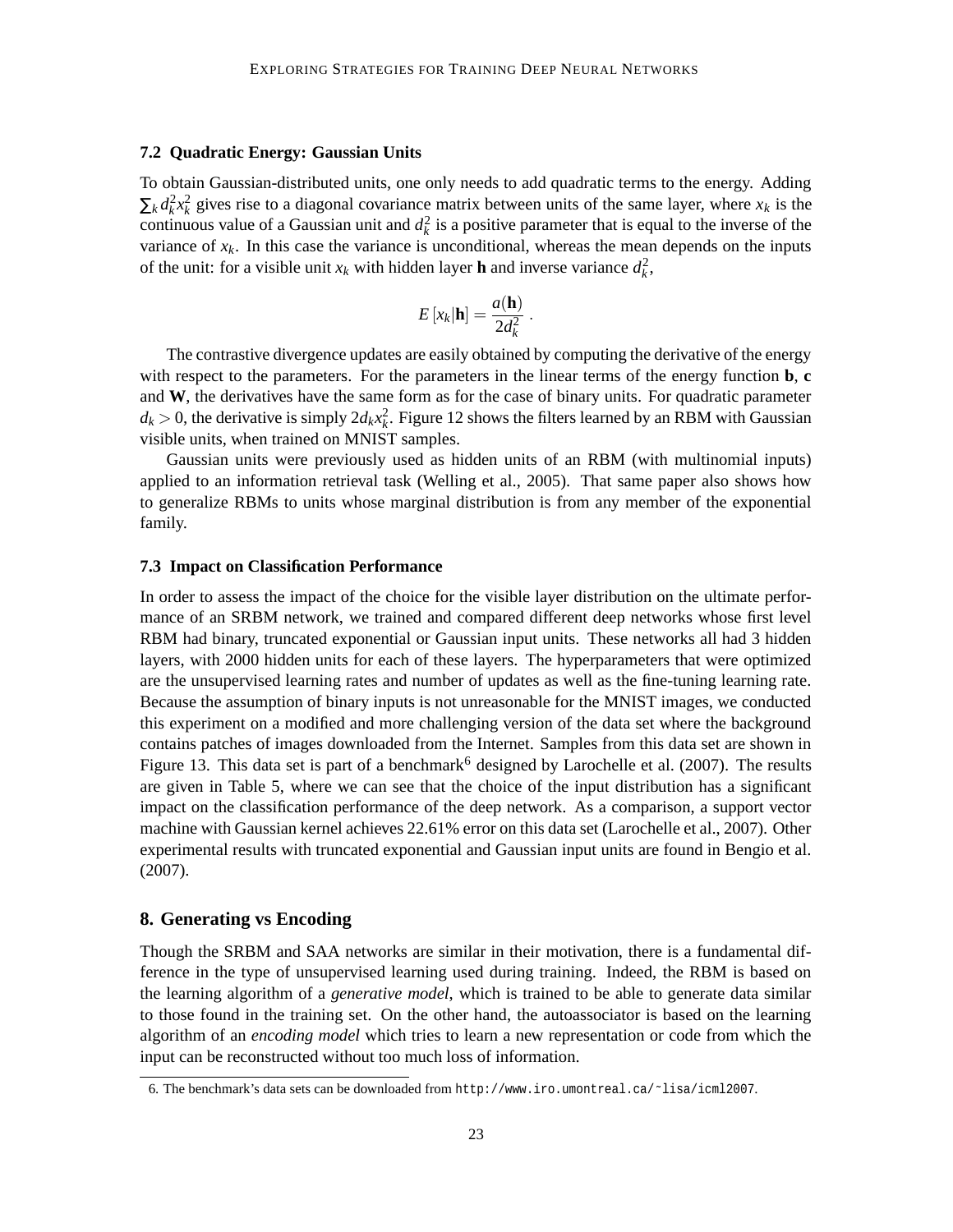

Figure 12: Input weights of a random subset of the hidden units, learned by an RBM with Gaussian visible units, when trained on samples from the MNIST data set. The top and bottom images correspond to the same filters but with different color scale. On top, the display setup is the same as for Figures 6 and 7 and, on the bottom, a black and white pixel correspond to weights smaller than −10 and larger than 10 respectively.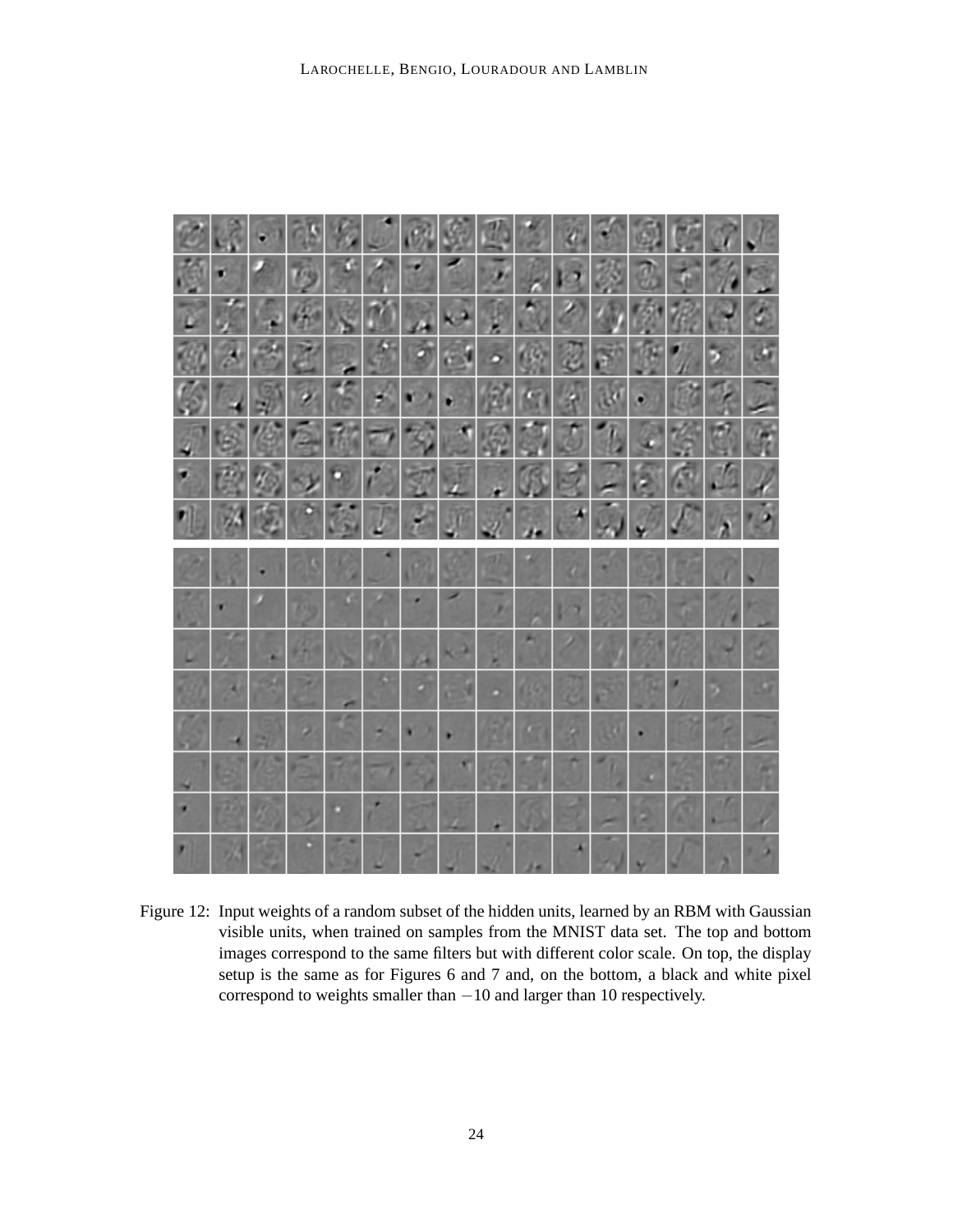

Figure 13: Samples from the modified MNIST digit recognition data set with a background containing image patches. Here, a black pixel corresponds to an input value of 0 and a white pixel corresponds to 1 (the inputs are scaled between 0 and 1).

| SRBM input type       | Train. | Valid. | Test   |
|-----------------------|--------|--------|--------|
| Bernoulli             | 10.50% | 18.10% | 20.29% |
| Gaussian              | 0%     | 20.50% | 21.36% |
| Truncated exponential | $0\%$  | 14.30% | 14.34% |

Table 5: Classification error on MNIST with background containing patches of images (see Figure 13) on the training, validation, and test sets, for different distributions of the input layer for the bottom RBM. The best hyperparameters were selected according to the validation error.

It is not clear which of the two approaches (generating or encoding) is the most appropriate. The advantage of a generative model is that the assumptions that are made are usually clear. However, it is possible that the problem it is trying to solve is harder than it needs to be, since ultimately we are only interested in coming up with good representations or features of the input. For instance, if one is interested in finding appropriate clusters in a very high dimensional space, using a mixture of Gaussians with full covariance matrix can quickly become too computationally intensive, whereas using the simple k-means algorithm might do a good enough job. As for encoding models, they do not require to be interpretable as a generative model and they can be more flexible because any parametric or non-parametric form can be chosen for the encoder and decoder, as long as they are differentiable.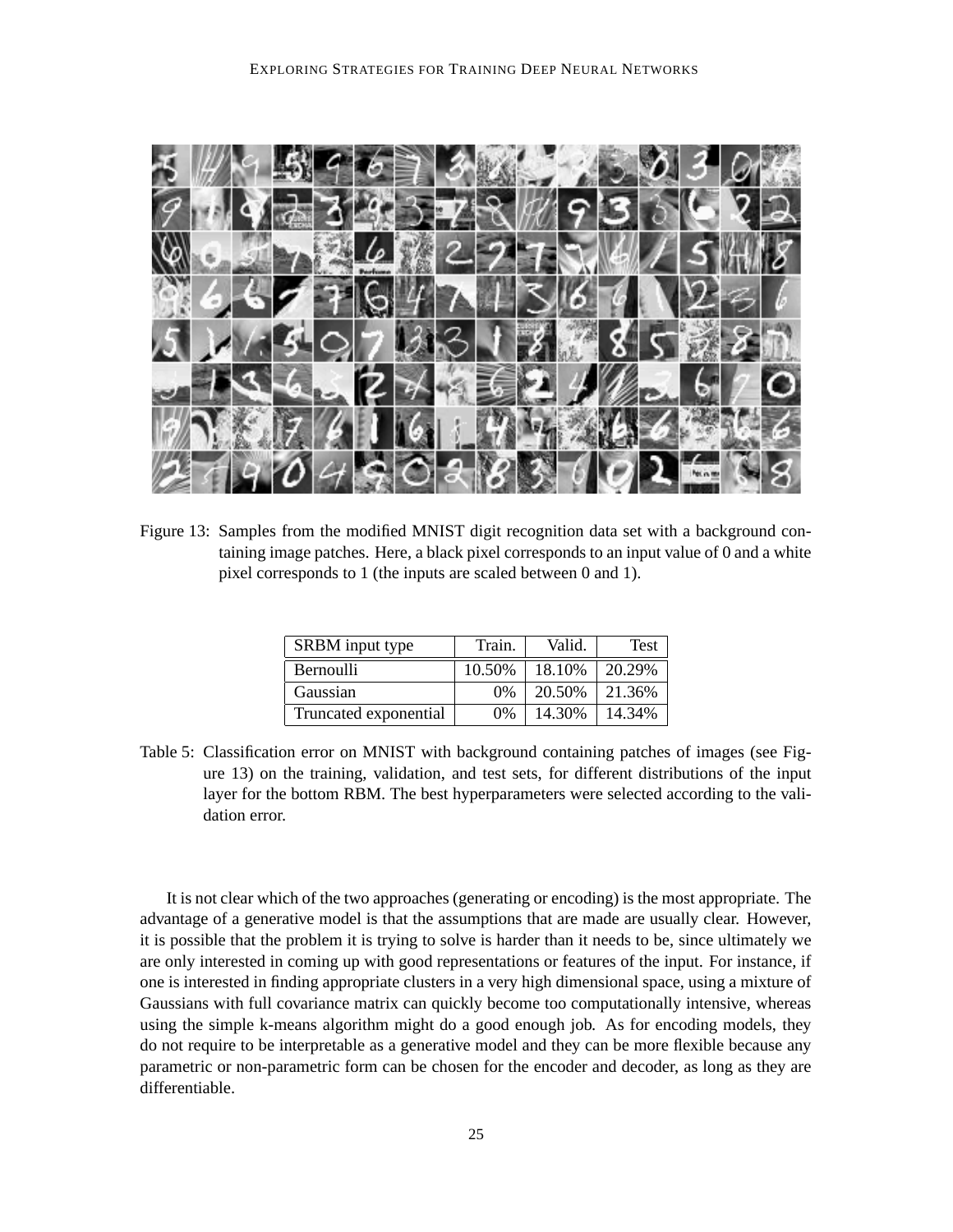Another interesting connection between reconstruction error in autoassociators and CD in RBMs was mentioned earlier: the reconstruction error can be seen as an estimator of the log-likelihood gradient of the RBM which has more bias but less variance than the CD update rule (Bengio and Delalleau, 2007). In that paper it is shown how to write the RBM log-likelihood gradient as a series expansion where each term is associated with a sample of the contrastive divergence Gibbs chain. Because the terms become smaller and converge to zero, this justifies taking a truncation of the series as an estimator of the gradient. The reconstruction error gradient is a mean-field (i.e., biased) approximation of the first term, whereas CD-1 is a sampling (i.e., high-variance) approximation of the first two terms, and similarly CD-*k* involves the first 2*k* terms.

This suggests combining the reconstruction error and contrastive divergence for training RBMs. During unsupervised pre-training, we can use the updates given by both algorithms and combine them by associating a coefficient to each of them. This is actually equivalent to applying the updates one after the other but using different learning rates for both. We tested this idea in the MNIST data set split of Section 6.1, where we had to validate separately the learning rates for the RBM and the autoassociator updates. This combination improved on the results of the SRBM and the SAA networks, obtaining 1.02% and 1.09% on the validation and test set respectively. This improvement was confirmed in a more complete experiment on 6 other folds with mutually exclusive test sets of 10 000 examples, where the mixed gradient variant gave on average a statistically significant improvement of 0.1% on a SRBM network. One possible explanation for the improvement brought by this combination is that it uses a better trade-off between bias and variance in estimating the log-likelihood gradient.

Another deterministic alternative to CD is mean-field CD (MF-CD) of Welling and Hinton (2002), and is equivalent to the pseudocode code in Appendix B, with the statements  $h^0 \sim p(h|x^0)$ and  $\mathbf{v}^1$  ∼  $p(\mathbf{x}|\mathbf{h}^0)$  changed to  $\mathbf{h}^0$  ← sigm( $\mathbf{b}$  + Wv<sup>0</sup>) and  $\mathbf{v}^1$  ← sigm( $\mathbf{c}$  + W<sup>T</sup> $\mathbf{h}^0$ ) respectively. MF-CD can be used to test another way to change the bias/variance trade-off, either as a gradient estimator alone, or by combining it to the CD-1 gradient estimate (in the same way we combined the autoassociator gradient with CD-1, previous paragraph). On the MNIST split of Section 6.1, SRBM networks with MF-CD and combined  $CD-1/MF-CD^7$  achieved 1.26% and 1.17% on the test set respectively. The improvement brought by combining MF-CD with CD-1 was not found to be statistically significant, based on similar experiments on the 6 other folds.

This suggests that something else than the bias/variance trade-off is at play in the improvements observed when combining CD-1 with the autoassociator gradient. A hypothesis that should be explored is that whereas there is no guarantee that an RBM will encode in its hidden representation all the information in the input vector, an autoassociator is trying to achieve this. In fact an RBM trained by maximum likelihood would be glad to completely ignore the inputs if these were independent of each other. Minimizing the reconstruction error would prevent this, and may be useful in the context where the representations are later used for supervised classification (which is the case here).

### **9. Continuous Training of all Layers of a Deep Network**

The layer-wise training algorithm for networks of depth *l* actually has *l* +1 separate training phases: first the *l* phases for the unsupervised training of each layer, and then the final supervised fine-tuning phase to adjust all the parameters simultaneously. One element that we would like to dispense with

<sup>7.</sup> The weight of the CD-1 and MF-CD gradient estimates was considered as a hyperparameter.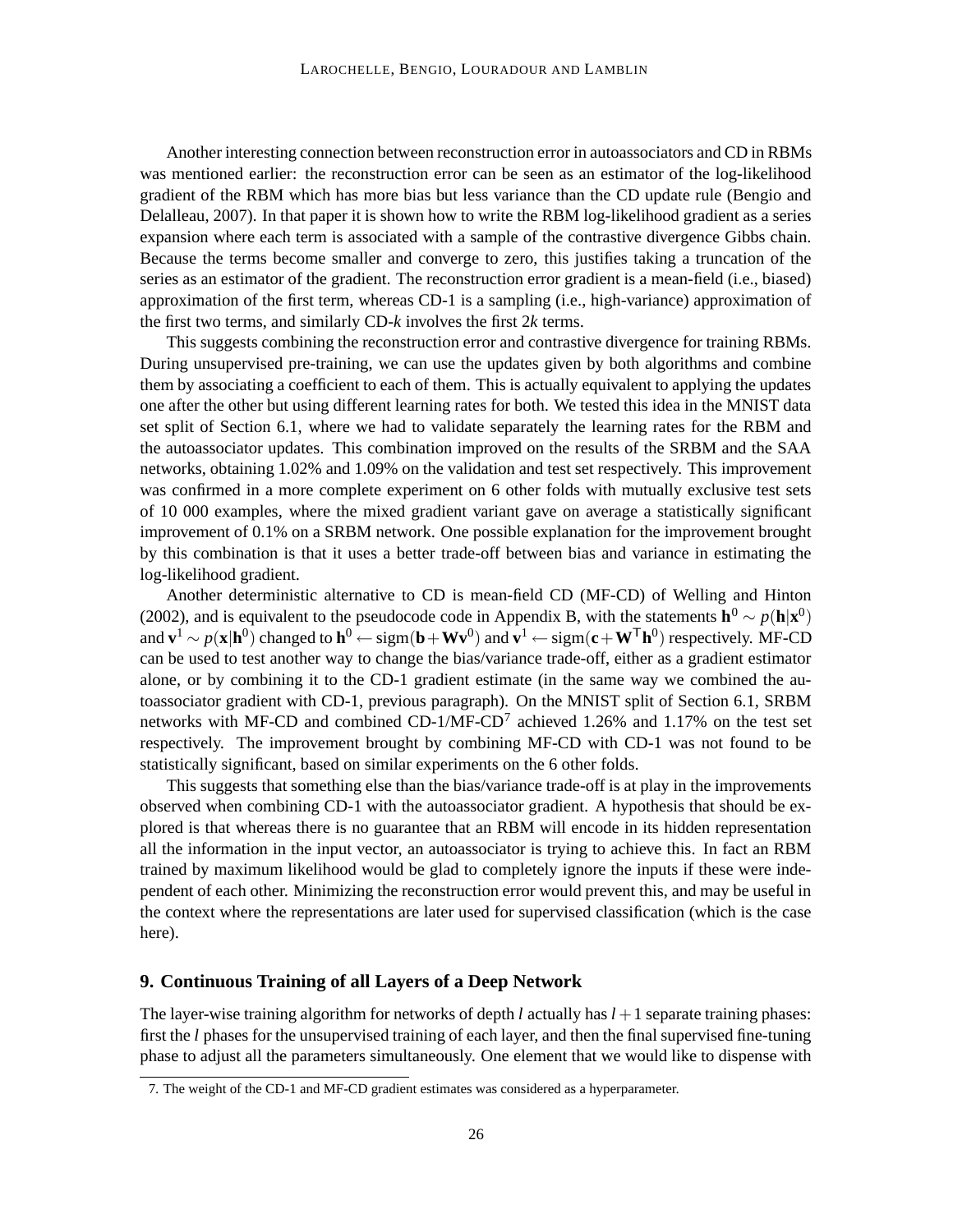is having to decide the number of unsupervised training iterations for each layer before starting the fine-tuning. One possibility is then to execute all phases simultaneously, that is, train all layers based on both their greedy unsupervised and global supervised gradients. The advantage is that we can now have a single stopping criterion (for the whole network). However, computation time is slightly greater, since we do more computations initially on the upper layers, which might be wasted before the lower layers converge to a decent representation, but time is saved on optimizing hyperparameters. When this continuous training variant is used on the MNIST data set with the same experimental setup as in Section 6.1, we reach 1.6% and 1.5% error on the test set respectively for the SRBM network and the SAA network, so unsupervised learning still brings better generalization in this setting. This variant may be more appealing for on-line training on very large data sets, where one would never cycle back on the training data.

However, there seems to be a price to pay in terms of classification error, with this online variant. In order to investigate what could be the cause, we experimented with a 2-phase algorithm designed to shed some light on the contribution of different factors to this decrease. In the first phase, all layers of networks were simultaneously trained according to their unsupervised criterion *without* fine-tuning. The output layer is still trained according to the supervised criterion, however, unlike in Section 6.1, the gradient is not backpropagated into the rest of the network. This allows us to monitor the discriminative capacity of the top hidden layer. This first phase also enables us to verify whether the use of the supervised gradient too early during training explains the decrease in performance (recall the poor results obtained with purely supervised greedy layer-wise training). Then, in the second phase, 2 options were considered:

- 1. fine-tune the whole network according to the supervised criterion and stop layer-wise unsupervised learning;
- 2. fine-tune the whole network and maintain layer-wise unsupervised learning (as in the previous experiment).

Figures 14(a) and 15(a) show examples of the progression of the test classification error for such an experiment with the SRBM and SAA networks respectively. As a baseline for the second phase, we also give the performance of the networks when unsupervised learning is stopped and only the parameters of the output layer are trained. These specific curves do not correspond to the best values of the hyperparameters, but are representative of the global picture we observed on several runs with different hyperparameter values.

We observe that the best option is to perform fine-tuning without layer-wise unsupervised learning, even when supervised learning is not introduced at the beginning. Also, though performing unsupervised and supervised learning at the same time outperforms unsupervised learning without fine-tuning, it appears to yield over-regularized networks, as indicated by the associated curves of the training negative log-likelihood of the target classes for both networks (see Figures 14(b) and 15(b)). Indeed, we see that by maintaining some unsupervised learning, the networks are not able to optimize as well their supervised training objective. From other runs with different learning rates, we have observed that this effect becomes less visible when the supervised learning rate gets larger, which reduces the relative importance of the unsupervised updates. But then the unsupervised updates usually bring significant instabilities in the learning process, making even the training cost oscillate.

Another interesting observation is that, when layer-wise unsupervised learning is performed, the classification error is less stable in an SRBM network than in an SAA network, as indicated by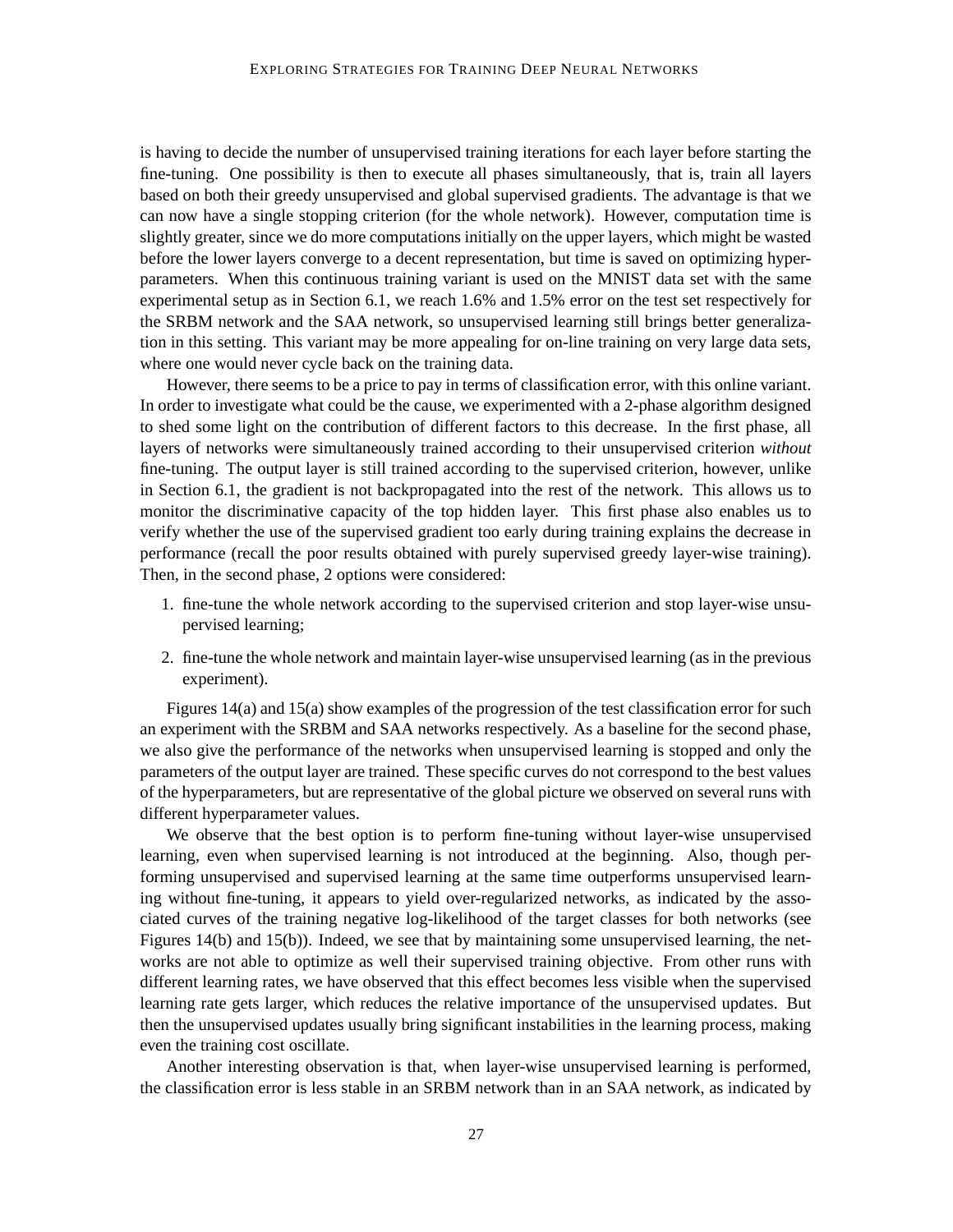

(a) SRBM network, test classification error curves



Figure 14: Example of learning curves of the 2-phase experiment of Section 9. During the first half of training, all hidden layers are trained according to CD and the output layer is trained according to the supervised objective, for all curves. In the second phase, all combinations of two possibilities are displayed: CD training is performed at all hidden layers ("CD") or not ("No CD"), and all hidden layers are fine-tuned according to the supervised objective ("hidden supervised fine-tuning") or not ("no hidden supervised fine-tuning").





(b) SAA network, train NLL error curves.

Figure 15: Same as Figure 14, but with autoassociators ("AA") used for layer-wise unsupervised learning.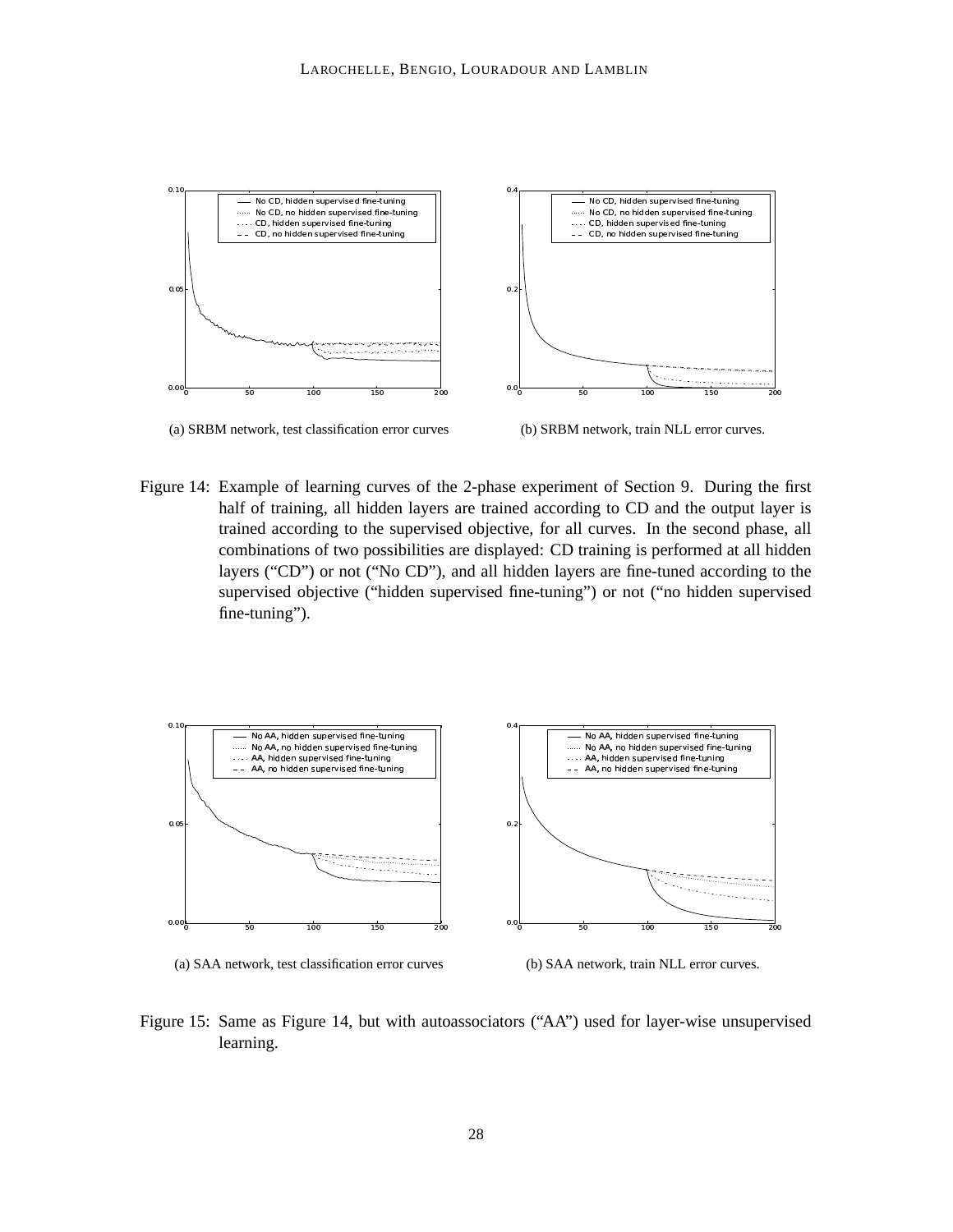the dented learning curves in Figure 14(b), whereas the curves in Figure 15(b) are smoother. This may be related to the better performance of the SAA network (1.5%) versus the SRBM network (1.6%) when combining unsupervised and supervised gradients, in the experiment reported at the beginning of this section. Autoassociator learning might hence be more appropriate here, possibly because its training objective, that is, the discovery of a representation that preserves the information in the input, is more compatible with the supervised training objective, which asks that the network discovers a representation that is predictive of the input's class. This hypothesis is related to the one presented at the end of Section 8 regarding the apparent improvement brought by minimizing the reconstruction error in addition to CD-1 updates.

These experiments show that one can eliminate the multiple unsupervised phases: each layer can be pre-trained in a way that simply ignores what the layer above are doing. However, it appears that a final phase involving only supervised gradient yields the best performance. A plausible explanation of these results, and in particular the quick improvement when the unsupervised updates are removed, is that the unsupervised pre-training brings the parameters near a good solution for the supervised criterion, but far enough from that solution to yield a significantly higher classification error. Note that in a setting where there is little labeled data but a lot of unlabelled examples, the additional regularization introduced by maintaining some unsupervised learning might be beneficial (Salakhutdinov and Hinton, 2007b).

### **10. Conclusion**

In this paper, we discussed in detail three principles for training deep neural networks, which are (1) pre-training one layer at a time in a greedy way (2) using unsupervised learning at each layer in a way that preserves information from the input and disentangles factors of variation and (3) fine-tuning the whole network with respect to the ultimate criterion of interest. We also presented experimental evidence that supports the claim that they are key ingredients for reaching good results. Moreover, we presented a series of experimental results that shed some light on many aspects of deep networks: confirming that the unsupervised procedure helps the optimization of the deep architecture, while initializing the parameters in a region near which a good solution of the supervised task can be found. Our experiments showed cases where greater depth clearly helps, but too much depth could be slightly detrimental. We found that CD-1 can be improved by combining it with the gradient of reconstruction error, and that this is not just due to the use of a lower-variance update. We showed that the choice of input distribution in RBMs could be important for continuousvalued input and yielded different types of filters at the first layer. Finally we studied variants more amenable to online learning in which we show that if different training phases can be combined, the best results were obtained with a final fine-tuning phase involving only the supervised gradient.

There are many questions and issues that remain to be addressed and that we intend to investigate in future work. As pointed out in Section 8, the most successful unsupervised learning approach seems to fall in between generative and encoding approaches. This raises questions about what are the properties of a learning algorithm that learns good representations for deep networks. Finding good answers to these questions would have a direct positive impact on the performance of deep networks. Finally, better model selection techniques that would permit to reduce the number of hyperparameters would be beneficial and will need to be developed for deep network learning algorithms to become easier to use.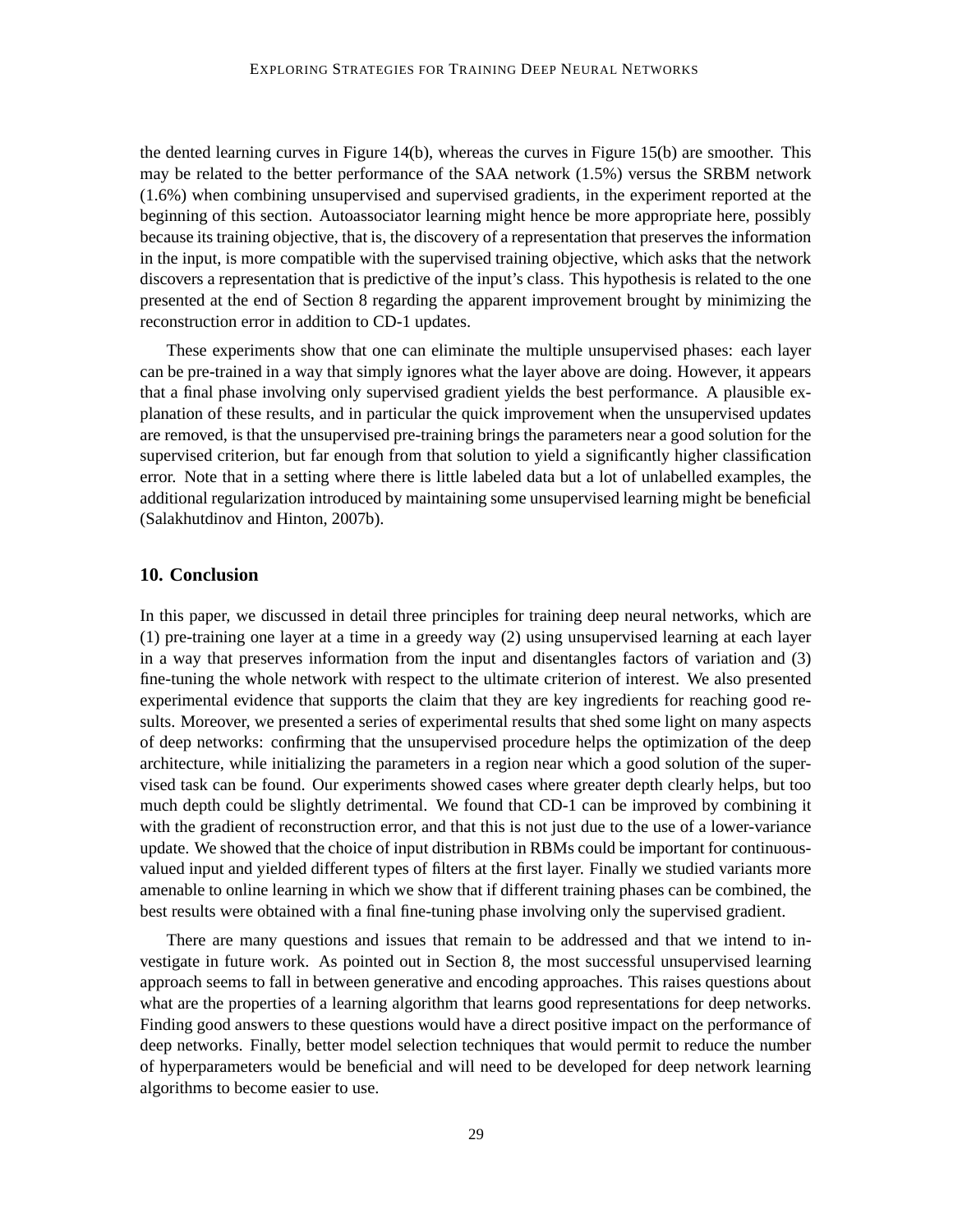## **Acknowledgments**

The author are particularly grateful for the inspiration from and constructive discussions with Dan Popovici, Aaron Courville, Olivier Delalleau, James Bergstra, and Dumitru Erhan. The authors also want to thank the editor and reviewers for their helpful comments and suggestions. This research was performed thanks to funding from NSERC, MITACS, and the Canada Research Chairs.

## **Appendix A. Pseudocode for Greedy Layer-Wise Training Paradigm**

**Input:** training set  $\mathcal{D} = \{(\mathbf{x}_t, y_t)\}_{t=1}^T$  $t_{t=1}$ , pre-training learning rate  $\varepsilon_{pre\text{-train}}$  and fine-tuning learning rate  $ε<sub>fine-tune</sub>$ 

Initialize weights  $\mathbf{W}_{jk}^i \sim U(-a^{-0.5}, a^{-0.5})$  with  $a = \max(|\hat{\mathbf{h}}^{i-1}|, |\hat{\mathbf{h}}^i|)$  and set biases  $\mathbf{b}^i$  to 0

% Pre-training phase **for**  $i \in \{1, \ldots, l\}$  **do while** Pre-training stopping criterion is not met **do** Pick input example  $\mathbf{x}_t$  from training set  $\widehat{\mathbf{h}}^{0}(\mathbf{x}_{t}) \leftarrow \mathbf{x}_{t}$ **for**  $j \in \{1, ..., i-1\}$  **do**  $\mathbf{a}^j(\mathbf{x}_t) = \mathbf{b}^j + \mathbf{W}^j \hat{\mathbf{h}}^{j-1}(\mathbf{x}_t)$  $\widehat{\mathbf{h}}^j(\mathbf{x}_t) = \text{sigm}(\mathbf{a}^j(\mathbf{x}_t))$ **end for** Using  $\hat{\mathbf{h}}^{i-1}(\mathbf{x}_t)$  as input example, update weights  $\mathbf{W}^i$  and biases  $\mathbf{b}^{i-1}$ ,  $\mathbf{b}^i$  with learning rate  $\varepsilon_{pre-train}$  according to a layer-wise unsupervised criterion (see pseudocodes in appendices B and C) **end while**

#### **end for**

% Fine-tuning phase

**while** Fine-tuning stopping criterion is not met **do** Pick input example  $(\mathbf{x}_t, y_t)$  from training set

% Forward propagation  $\widehat{\mathbf{h}}^{0}(\mathbf{x}_{t}) \leftarrow \mathbf{x}_{t}$ **for**  $i \in \{1, \ldots, l\}$  **do**  $\mathbf{a}^i(\mathbf{x}_t) = \mathbf{b}^i + \mathbf{W}^i \widehat{\mathbf{h}}^{i-1}(\mathbf{x}_t)$  $\widehat{\mathbf{h}}^{i}(\mathbf{x}_{t}) = \text{sigm}(\mathbf{a}^{i}(\mathbf{x}_{t}))$ **end for**  $\mathbf{a}^{l+1}(\mathbf{x}_t) = \mathbf{b}^{l+1} + \mathbf{W}^{l+1} \mathbf{\hat{h}}^l(\mathbf{x}_t)$  $\mathbf{o}(\mathbf{x}_t) = \hat{\mathbf{h}}^{l+1}(\mathbf{x}_t) = \text{softmax}(\mathbf{a}^{l+1}(\mathbf{x}_t))$ 

% Backward gradient propagation and parameter update ∂log*oyt* (**x***t*)  $\frac{\log o_{y_t}(\mathbf{x}_t)}{\log_1^{j+1}(\mathbf{x}_t)} \leftarrow \mathbf{1}_{y_t=j} - o_j(\mathbf{x}_t) \text{ for } j \in \{1,\ldots,K\}$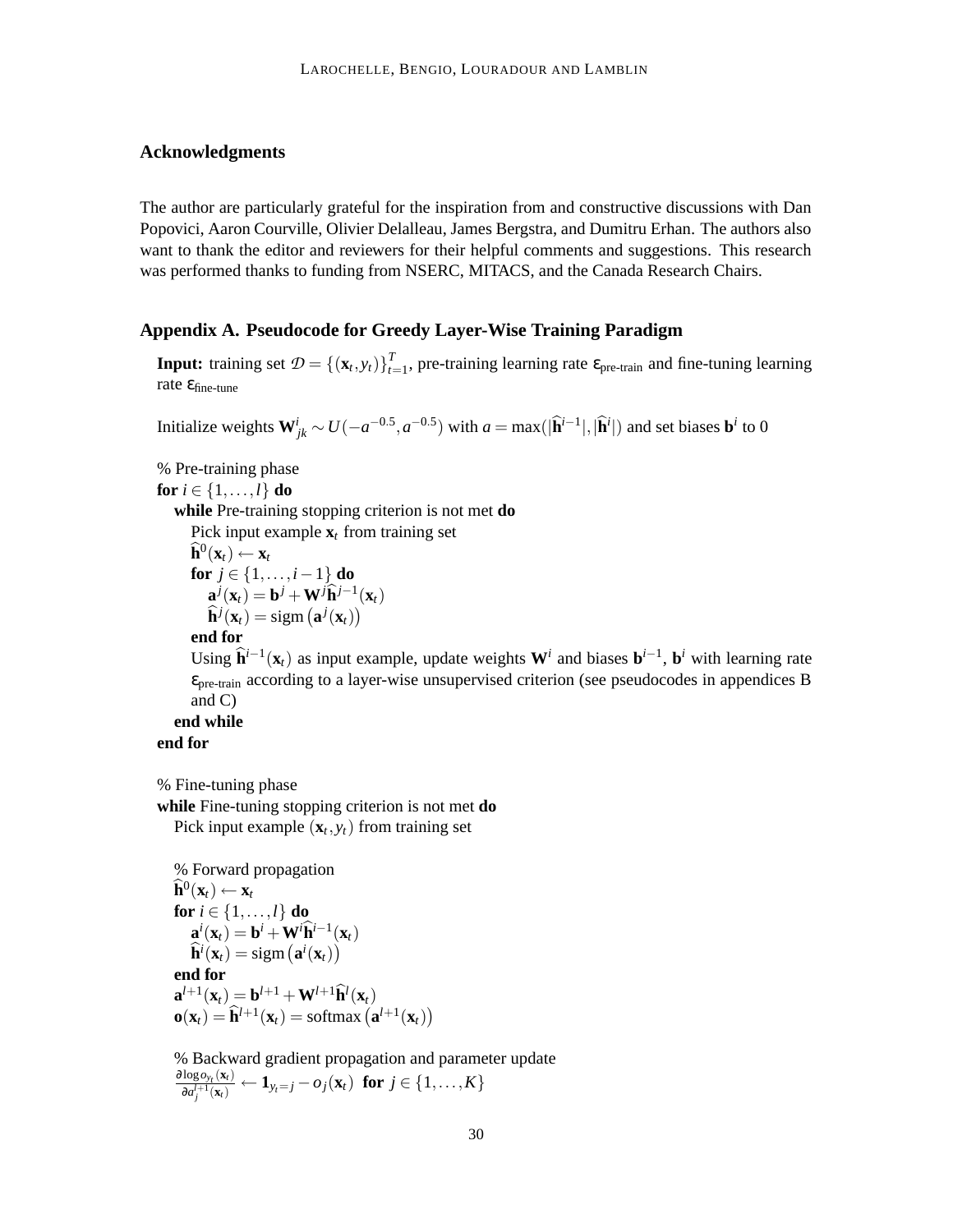$$
\mathbf{b}^{l+1} \leftarrow \mathbf{b}^{l+1} + \varepsilon_{\text{fine-tune}} \frac{\partial \log o_{y_l}(\mathbf{x}_l)}{\partial \mathbf{a}^{l+1}(\mathbf{x}_l)} \n\mathbf{W}^{l+1} \leftarrow \mathbf{W}^{l+1} + \varepsilon_{\text{fine-tune}} \frac{\partial \log o_{y_l}(\mathbf{x}_l)}{\partial \mathbf{a}^{l+1}(\mathbf{x}_l)} \mathbf{\hat{h}}^l(\mathbf{x}_l)^\mathsf{T} \n\text{for } i \in \{1, ..., l\}, \text{ in decreasing order do} \n\frac{\partial \log o_{y_l}(\mathbf{x}_l)}{\partial \mathbf{\hat{h}}^i(\mathbf{x}_l)} \leftarrow (\mathbf{W}^{l+1})^\mathsf{T} \frac{\partial \log o_{y_l}(\mathbf{x}_l)}{\partial \mathbf{a}^{l+1}(\mathbf{x}_l)} \n\frac{\partial \log o_{y_l}(\mathbf{x}_l)}{\partial \mathbf{a}^l_{j}(\mathbf{x}_l)} \leftarrow \frac{\partial \log o_{y_l}(\mathbf{x}_l)}{\partial \mathbf{\hat{h}}^i_{j}(\mathbf{x}_l)} \mathbf{\hat{h}}^i_j(\mathbf{x}_l) \left(1 - \mathbf{\hat{h}}^i_j(\mathbf{x}_l)\right) \text{ for } j \in \{1, ..., |\mathbf{\hat{h}}^l|\} \n\mathbf{b}^i \leftarrow \mathbf{b}^i + \varepsilon_{\text{fine-tune}} \frac{\partial \log o_{y_l}(\mathbf{x}_l)}{\partial \mathbf{a}^i} \n\mathbf{W}^i \leftarrow \mathbf{W}^i + \varepsilon_{\text{fine-tune}} \frac{\partial \log o_{y_l}(\mathbf{x}_l)}{\partial \mathbf{a}^i} \mathbf{\hat{h}}^{l-1}(\mathbf{x}_l)^\mathsf{T} \n\text{end for} \n\text{end while}
$$

In the first step of the gradient computation, one has to be careful to compute the gradient of the cost with respect to  $\mathbf{a}^{l+1}(\mathbf{x}_t)$  at once, in order not to lose numerical precision during the computation. In particular, computing  $\frac{\partial \log o_{y_t}(\mathbf{x}_t)}{\partial \mathbf{o}(\mathbf{x}_t)}$  $\frac{\partial g \circ_{y_t}(\mathbf{x}_t)}{\partial \mathbf{o}(\mathbf{x}_t)}$  first, then  $\frac{\partial \mathbf{o}(\mathbf{x}_t)}{\partial \mathbf{a}^{t+1}(\mathbf{x}_t)}$  and applying chain-rule, leads to numerical instability and sometimes parameter value explosion (NaN).

### **Appendix B. Restricted Boltzmann Machines and Deep Belief Networks**

In this section, we give a brief overview of restricted Boltzmann machines and deep belief networks.

#### **B.1 Restricted Boltzmann Machine**

A restricted Boltzmann machine is an energy-based generative model defined over a visible layer **v** (sometimes called input) and a hidden layer **h** (sometimes called hidden factors or representation). Given an energy function energy  $(v, h)$  on the whole set of visible and hidden units, the joint probability is given by

$$
p(\mathbf{v}, \mathbf{h}) = \frac{e^{-\text{energy}(\mathbf{v}, \mathbf{h})}}{Z}
$$
 (6)

where *Z* ensures that  $p(\mathbf{v}, \mathbf{h})$  is a valid distribution and sums to one. See Figure 3 for an illustration of an RBM.

Typically we take  $h_i \in \{0,1\}$ , but other choices are possible. For now, we consider only binary units, that is,  $v_i \in \{0,1\}$  (the continuous case will be discussed in Section 7), where the energy function has the form

energy(
$$
\mathbf{v}, \mathbf{h}
$$
) =  $-\mathbf{h}^{\mathsf{T}} W \mathbf{v} - c^{\mathsf{T}} \mathbf{v} - b^{\mathsf{T}} \mathbf{h} = -\sum_{k} c_{k} v_{k} - \sum_{j} b_{j} h_{j} - \sum_{jk} W_{jk} v_{k} h_{j}$ . (7)

When considering the marginal distribution over **v**, we obtain a mixture distribution

$$
p(\mathbf{v}) = \sum_{\mathbf{h}} p(\mathbf{v}, \mathbf{h}) = \sum_{\mathbf{h}} p(\mathbf{v}|\mathbf{h}) p(\mathbf{h})
$$

with a number of parameters linear in the number of hidden units *H*, while having a number of components exponential in *H*. This is because **h** can take as many as  $2^H$  possible values. The  $2^H$ distributions  $p(\mathbf{v}|\mathbf{h})$  will in general be different, but they are tied. Though computing exactly the marginal  $p(\mathbf{v})$  for large values of *H* is impractical, a good estimator of the log-likelihood gradient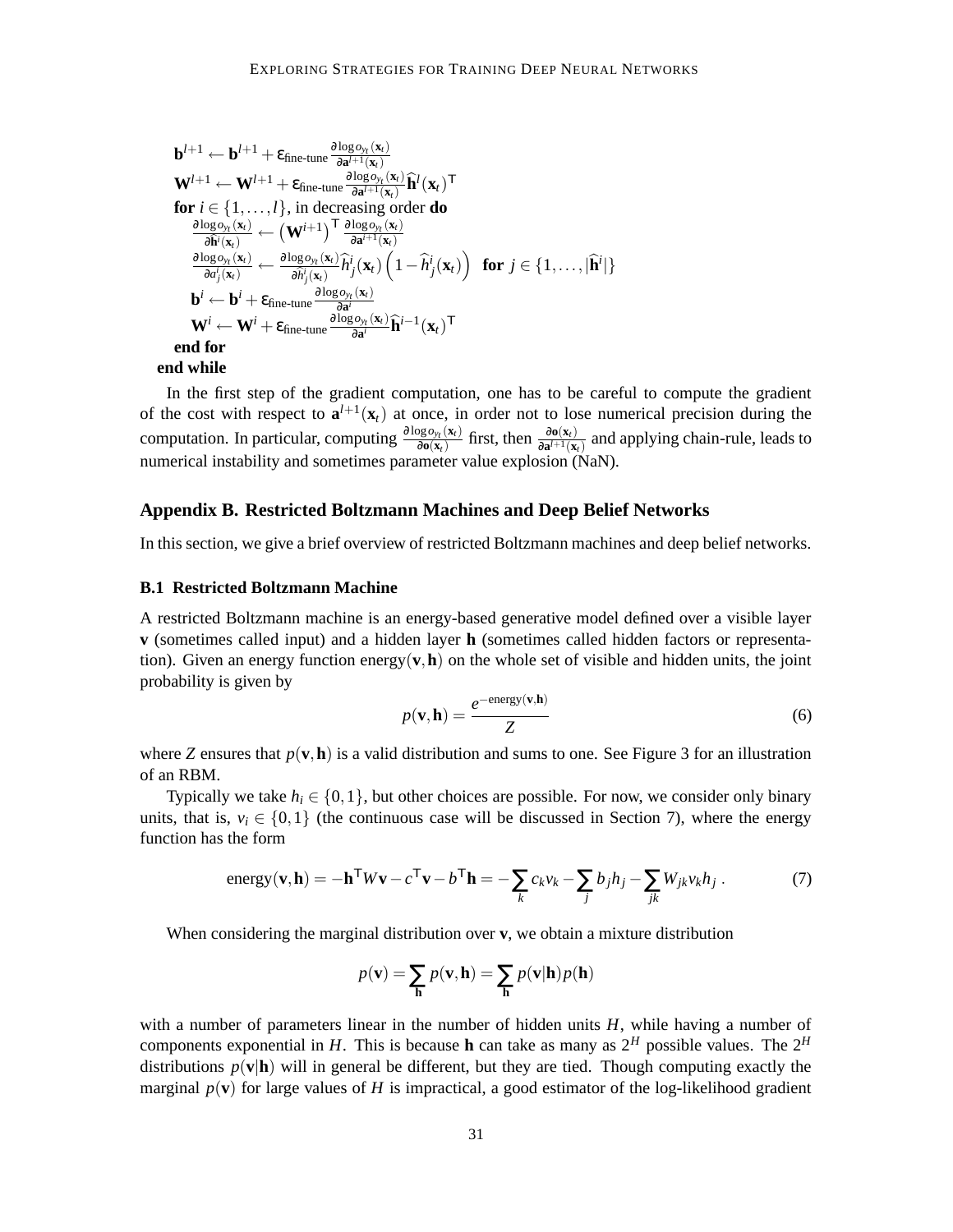have been found with the contrastive divergence algorithm described in the next section. An important property of RBMs is that the posterior distribution over one layer given the other is tractable and fast to compute, as opposed to mixture models with very many components in general. Indeed one can show that

$$
p(\mathbf{v}|\mathbf{h}) = \prod_{k} p(v_k|\mathbf{h}) \quad \text{where} \quad p(v_k = 1|\mathbf{h}) = \text{sigm}(c_k + \sum_{j} W_{jk} h_j) , \tag{8}
$$

$$
p(\mathbf{h}|\mathbf{v}) = \prod_j p(h_j|\mathbf{v}) \quad \text{where} \quad p(h_j = 1|\mathbf{v}) = \text{sigm}(b_j + \sum_k W_{jk} v_k) \,. \tag{9}
$$

Because of the particular parametrization of RBMs, inference of the "hidden factors" **h** given the observed input vector **v** is very easy because those factors are conditionally independent given **v**. On the other hand, unlike in many factor models (such as ICA Jutten and Herault, 1991; Comon, 1994; Bell and Sejnowski, 1995 and sigmoidal belief networks Dayan et al., 1995; Hinton et al., 1995; Saul et al., 1996), these factors are generally not marginally independent (when we integrate **v** out). Notice the similarity between Equations 9 and 1, which makes it possible to relate the weights and biases of an RBM with those of a deep neural network.

#### **B.2 Learning in a Restricted Boltzmann Machine**

To train an RBM, we would like to compute the gradient of the negative log-likelihood of the data with respect to the RBM's parameters. However, given an input example  $\mathbf{v}_0$ , the gradient with respect to a parameter  $θ$  in an energy-based model

$$
\frac{\partial}{\partial \theta} \left( -\log p(\mathbf{v}_0) \right) = E_{p(\mathbf{h}|\mathbf{v}_0)} \left[ \frac{\partial \text{energy}(\mathbf{v}_0, \mathbf{h})}{\partial \theta} \right] - E_{p(\mathbf{v}, \mathbf{h})} \left[ \frac{\partial \text{energy}(\mathbf{v}, \mathbf{h})}{\partial \theta} \right]
$$
(10)

necessitates a sum over all possible assignments for **h** (first expectation of Equation 10) and another sum over all assignments for **v** and **h** (second expectation). The first expectation is not problematic in an RBM because the posterior  $p(\mathbf{h}|\mathbf{v}_0)$  and  $\frac{\partial \text{energy}(\mathbf{v}_0,\mathbf{h})}{\partial \theta}$  factorize. However, the second expectation requires a prohibitive exponential sum over the possible configurations for **v** or **h**.

Fortunately, there exists an approximation for this gradient given by the contrastive divergence (CD) algorithm (Hinton, 2002), which has been shown to work well empirically (Carreira-Perpinan and Hinton, 2005). There are two key elements in this approximation. First, consider that in order to estimate the second term of Equation 10, we could replace the expectation by a unique evaluation of the gradient  $\frac{\partial \text{energy}(\mathbf{v}, \mathbf{h})}{\partial \theta}$  at a particular pair of values  $(\mathbf{v}, \mathbf{h})$ . This pair should ideally be sampled from the distribution  $p(\mathbf{v}, \mathbf{h})$ , which would make the estimation of the gradient unbiased. However, sampling exactly from an RBM distribution is not as easy as in a directed graphical model. Instead, we have to rely on sampling methods such as Markov Chain Monte Carlo methods. For an RBM, we can use Gibbs sampling based on the conditional distributions of Equations 8 and 9, but this method can be costly if the Markov chain mixes slowly. So the second key idea is to run only a few iterations of Gibbs sampling and use the data sample  $\mathbf{v}_0$  as the initial state for the chain at the visible layer. It turns out that applying only one iteration of the Markov chain works well in practice. This corresponds to the following sampling procedure:

$$
\mathbf{v}_0 \stackrel{p(\mathbf{h}_0|\mathbf{v}_0)}{\longrightarrow} \mathbf{h}_0 \stackrel{p(\mathbf{v}_1|\mathbf{h}_0)}{\longrightarrow} \mathbf{v}_1 \stackrel{p(\mathbf{h}_1|\mathbf{x}_1)}{\longrightarrow} \mathbf{h}_1
$$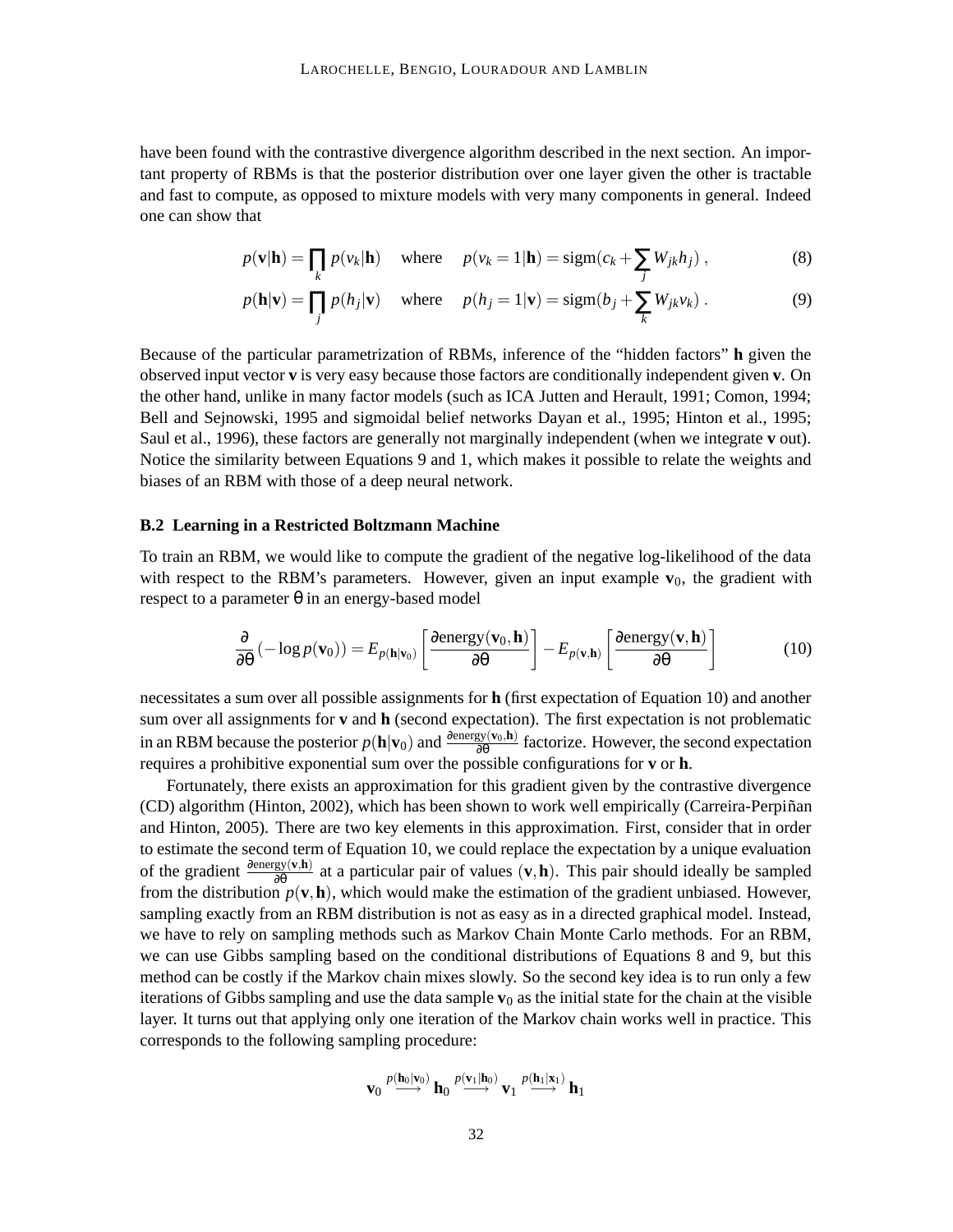where  $\frac{p(\mathbf{h}_i|\mathbf{v}_i)}{p}$  and  $\frac{p(\mathbf{v}_{i+1}|\mathbf{h}_i)}{p}$  represent the operations of sampling from  $p(\mathbf{h}_i|\mathbf{v}_i)$  and  $p(\mathbf{v}_{i+1}|\mathbf{h}_i)$  respectively. Estimation of the gradient using the above sampling procedure is noted CD-1, with CD-*k* referring to the contrastive divergence algorithm, performing *k* iterations of the Markov chain up to **v***k*. Training with CD-*k* has been shown to empirically approximate well training with the exact log-likelihood gradient (Carreira-Perpiñan and Hinton, 2005). Furthermore, it can be shown that the CD-*k* update is an unbiased estimator of the truncation of a series expansion of the log-likelihood gradient (Bengio and Delalleau, 2007), where the truncated part of the series converges to 0 as *k* increases.

Now let us consider the estimation of the gradient on a weight *Wjk*. We have

$$
\frac{\partial \text{energy}(\mathbf{v}, \mathbf{h})}{\partial W_{jk}} = -h_j v_k
$$

which means that the CD-1 estimate of the gradient becomes

$$
-E_{p(\mathbf{h}|\mathbf{v}_0)}[h_j v_{0k}] + E_{p(\mathbf{h}|\mathbf{v}_1)}[h_{1j} v_{1k}] = -p(h_j|\mathbf{v}_0)v_{0k} + p(h_j|\mathbf{v}_1)v_{1k}.
$$
 (11)

This is similar to what was presented in Hinton et al. (2006) except that we clarify here that we take the expected value of **h** given **v** instead of averaging over samples. These estimators have the same expected value because

$$
E_{p(\mathbf{v},\mathbf{h})}\left[h_jv_k\right] = E_{p(\mathbf{v})}\left[E_{p(\mathbf{h}|\mathbf{v})}\left[h_jv_k\right]\right] = E_{p(\mathbf{v})}\left[p(h_j|\mathbf{v})v_k\right].
$$

Using  $p(\mathbf{h}|\mathbf{v}_k)$  instead of  $\mathbf{h}_k$  is also what is found in the Matlab code distributed with Hinton and Salakhutdinov (2006). Note that it is still necessary to sample  $\mathbf{h}_0 \sim p(\mathbf{h}|\mathbf{v}_0)$  in order to sample  $\mathbf{v}_1$ , but it is not necessary to sample  $\mathbf{h}_1$ . The above gradient estimator can then be used to perform stochastic gradient descent by iterating through all vectors  $\mathbf{v}_0$  of the training set and performing a parameter update using that gradient estimator in an on-line fashion. Gradient estimators for the biases  $b_k$  and  $c_j$  can as easily be derived from Equation 10.

Notice also that, even if  $\mathbf{v}_0$  is not binary, the formula for the CD-1 estimate of the gradient does not change and is still computed essentially in the same way: only the sampling procedure for  $p(\mathbf{v}|\mathbf{h})$  changes (see Section 7 for more details about dealing with continuous-valued inputs). The CD-1 training update for a given training input is detailed by the pseudocode in the next section.

In our implementation of the greedy layer-wise initialization phase, we use the deterministic sigmoidal outputs of the previous level as training vector for the next level RBM. By interpreting these real-valued components as probabilities, learning such a distribution for binary inputs can be seen as a crude "mean-field" way of dealing with probabilistic binary inputs (instead of summing or sampling across input configurations).

### **B.3 Pseudocode for Contrastive Divergence (CD-1) Training Update**

**Input:** training input **x**, RBM weights  $W<sup>i</sup>$  and biases  $b<sup>i-1</sup>, b<sup>i</sup>$  and learning rate  $\varepsilon$ **Notation:**  $a \sim p(·)$  means set *a* equal to a random sample from  $p(·)$ 

% Set RBM parameters  $\mathbf{W} \leftarrow \mathbf{W}^i$ ,  $\mathbf{b} \leftarrow \mathbf{b}^i$ ,  $\mathbf{c} \leftarrow \mathbf{b}^{i-1}$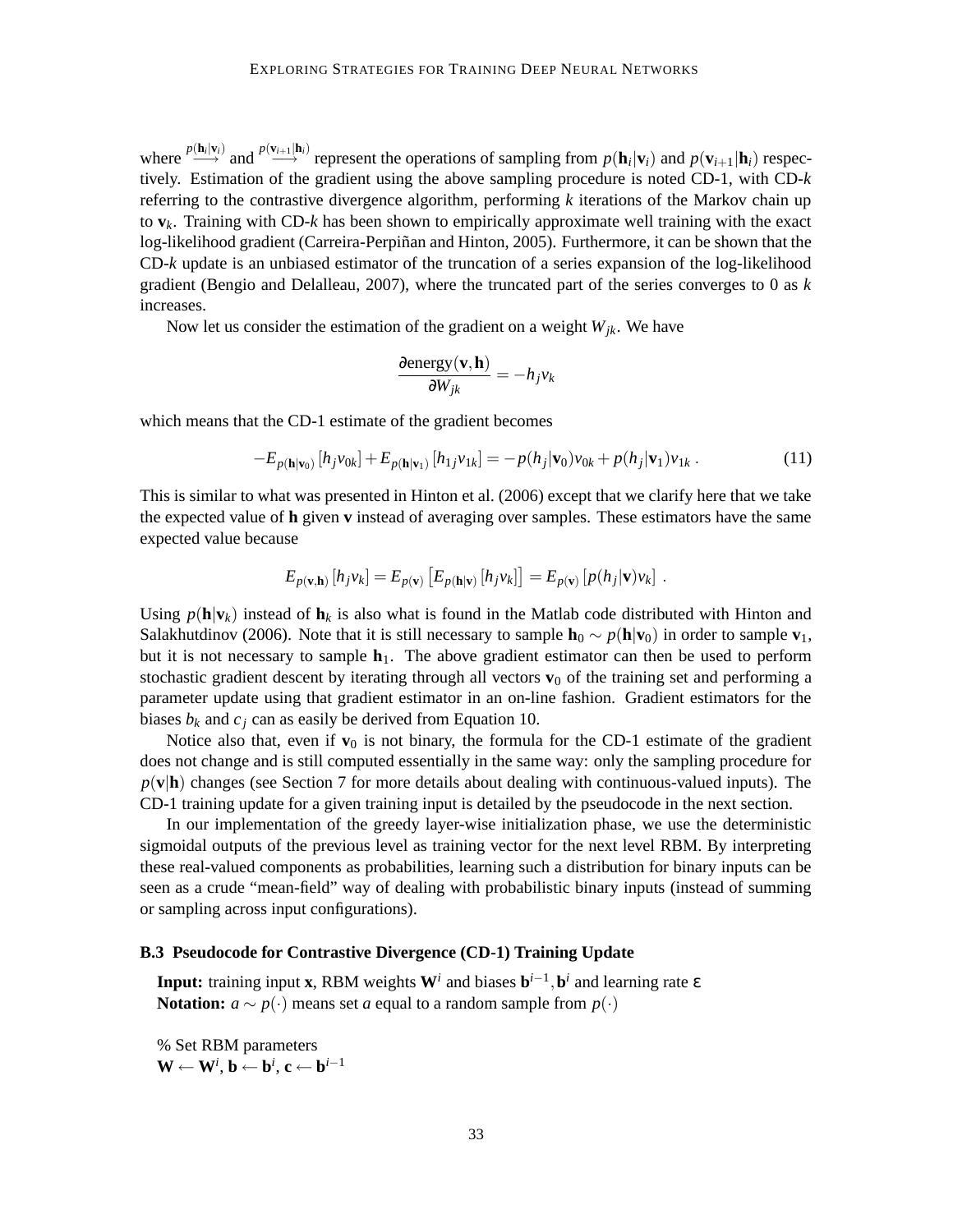% Positive phase  $\mathbf{v}^0 \leftarrow \mathbf{x}$  $\widehat{\mathbf{h}}^0 \leftarrow \text{sigm}(\mathbf{b} + \mathbf{W}\mathbf{v}^0)$ % Negative phase

 $h^0 \sim p(h|v^0)$  according to Equation 9  $\mathbf{v}^1 \sim p(\mathbf{v}|\mathbf{h}^0)$  according to Equation 8  $\widehat{\mathbf{h}}^1 \leftarrow \text{sigm}(\mathbf{b} + \mathbf{W}\mathbf{v}^1)$ 

% Update  
\n
$$
\mathbf{W}^{i} \leftarrow \mathbf{W}^{i} + \varepsilon \left( \hat{\mathbf{h}}^{0} \left( \mathbf{v}^{0} \right)^{\mathsf{T}} - \hat{\mathbf{h}}^{1} \left( \mathbf{v}^{1} \right)^{\mathsf{T}} \right)
$$
\n
$$
\mathbf{b}^{i} \leftarrow \mathbf{b}^{i} + \varepsilon \left( \hat{\mathbf{h}}^{0} - \hat{\mathbf{h}}^{1} \right)
$$
\n
$$
\mathbf{b}^{i-1} \leftarrow \mathbf{b}^{i-1} + \varepsilon \left( \mathbf{v}^{0} - \mathbf{v}^{1} \right)
$$

### **B.4 Deep Belief Network**

We wish to make a quick remark on the distinction between the SRBM network and the more widely known deep belief network (DBN) (Hinton et al., 2006), which is not a feed-forward neural network but a multi-layer generative model. The SRBM network was initially derived (Hinton et al., 2006) from the DBN, for which stacking RBMs also provides a good initialization.

A DBN is a generative model with several layers of stochastic units. It actually corresponds to a sigmoid belief network (Neal, 1992) of *l* − 1 hidden layers, where the prior over its top hidden layer **h**<sup>*l*−1</sup> (second factor of Equation 12) is an RBM, which itself has a hidden layer **h**<sup>*l*</sup>. More precisely, it defines a distribution over an input layer **x** and *l* layers of binary stochastic units **h** *i* as follows:

$$
p(\mathbf{x}, \mathbf{h}^1, \dots, \mathbf{h}^l) = \left(\prod_{i=1}^{l-1} p(\mathbf{h}^{i-1}|\mathbf{h}^i)\right) p(\mathbf{h}^{l-1}, \mathbf{h}^l)
$$
(12)

where hidden units are conditionally independent given the units in the above layer

$$
p(\mathbf{h}^{i-1}|\mathbf{h}^i) = \prod_k p(h_k^{i-1}|\mathbf{h}^i).
$$

To process binary values, Bernoulli layers can be used, which correspond to equations

$$
p(h_k^{i-1} = 1 | \mathbf{h}^i) = \text{sigm}\left(b_k^{i-1} + \sum_j W_{jk}^i h_j^i\right)
$$

where  $h^0 = x$  is the input. We also have

$$
p(\mathbf{h}^{l-1}, \mathbf{h}^l) \propto e^{\sum_j c_j^{l-1} h_j^{l-1} + \sum_k b_k^l h_k^l + \sum_{jk} W_{jk}^l h_j^{l-1} h_k^l}
$$
 (13)

for the top RBM. Note that Equation 13 can be obtained from Equations 6 and 7, by naming **v** as  $\mathbf{h}^{l-1}$ , and  $\mathbf{h}$  as  $\mathbf{h}^{l}$ .

We emphasize the distinction between  $\mathbf{h}^i$  and  $\hat{\mathbf{h}}^i(\mathbf{x})$ , where the former is a random variable and the latter is the representation of an input **x** at the *i*-th hidden layer of the network obtained from the repeated application of Equation 1.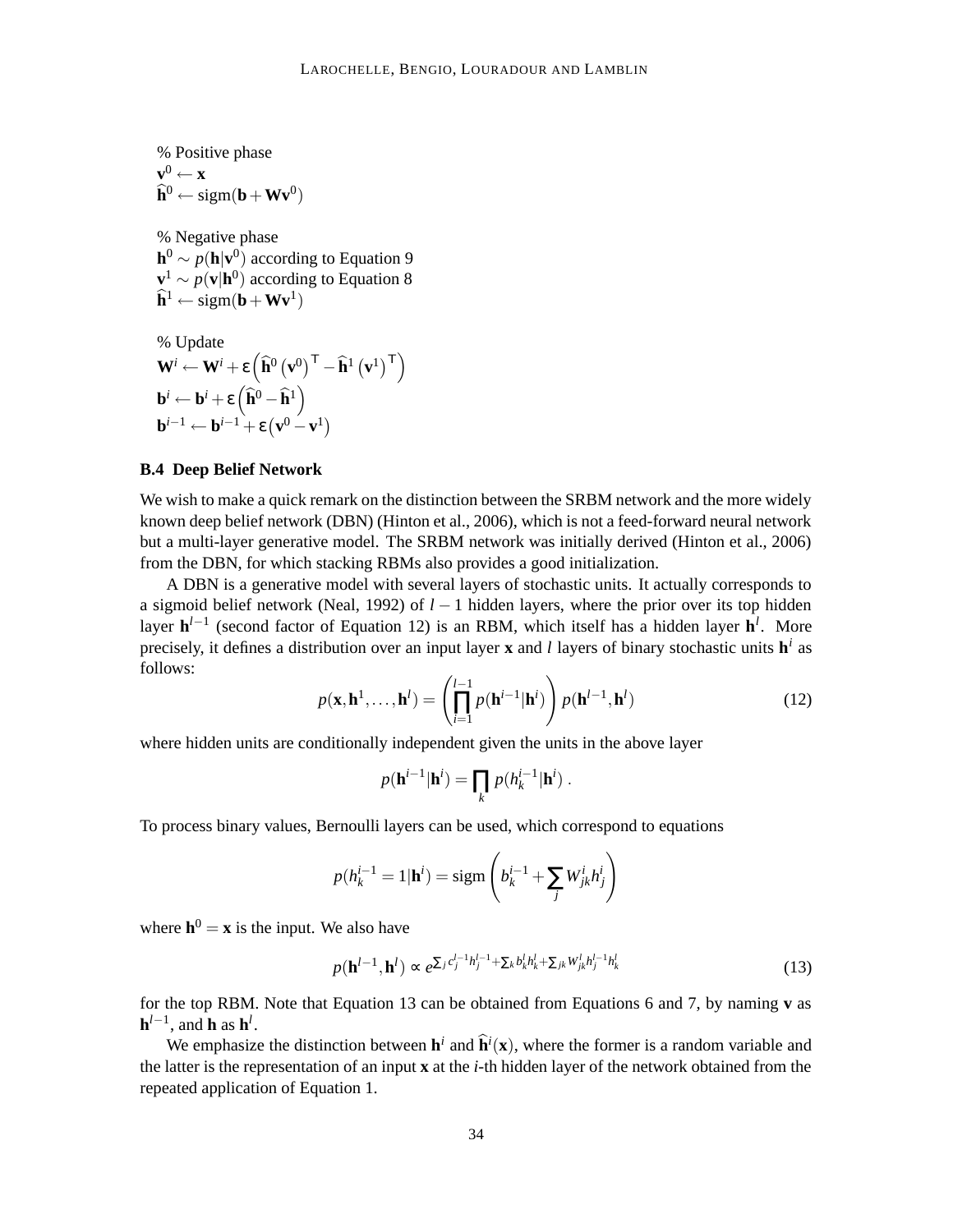To train such a generative model, Hinton et al. (2006) proposed the pre-training phase of the SRBM network. When all layers of a DBN have the same size, it was actually shown that this initialization improves a lower bound on the likelihood of the data as the DBN is made deeper. After this pre-training phase is over, Hinton et al. (2006) propose a variant of the Wake-Sleep algorithm for sigmoid belief networks (Hinton et al., 1995) to fine-tune the generative model.

By noticing the similarity between the process of approximating the posterior  $p(\mathbf{h}^i|\mathbf{x})$  in a deep belief network and computing the hidden layer representation of an input **x** in a deep network, Hinton (2006) then proposed the use of the greedy layer-wise pre-training procedure for deep belief networks to initialize a deep feed-forward neural network, which corresponds to the SRBM network described in this paper.

### **Appendix C. Pseudocode of Autoassociator Training Update**

**Input:** training input **x**, autoassociator weights **W***<sup>i</sup>* and biases **b** *i*−1 ,**b** *i* and learning rate ε

% Set autoassociator parameters  $\mathbf{W} \leftarrow \mathbf{W}^i$ ,  $\mathbf{b} \leftarrow \mathbf{b}^i$ ,  $\mathbf{c} \leftarrow \mathbf{b}^{i-1}$ 

% Forward propagation  $\mathbf{a}(\mathbf{x}) \leftarrow \mathbf{b} + \mathbf{W}\mathbf{x}$  $h(x) \leftarrow$  sigm( $a(x)$ )  $\widehat{\mathbf{a}}(\mathbf{x}) \leftarrow \mathbf{c} + \mathbf{W}^{\mathsf{T}} \mathbf{h}(\mathbf{x})$  $\hat{\mathbf{x}} \leftarrow \text{sigm}(\hat{\mathbf{a}}(\mathbf{x}))$ 

% Backward gradient propagation  $\frac{\partial C(\widehat{\mathbf{x}}, \mathbf{x})}{\partial \widehat{\mathbf{a}}(\mathbf{x})} \leftarrow \widehat{\mathbf{x}} - \mathbf{x}$ <sup>∂</sup>*C*(b**x**,**x**)  $\frac{C(\widehat{\mathbf{x}}, \mathbf{x})}{\partial \widehat{h}(\mathbf{x})} \leftarrow \mathbf{W} \frac{\partial C(\widehat{\mathbf{x}}, \mathbf{x})}{\partial \widehat{\mathbf{a}}(\mathbf{x})}$  $\frac{\partial C(\hat{\mathbf{x}}, \mathbf{x})}{\partial a_j(\mathbf{x})} \leftarrow \frac{\partial C(\hat{\mathbf{x}}, \mathbf{x})}{\partial \hat{h}_j(\mathbf{x})} \hat{h}_j(\mathbf{x}) \left(1 - \hat{h}_j(\mathbf{x})\right) \text{ for } j \in \{1, \ldots, |\hat{\mathbf{h}}(\mathbf{x})|\}$ % Update  $\mathbf{W}^i \leftarrow \mathbf{W}^i - \varepsilon \left( \frac{\partial C(\widehat{\mathbf{x}}, \mathbf{x})}{\partial \mathbf{a}(\mathbf{x})} \mathbf{x}^\mathsf{T} + \widehat{\mathbf{h}}(\mathbf{x}) \frac{\partial C(\widehat{\mathbf{x}}, \mathbf{x})}{\partial \widehat{\mathbf{a}}(\mathbf{x})} \right)$ <sup>∂</sup>b**a**(**x**)  $\Gamma$ 

$$
\mathbf{b}^{i} \leftarrow \mathbf{b}^{i} - \varepsilon \frac{\partial C(\hat{\mathbf{x}}, \mathbf{x})}{\partial \mathbf{a}(\mathbf{x})}
$$

$$
\mathbf{b}^{i-1} \leftarrow \mathbf{b}^{i-1} - \varepsilon \frac{\partial C(\hat{\mathbf{x}}, \mathbf{x})}{\partial \hat{\mathbf{a}}(\mathbf{x})}
$$

### **References**

- Rie Kubota Ando and Tong Zhang. A framework for learning predictive structures from multiple tasks and unlabeled data. *Journal of Machine Learning Research*, 6:1817–1853, 2005.
- Peter Auer, Mark Herbster, and Manfred K. Warmuth. Exponentially many local minima for single neurons. In M. Mozer, D. S. Touretzky, and M. Perrone, editors, *Advances in Neural Information Processing System 8*, pages 315–322. MIT Press, Cambridge, MA, 1996.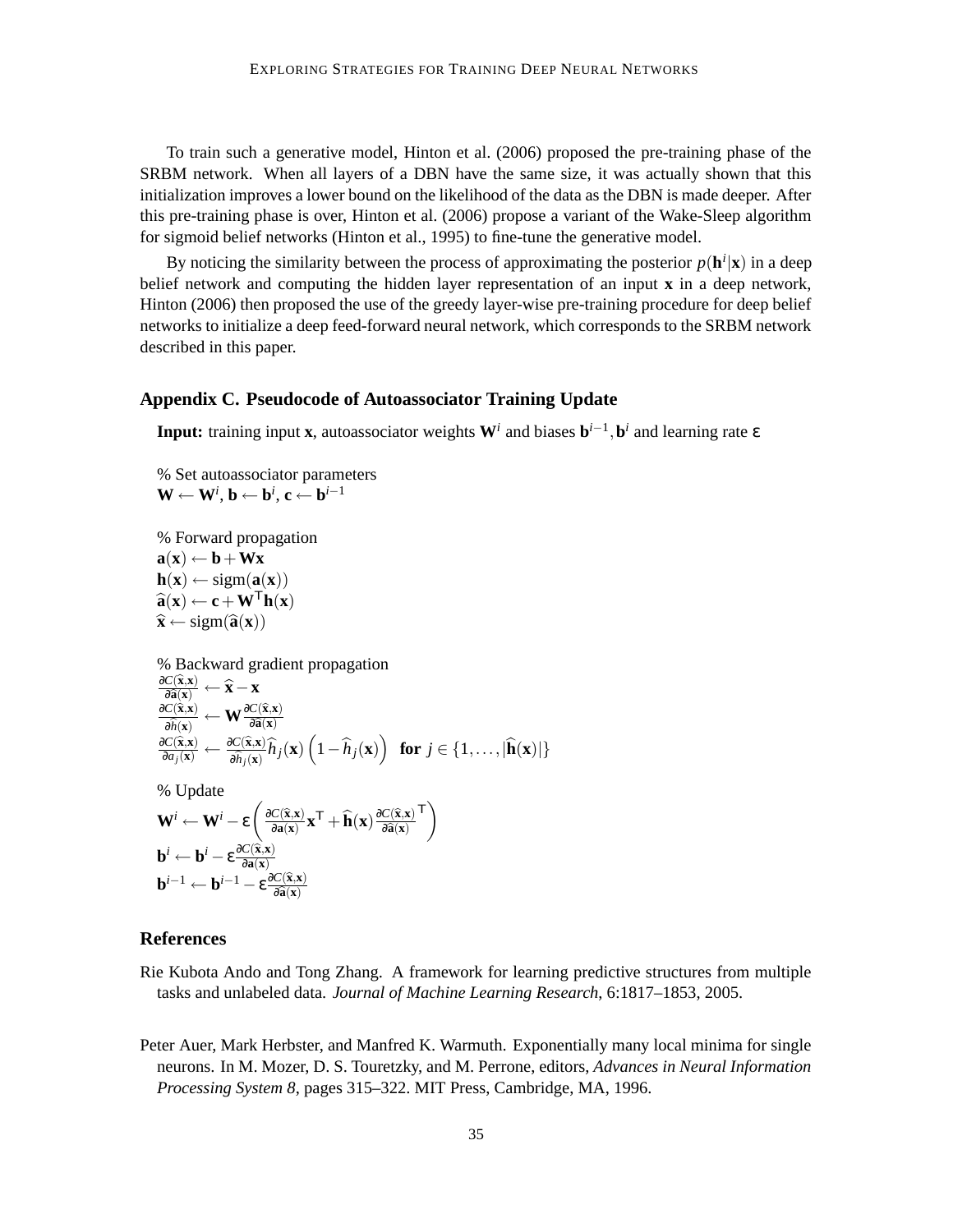- Pierre Baldi and Kurt Hornik. Neural networks and principal component analysis: Learning from examples without local minima. *Neural Networks*, 2:53–58, 1989.
- Anthony J. Bell and Terrence J. Sejnowski. An information maximisation approach to blind separation and blind deconvolution. *Neural Computation*, 7(6):1129–1159, 1995.
- Yoshua Bengio. Learning deep architectures for AI. Technical Report 1312, Université de Montréal, dept. IRO, 2007.
- Yoshua Bengio and Olivier Delalleau. Justifying and generalizing contrastive divergence. Technical Report 1311, Dept. IRO, Université de Montréal, 2007.
- Yoshua Bengio and Yann Le Cun. Scaling learning algorithms towards AI. In L. Bottou, O. Chapelle, D. DeCoste, and J. Weston, editors, *Large Scale Kernel Machines*. MIT Press, 2007.
- Yoshua Bengio, Olivier Delalleau, and Nicolas Le Roux. The curse of highly variable functions for local kernel machines. In Y. Weiss, B. Schölkopf, and J. Platt, editors, *Advances in Neural Information Processing Systems 18*, pages 107–114. MIT Press, Cambridge, MA, 2006.
- Yoshua Bengio, Pascal Lamblin, Dan Popovici, and Hugo Larochelle. Greedy layer-wise training of deep networks. In B. Schölkopf, J. Platt, and T. Hoffman, editors, *Advances in Neural Information Processing Systems 19*, pages 153–160. MIT Press, 2007.
- Guillaume Bouchard and Bill Triggs. The tradeoff between generative and discriminative classifiers. In *IASC International Symposium on Computational Statistics (COMPSTAT)*, pages 721–728, Prague, August 2004. URL http://lear.inrialpes.fr/pubs/2004/BT04.
- Miguel A. Carreira-Perpiñan and Geoffrey E. Hinton. On contrastive divergence learning. In Robert G. Cowell and Zoubin Ghahramani, editors, *Proceedings of the Tenth International Workshop on Artificial Intelligence and Statistics, Jan 6-8, 2005, Savannah Hotel, Barbados*, pages 33–40. Society for Artificial Intelligence and Statistics, 2005.
- Hsin Chen and Alan F. Murray. A continuous restricted Boltzmann machine with an implementable training algorithm. *IEE Proceedings of Vision, Image and Signal Processing*, 150(3):153–158, 2003.
- Ronan Collobert and Jason Weston. A unified architecture for natural language processing: Deep neural networks with multitask learning. In *Proceedings of the Twenty-fifth International Conference on Machine Learning (ICML 2008)*, pages 160–167, 2008. URL http://www.kyb. tuebingen.mpg.de/bs/people/weston/papers/unified\-nlp.pdf.
- Pierre Comon. Independent component analysis a new concept? *Signal Processing*, 36:287–314, 1994.
- Garrison W. Cottrell, Paul Munro, and David Zipser. Learning internal representations from grayscale images: An example of extensional programming. In *Ninth Annual Conference of the Cognitive Science Society*, pages 462–473, Seattle 1987, 1987. Lawrence Erlbaum, Hillsdale.
- Peter Dayan, Geoffrey Hinton, Radford Neal, and Rich Zemel. The Helmholtz machine. *Neural Computation*, 7:889–904, 1995.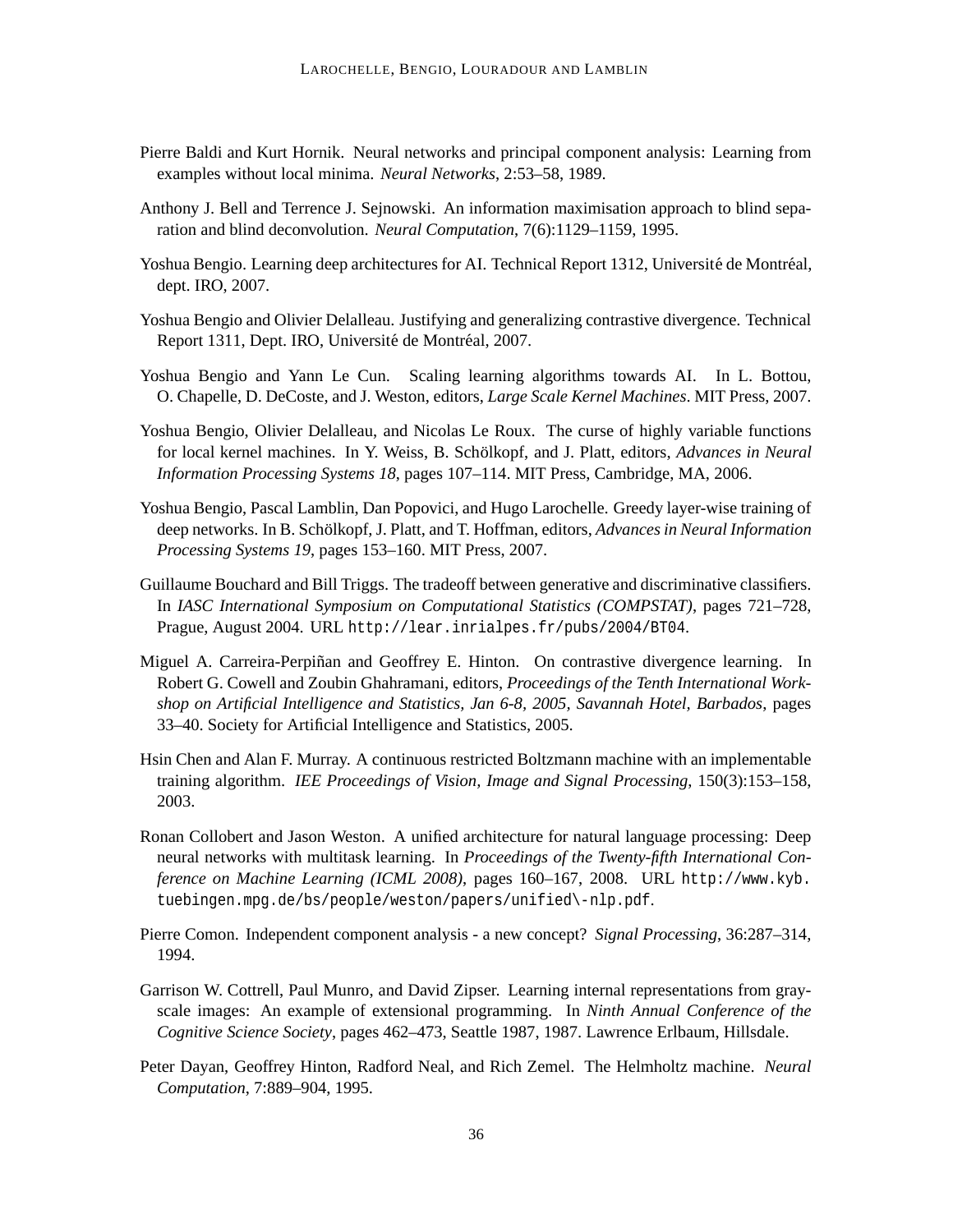- David DeMers and Garrison W. Cottrell. Non-linear dimensionality reduction. In C.L. Giles, S.J. Hanson, and J.D. Cowan, editors, *Advances in Neural Information Processing Systems 5*, pages 580–587, San Mateo CA, 1993. Morgan Kaufmann.
- Scott E. Fahlman and Christian Lebiere. The cascade-correlation learning architecture. In D.S. Touretzky, editor, *Advances in Neural Information Processing Systems 2*, pages 524–532, Denver, CO, 1990. Morgan Kaufmann, San Mateo.
- Ildiko E. Frank and Jerome H. Friedman. A statistical view of some chemometrics regression tools. *Technometrics*, 35(2):109–148, 1993.
- Brendan J. Frey. *Graphical models for machine learning and digital communication*. MIT Press, 1998.
- Kenji Fukumizu and Shun-ichi Amari. Local minima and plateaus in hierarchical structures of multilayer perceptrons. *Neural Networks*, 13(3):317–327, 2000.
- Raia Hadsell, Ayse Erkan, Pierre Sermanet, Marco Scoffier, Urs Muller, and Yann LeCun. Deep belief net learning in a long-range vision system for autonomous off-road driving. In *Proc. Intelligent Robots and Systems (IROS'08)*, 2008. URL http://www.cs.nyu.edu/˜raia/docs/ iros08-farod.pdf.
- Johan Hastad. ˚ Almost optimal lower bounds for small depth circuits. In *Proceedings of the 18th annual ACM Symposium on Theory of Computing*, pages 6–20, Berkeley, California, 1986. ACM Press.
- Johan Hastad and M. Goldmann. On the power of small-depth threshold circuits. *Computational Complexity*, 1:113–129, 1991.
- Geoffrey E. Hinton. Training products of experts by minimizing contrastive divergence. *Neural Computation*, 14:1771–1800, 2002.
- Geoffrey E. Hinton. Connectionist learning procedures. *Artificial Intelligence*, 40:185–234, 1989.
- Geoffrey E. Hinton. To recognize shapes, first learn to generate images. Technical Report UTML TR 2006-003, University of Toronto, 2006.
- Geoffrey E. Hinton and Ruslan R. Salakhutdinov. Reducing the dimensionality of data with neural networks. *Science*, 313(5786):504–507, July 2006.
- Geoffrey E. Hinton, Peter Dayan, Brendan J. Frey, and Radford M. Neal. The wake-sleep algorithm for unsupervised neural networks. *Science*, 268:1558–1161, 1995.
- Goeffrey E. Hinton, Simon Osindero, and Yee-Whye Teh. A fast learning algorithm for deep belief nets. *Neural Computation*, 18:1527–1554, 2006.
- Alex Holub and Pietro Perona. A discriminative framework for modelling object classes. In *CVPR '05: Proceedings of the 2005 IEEE Computer Society Conference on Computer Vision and Pattern Recognition (CVPR'05) - Volume 1*, pages 664–671, Washington, DC, USA, 2005. IEEE Computer Society. ISBN 0-7695-2372-2. doi: http://dx.doi.org/10.1109/CVPR.2005.25.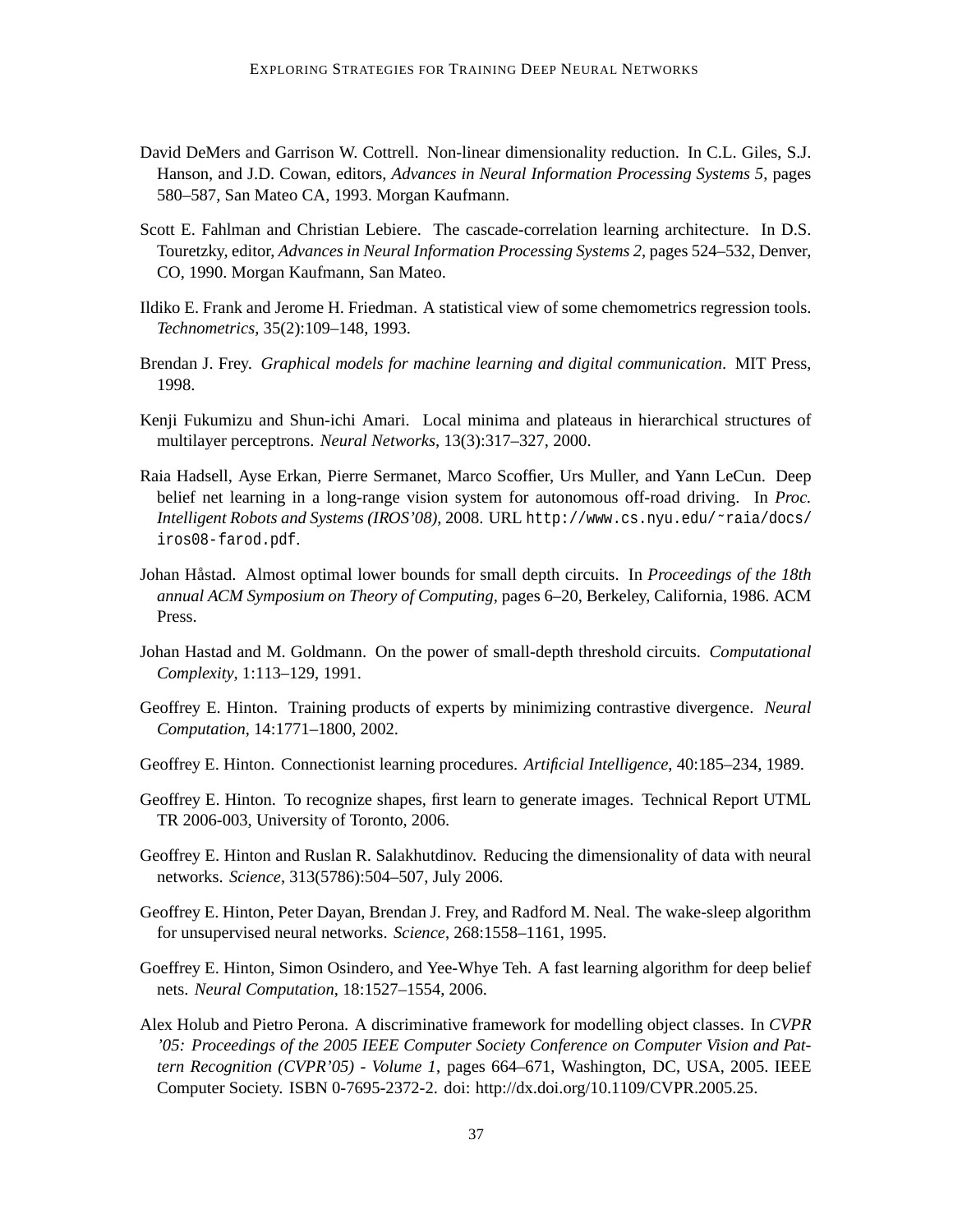- Kurt Hornik, Maxwell Stinchcombe, and Halbert White. Multilayer feedforward networks are universal approximators. *Neural Networks*, 2:359–366, 1989.
- Tommi S. Jaakkola and David Haussler. Exploiting generative models in discriminative classifiers. In M.S. Kearns, S.A. Solla, and D.A. Cohn, editors, *Advances in Neural Information Processing Systems 11*. MIT Press, Cambridge, MA, 1999.
- Tony Jebara. *Machine Learning: Discriminative and Generative (The Kluwer International Series in Engineering and Computer Science)*. Springer, December 2003. ISBN 1402076479. URL http://www.amazon.ca/exec/obidos/redirect?tag=citeulike09-20&path=ASIN/ 1402076479.
- Christian Jutten and Jeanny Herault. Blind separation of sources, part I: an adaptive algorithm based on neuromimetic architecture. *Signal Processing*, 24:1–10, 1991.
- Hugo Larochelle and Yoshua Bengio. Classification using discriminative restricted boltzmann machines. In Andrew McCallum and Sam Roweis, editors, *Proceedings of the 25th Annual International Conference on Machine Learning (ICML 2008)*, pages 536–543. Omnipress, 2008.
- Hugo Larochelle, Dumitru Erhan, Aaron Courville, James Bergstra, and Yoshua Bengio. An empirical evaluation of deep architectures on problems with many factors of variation. In Zoubin Ghahramani, editor, *Twenty-fourth International Conference on Machine Learning (ICML 2007)*, pages 473–480. Omnipress, 2007. URL http://www.machinelearning.org/proceedings/ icml2007/papers/331.pdf.
- Julia A. Lasserre, Christopher M. Bishop, and Thomas P. Minka. Principled hybrids of generative and discriminative models. In *CVPR '06: Proceedings of the 2006 IEEE Computer Society Conference on Computer Vision and Pattern Recognition*, pages 87–94, Washington, DC, USA, 2006. IEEE Computer Society. ISBN 0-7695-2597-0. doi: http://dx.doi.org/10.1109/CVPR. 2006.227.
- Yann LeCun, Leon Bottou, Yoshua Bengio, and Patrick Haffner. Gradient-based learning applied to document recognition. *Proceedings of the IEEE*, 86(11):2278–2324, November 1998.
- Régis Lengellé and Thierry Denoeux. Training MLPs layer by layer using an objective function for internal representations. *Neural Networks*, 9:83–97, 1996.
- Javier R. Movellan, Paul Mineiro, and R. J. Williams. A monte-carlo EM approach for partially observable diffusion processes: theory and applications to neural networks. *Neural Computation*, 14:1501–1544, 2002.
- Radford M. Neal. Connectionist learning of belief networks. *Artificial Intelligence*, 56:71–113, 1992.
- Andrew Y. Ng and Michael I. Jordan. On discriminative vs. generative classifiers: A comparison of logistic regression and naive bayes. In *NIPS*, pages 841–848, 2001.
- Simon Osindero and Geoffrey E. Hinton. Modeling image patches with a directed hierarchy of markov random field. In *Neural Information Processing Systems Conference (NIPS) 20*, 2008.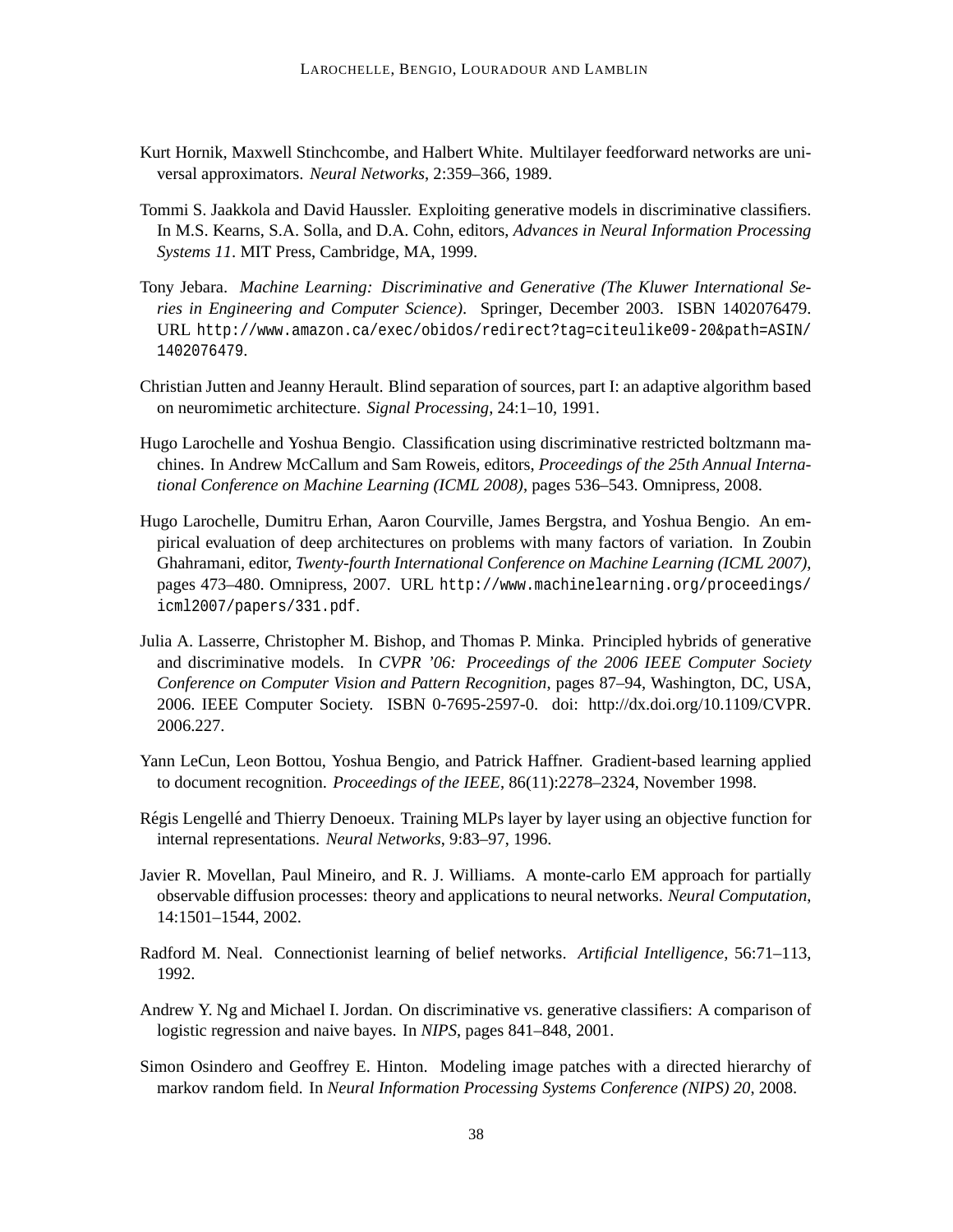- Marc'Aurelio Ranzato, Fu-Jie Huang, Y-Lan Boureau, and Yann LeCun. Unsupervised learning of invariant feature hierarchies with applications to object recognition. In *Proc. Computer Vision and Pattern Recognition Conference (CVPR'07)*. IEEE Press, 2007a.
- Marc'Aurelio Ranzato, Christopher Poultney, Sumit Chopra, and Yann LeCun. Efficient learning of sparse representations with an energy-based model. In B. Schölkopf, J. Platt, and T. Hoffman, editors, *Advances in Neural Information Processing Systems 19*. MIT Press, 2007b.
- Marc'Aurelio Ranzato, Y-Lan Boureau, and Yann LeCun. Sparse feature learning for deep belief networks. In J.C. Platt, D. Koller, Y. Singer, and S. Roweis, editors, *Advances in Neural Information Processing Systems 20*. MIT Press, Cambridge, MA, 2008. URL http://www.cs.nyu. edu/˜ranzato/publications/ranzato-nips07.pdf.
- Ruslan Salakhutdinov and Geoffrey Hinton. Using deep belief nets to learn covariance kernels for gaussian processes. In J. C. Platt, D. Koller, Y. Singer, and S. Roweis, editors, *Advances in Neural Information Processing Systems 20*. MIT Press, Cambridge, MA, 2008. URL http: //www.csri.utoronto.ca/˜hinton/absps/dbngp.pdf.
- Ruslan Salakhutdinov and Geoffrey Hinton. Semantic hashing. In *Proceedings of the 2007 Workshop on Information Retrieval and applications of Graphical Models (SIGIR 2007)*, Amsterdam, 2007a. Elsevier.
- Ruslan Salakhutdinov and Geoffrey Hinton. Learning a nonlinear embedding by preserving class neighbourhood structure. In *Proceedings of AISTATS 2007*, San Juan, Porto Rico, 2007b. Omnipress.
- Ruslan Salakhutdinov and Iain Murray. On the quantitative analysis of deep belief networks. In *Proceedings of the International Conference on Machine Learning*, volume 25, 2008.
- Ruslan Salakhutdinov, Andriy Mnih, and Geoffrey Hinton. Restricted boltzmann machines for collaborative filtering. In *ICML '07: Proceedings of the 24th international conference on Machine learning*, pages 791–798, New York, NY, USA, 2007. ACM.
- Lawrence K. Saul, Tommi Jaakkola, and Michael I. Jordan. Mean field theory for sigmoid belief networks. *Journal of Artificial Intelligence Research*, 4:61–76, 1996.
- Eric Saund. Dimensionality-reduction using connectionist networks. *IEEE Transactions on Pattern Analysis and Machine Intelligence*, 11(3):304–314, 1989.
- Paul Smolensky. Information processing in dynamical systems: Foundations of harmony theory. In D. E. Rumelhart and J. L. McClelland, editors, *Parallel Distributed Processing*, volume 1, chapter 6, pages 194–281. MIT Press, Cambridge, 1986.
- Pascal Vincent, Hugo Larochelle, Yoshua Bengio, and Pierre-Antoine Manzagol. Extracting and composing robust features with denoising autoencoders. In Andrew McCallum and Sam Roweis, editors, *Proceedings of the 25th Annual International Conference on Machine Learning (ICML 2008)*, pages 1096–1103. Omnipress, 2008. URL http://icml2008.cs.helsinki.fi/ papers/592.pdf.
- Ingo Wegener. *The Complexity of Boolean Functions*. John Wiley & Sons, 1987.